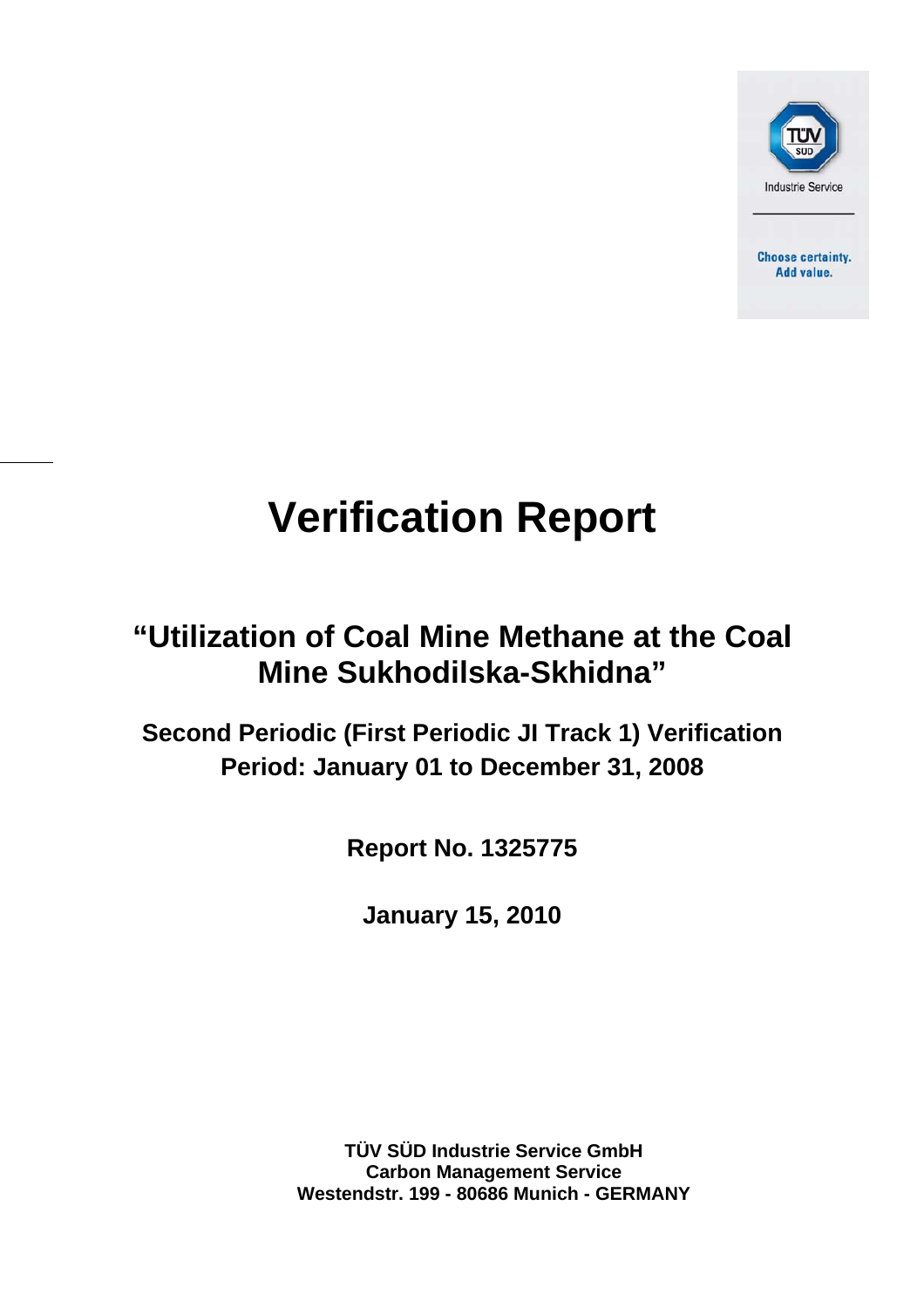

Page 1 of 24

| Report No.                         | Date of first issue |                                                                                                                | <b>Version</b>                         | Date of this re-<br>vision | <b>Certificate No.</b> |
|------------------------------------|---------------------|----------------------------------------------------------------------------------------------------------------|----------------------------------------|----------------------------|------------------------|
| 1325775                            | January 12, 2010    |                                                                                                                | $\overline{2}$                         | January 15, 2010           |                        |
| Subject:                           |                     |                                                                                                                | First Periodic JI Track 1 Verification |                            |                        |
| <b>Executing Operational Unit:</b> |                     | <b>TÜV SÜD Industrie Service GmbH</b><br>Carbon Management Service<br>Westendstr. 199<br>80686 Munich, Germany |                                        |                            |                        |
| <b>Client:</b>                     |                     | <b>ING Bank N.V.</b><br>Loc. Code AMP.D.05.007<br>P.O. Box 1800<br>1000 BV Amsterdam<br>The Netherlands        |                                        |                            |                        |
| Contract approved by:              |                     | Dr. Sven Kolmetz                                                                                               |                                        |                            |                        |
| <b>Report Title:</b>               |                     | "Utilization of Coal Mine Methane at the Coal Mine Suk-<br>hodilska-Skhidna"                                   |                                        |                            |                        |
| <b>Number of pages</b>             |                     | 24 (excluding cover page and annexes)                                                                          |                                        |                            |                        |

#### **Summary:**

The certification body "Climate and Energy" of TÜV SÜD Industrie Service GmbH has been ordered by ING Bank N.V., Netherlands, to carry out the first periodic JI Track 1 verification of the JI Track 1 project "Utilization of Coal Mine Methane at the Coal Mine Sukhodilska-Skhidna".

The project has been determined positively by TÜV SÜD (Report No. 1042259, rev. 1 from 07/11/2008) and is already finally approved, registered and listed as JI Track 1 project in Ukraine by the UNFCCC (Reg. No. UA1000031) since March 23, 2009.

The verfication has been carried out by TÜV SÜD on the basis of JI standards. In this context, relevant documents are the "Marrakech Accords" and the recent rules and regulations as well as guidance given by JI-Supervisory committee for JI Track 2 projects.

The management of the coal mine Sukhodilska-Skhidna is responsible for the preparation of the GHG emissions data and the reported GHG emissions reductions on the basis set out within the final document "Monitoring Report; period 01/01/2008 to 31/12/2008 (Global Carbon, final document, submitted January, 2009).

The implementation of the project is delayed as described in the project implementation time shedule in the registered JI Track 1 project. TÜV SÜD confirms that the delayed implementation does not affect the additionality of the project due to a decrease in emission reductions.

There are two deviations from the finally approved Monitoring Plan of the registered PDD: Calculation of HEATcons,y instead of measurement and the use of the highest observed temperature and the lowest observed pressure in the standardisation procedure. TÜV SÜD confirms that both deviations are equivalent or even more conservative than the procedures described in the registered PDD.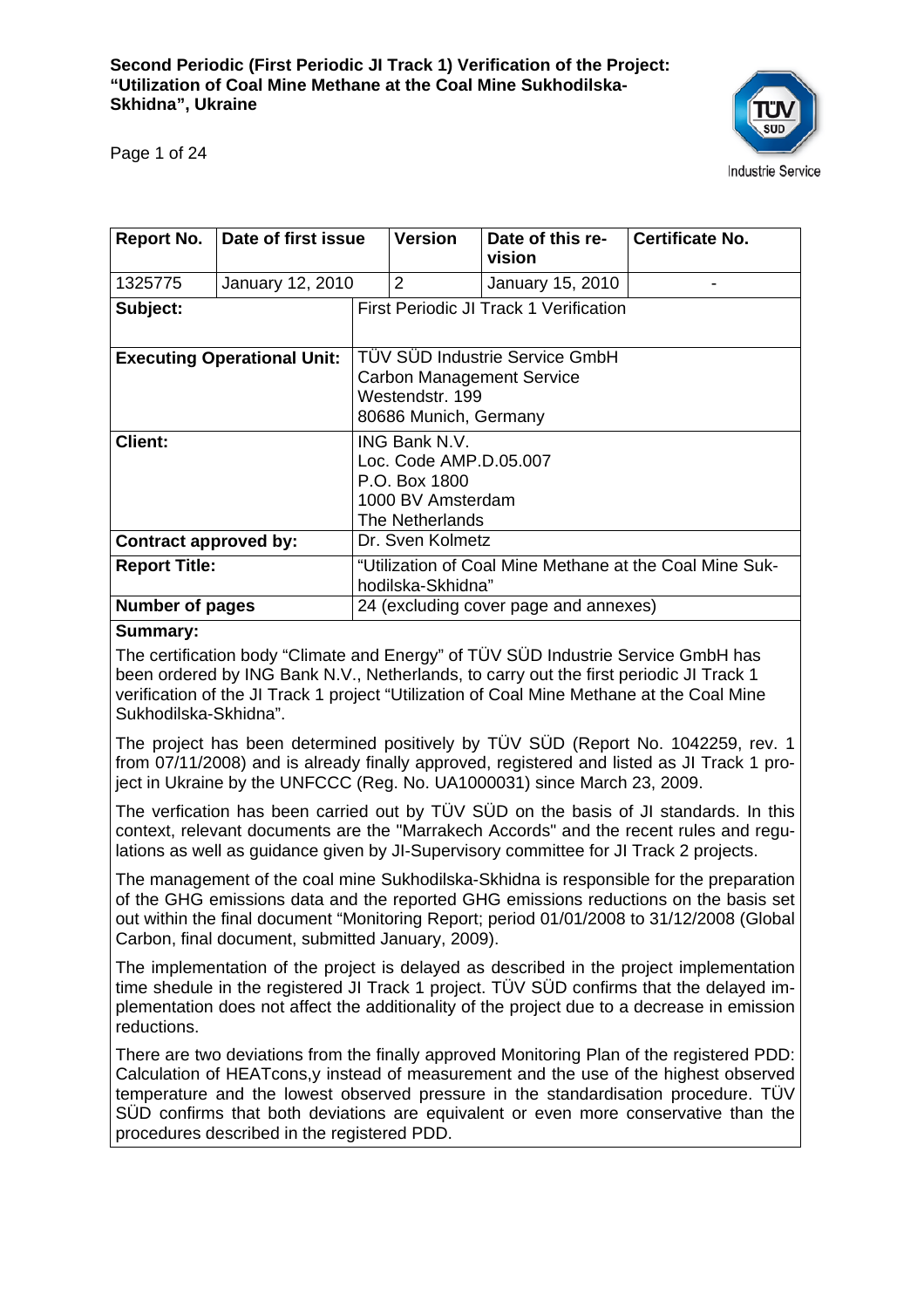

Page 2 of 24

The verifier confirms that the installed equipment being essential for generating emission reduction and for metering the data defined in the monitoring plan runs reliably and is calibrated appropriately. The monitoring system is in place and the project generates GHG emission reductions according to the approved methodology.

The verifier can confirm that the GHG emission reduction is correct and calculated conservatively for the whole monitoring period.

Our opinion relates to the project's GHG emissions reductions reported and related to the valid project baseline and monitoring, and its associated documents.

Based on the information we have seen and evaluated, TÜV SÜD confirms the following statement:

**Reporting period:** 1<sup>st</sup> JI period: January 01 to December 31, 2008.

**Verified emission in the above reporting period:** 

| <u>. Allian Allianial III ill and an a la han ill a hall an</u> |              |
|-----------------------------------------------------------------|--------------|
| <b>Baseline Emissions:</b>                                      | 34,742 t CO2 |
| <b>Project Emissions:</b>                                       | 3,690 t CO2  |
| <b>Emission Reductions:</b>                                     | 31,052 t CO2 |

The verification team also determined some areas of risks for the project in the context of the management system. Those issues indicated as "Forward Action Request" and should be submitted as indispensable information to the verification team of the next periodic verification.

| <b>Work carried</b> | Thomas Kleiser (Audit Team Leader),                                                                                             | <b>Internal Quality Control</b>                                              |
|---------------------|---------------------------------------------------------------------------------------------------------------------------------|------------------------------------------------------------------------------|
| out by:             | Andrey Atyakshev (GHG auditor, country                                                                                          | by:                                                                          |
|                     | expert) and Dr. Albert Geiger (expert and<br>GHG auditor), Olena Maslova (GHG audi-<br>tor, country expert and project manager) | Dr. Sven Kolmetz (scope<br>8, review)<br>Rachel Zhang (Deputy<br>head of CB) |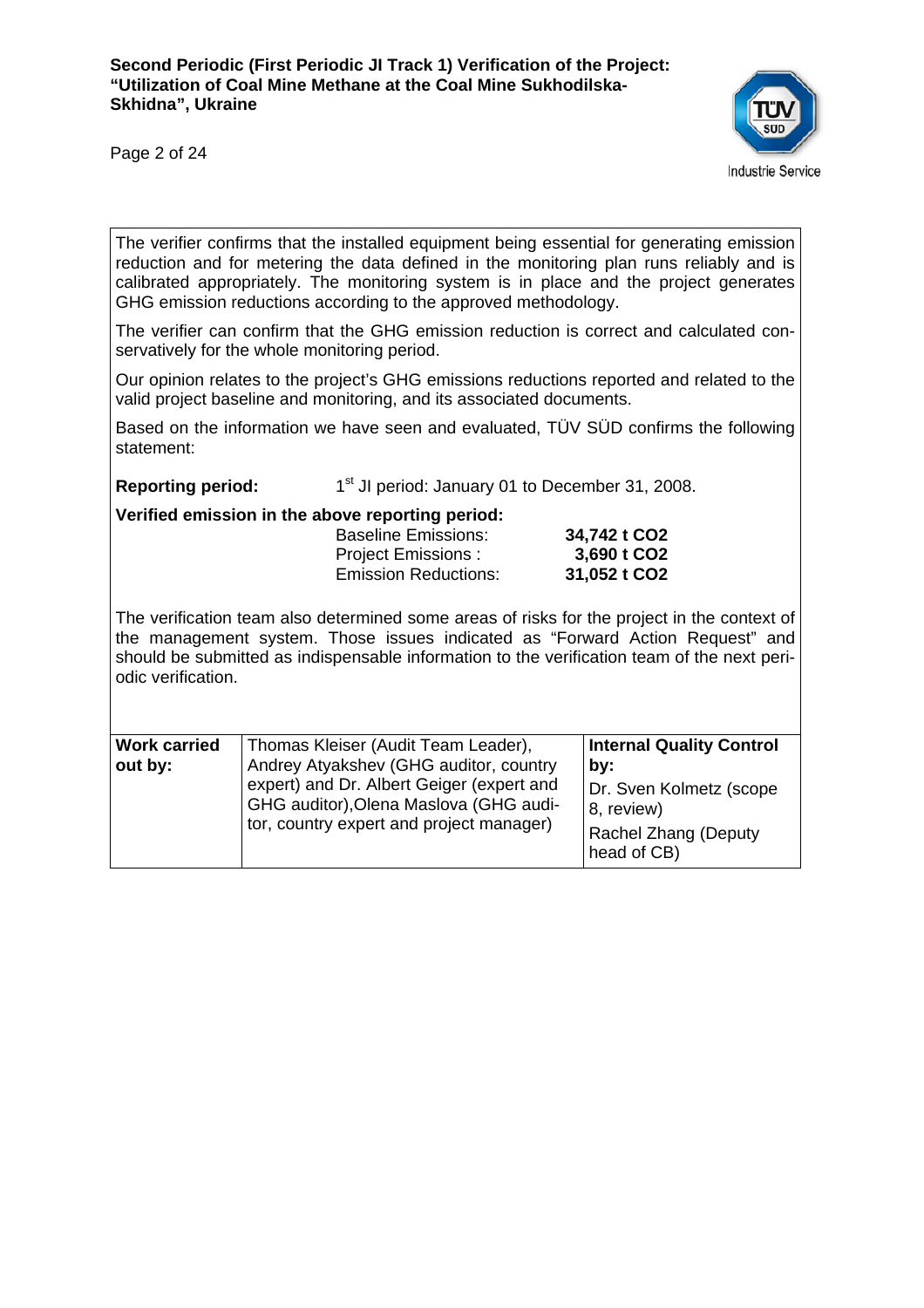

Page 3 of 24

#### **Abbreviations**

Abbreviations that have been used in the report here:

| <b>AIE</b>      | <b>Applicant Independent Entity</b>               |
|-----------------|---------------------------------------------------|
| <b>CAR</b>      | <b>Corrective Action Request</b>                  |
| <b>CHP</b>      | <b>Combined Heat and Power</b>                    |
| CH <sub>4</sub> | Methane                                           |
| <b>CMM</b>      | <b>Coal Mine Methane</b>                          |
| CO <sub>2</sub> | <b>Carbon Dioxide</b>                             |
| <b>DFP</b>      | <b>Designated National Focal Point</b>            |
| <b>ERU</b>      | <b>Emission Reduction Unit</b>                    |
| <b>FAR</b>      | <b>Forward Action Request</b>                     |
| <b>GHG</b>      | <b>Greenhouse Gas</b>                             |
| <b>GWP</b>      | <b>Global Warming Potential</b>                   |
| <b>IETA</b>     | <b>International Emission Trading Association</b> |
| <b>IPCC</b>     | Intergovernmental Panel on Climate Change         |
| <b>IVC</b>      | <b>Initial Verification Checklist</b>             |
| JI              | Joint Implementation                              |
| KP              | Kyoto Protocol                                    |
| MΡ              | <b>Monitoring Plan</b>                            |
| <b>MVP</b>      | Monitoring and Verification Protocol              |
| <b>NMHC</b>     | Non Methane Hydrocarbons                          |
| <b>PDD</b>      | <b>Project Design Document</b>                    |
| <b>PPA</b>      | <b>Power Purchase Agreement</b>                   |
| <b>PVC</b>      | <b>Periodical Verification Checklist</b>          |
| TÜV SÜD         | TÜV SÜD Industrie Service GmbH                    |
| <b>UNFCCC</b>   | UN Framework Convention on Climate Change         |
| <b>VPS</b>      | Vacuum Pump Station                               |
| <b>VVM</b>      | <b>Validation and Verification Manual</b>         |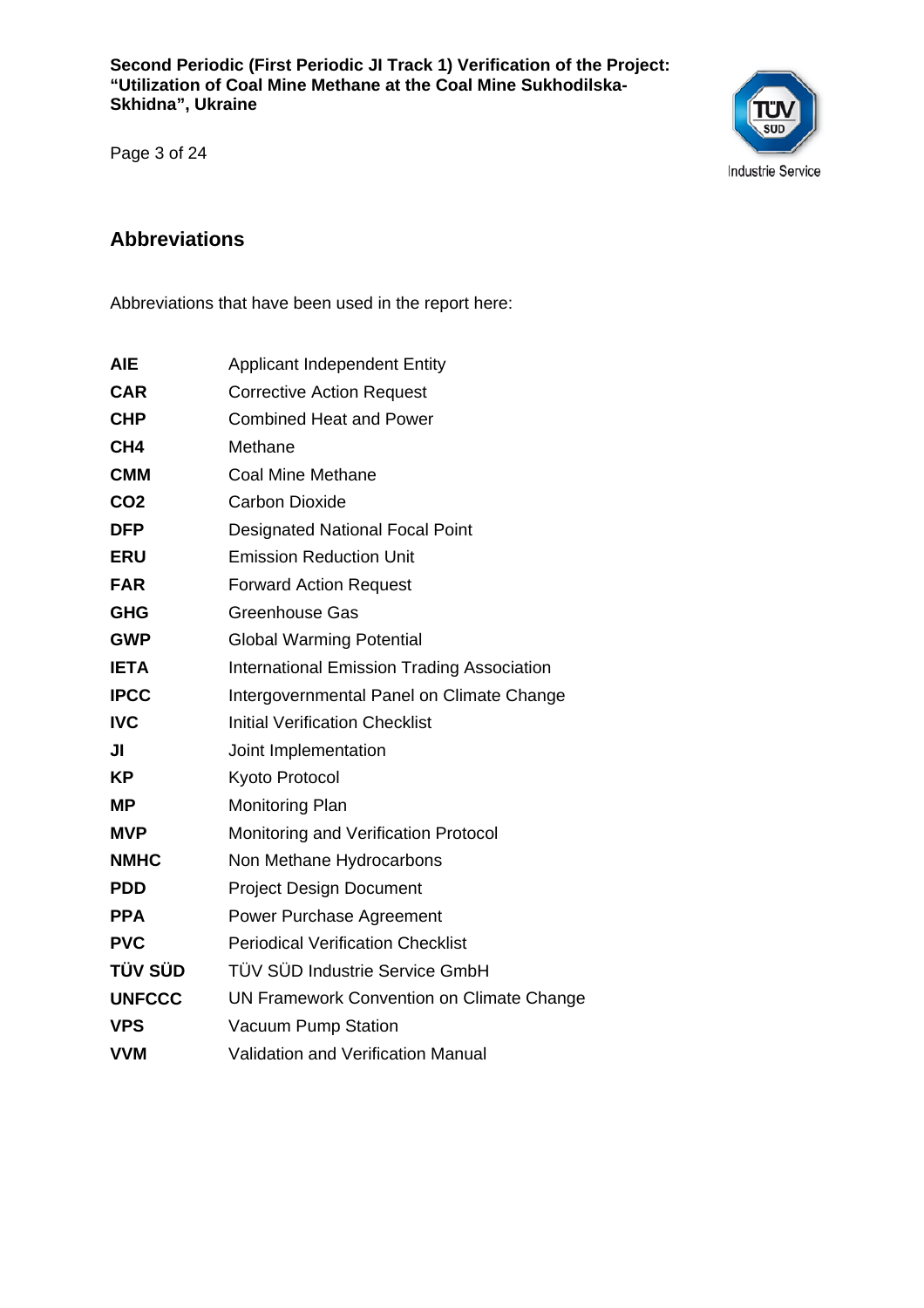Page 4 of 24



## **Table of Contents**

| $\mathbf{1}$   |                  |  |
|----------------|------------------|--|
|                | 1.1              |  |
|                | 1.2              |  |
|                | 1.3              |  |
| $\overline{2}$ |                  |  |
|                | 2.1              |  |
|                | 2.2              |  |
| 3 <sup>1</sup> |                  |  |
|                | 3.1              |  |
|                | 3.1.1            |  |
|                | 3.1.2            |  |
|                | 3.1.3            |  |
|                | 3.2              |  |
|                | 3.2.1            |  |
|                | 3.2.2            |  |
|                | 3.2.3            |  |
|                | 3.3 <sub>2</sub> |  |
|                | 3.3.1            |  |
|                | 3.3.2            |  |
|                | 3.3.3            |  |
|                | 3.4.             |  |
|                | 3.4.1            |  |
|                | 3.4.2            |  |
|                | 3.4.3            |  |
|                | 3.5              |  |
|                | 3.5.1            |  |
|                | 3.5.2            |  |
|                | 3.5.3            |  |
| 4.             |                  |  |
| 5              |                  |  |
|                |                  |  |

- **Periodic Verification Checklist** Annex 1:
- **Information Reference List** Annex 2: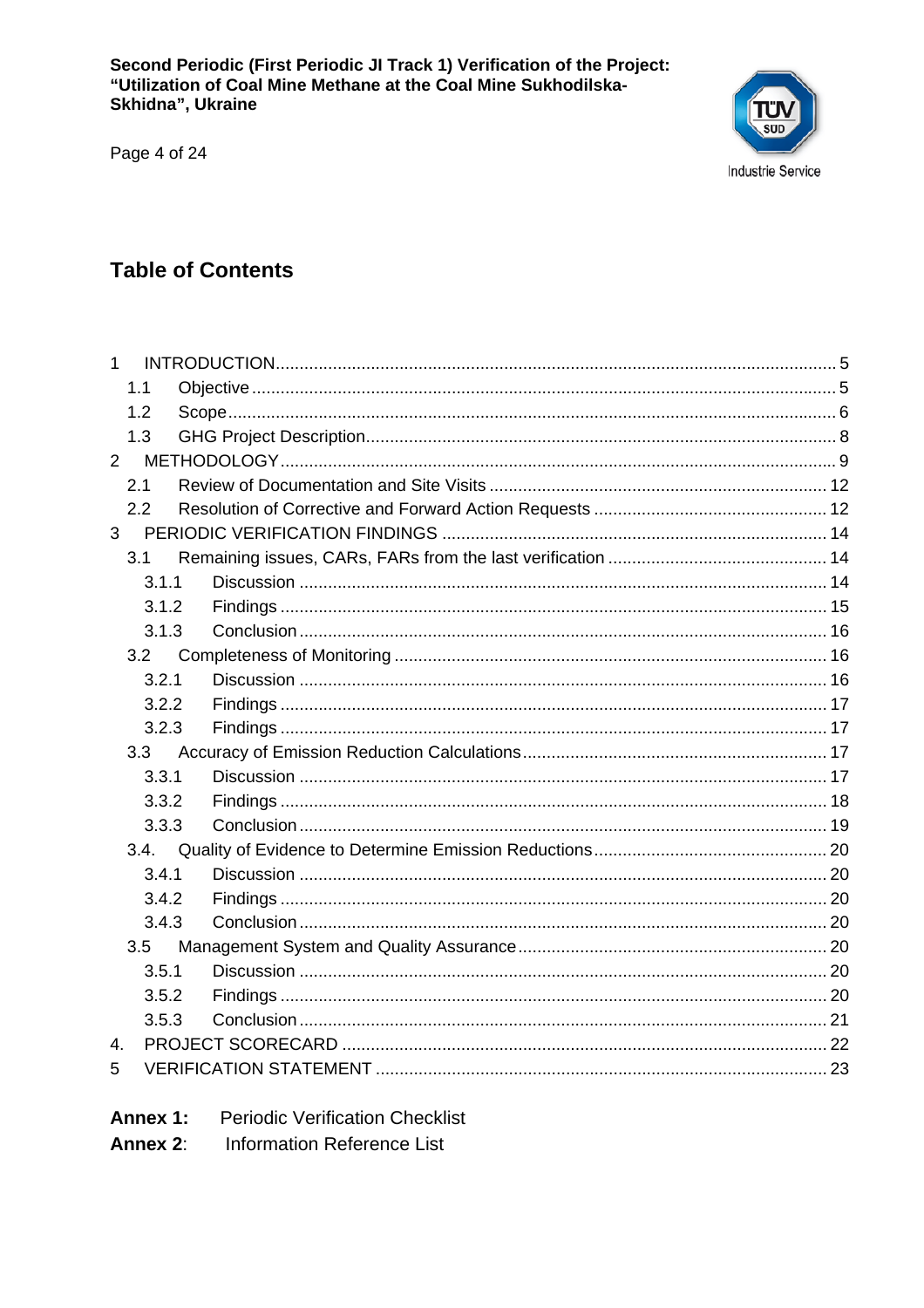

Page 5 of 24

## **1 INTRODUCTION**

The ING Bank N.V from the Netherlands has commissioned an independent verification by TÜV Industrie Service GmbH (TÜV SÜD) of the JI Track 1 project "Utilization of Coal Mine Methane at the Coal Mine Sukhodilska-Skhidna", Ukraine. The order includes the first periodic JI Track 1verification of the project for the period January 01, 2008 to December 31, 2008.

Verification is the periodic independent review and ex post determination by the Designated Operational Entity / Independent Entity of the monitored reductions in GHG emissions during the defined verification period.

This report summarizes the findings first periodic JI Track 1 verification. It is based on the Periodic Verification Report Template Version 3.0, December 2003, which is part of the Validation and Verification Manual (VVM) published by International Emission Trading Association (IETA) in 2003. Furthermore, the report is based on the actual Validation and Verification Manual (VVM) of CDM projects.

The first periodic JI Track 1 verification has been performed as one integrated activity. It consisted of a desk review of the project documents including PDD, monitoring plan, validation report, draft monitoring report and further documentations.

The project has been finally and positively determined by TÜV SÜD (Report No. 1042259, rev. 1 from 07/11/2008) and is already approved, registered and listed as JI Track 1 project in the Ukraine by the UNFCCC (Reg. No. UA1000031) since March 23, 2009.

#### **The verification team consists of the following personnel:**

| Thomas Kleiser          | TÜV SÜD, Munich | Project Manager, Audit Team<br>Leader |
|-------------------------|-----------------|---------------------------------------|
| Olena Maslova           | TÜV SÜD, Munich | <b>GHG Auditor, Project Manager</b>   |
| <b>Andrey Atyakshev</b> | TÜV SÜD Moscow  | <b>GHG Auditor and Country expert</b> |
| Dr. Albert Geiger       | TÜV SÜD, Munich | Expert (geologist) and GHG Audi-      |
|                         |                 | tor                                   |

## **1.1 Objective**

The objective of the first periodic JI Track 1 verification is to verify that actual monitoring systems and procedures are in compliance with the monitoring systems and procedures described in the monitoring plan; further more the periodic verification evaluates the GHG emission reduction data and express a conclusion with a high, but not absolute, level of assurance about whether the reported GHG emission reduction data is free of material misstatements; and verifies that the reported GHG emission data is sufficiently supported by evidence, i.e. monitoring records. During the periodic verification it also has to be assessed whether Forward Action Requests remaining from former verifications already have been solved or at least that there is a significant progress in solving these issues finally and that no major risks remain for the successful verification.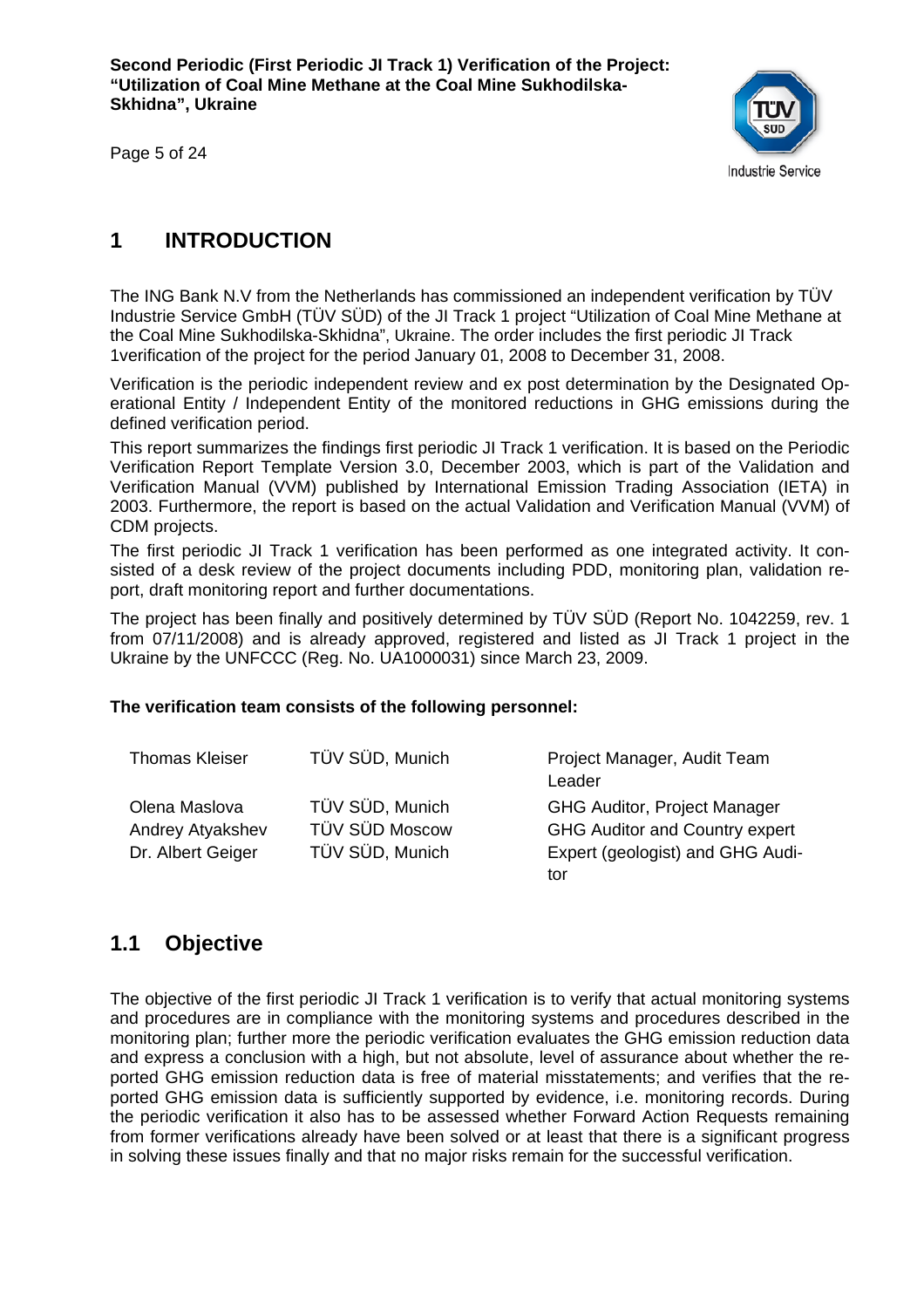Page 6 of 24



The verification shall consider both quantitative and qualitative information on emission reductions.

Quantitative data comprises the monitoring reports submitted to the verifier by the project entity. Qualitative data comprises information on internal management controls, calculation procedures, and procedures for transfer, frequency of emissions reports, review and internal audit of calculations/data transfers.

The verification is based on criteria set by UNFCCC, the Kyoto Protocol and JI Track 1 and Track 2 as well as CDM modalities and procedures. Also national regulations for JI Track 1 projects as well as specific national regulations for the coal mine sector have been considered.

## **1.2 Scope**

Verification scope is defined as an independent and objective review and ex post determination by the Designated Operational Entity of the monitored reductions in GHG emissions. The verification is based on the submitted monitoring report and the validated project design documents including its monitoring plan. The monitoring report and associated documents are reviewed against Kyoto Protocol requirements, UNFCCC rules and associated interpretations.

The verification is not meant to provide any consulting towards the client. However, stated requests for clarifications and/or corrective actions may provide input for improvement of the monitoring activities.

The audit team has been provided with a first Monitoring Report and underlying data records in April, 2009 (version 1.3), covering the period for generating emissions reductions from January1<sup>st</sup>, 2008 to December  $31<sup>th</sup>$ , 2008. This document serves as the basis for the assessment presented herewith.

A final revised Monitoring report (Version 2.2, dated January the  $12<sup>th</sup>$ , 2010) was submitted at the end of the verification process and serves as basis for the final conclusion in this report.

Studying the existing documentation belonging to this project, it was obvious that the competence and capability of the audit team performing the verification has to cover at least the following aspects:

- ¾ Knowledge of Kyoto Protocol and the Marrakech Accords
- ¾ Environmental and Social Impact Assessment
- $\triangleright$  Knowledge of recent decisions by JI supervisory committee http://ji.unfccc.int for JI projects
- $\triangleright$  Quality assurance
- $\triangleright$  Technical aspects of coal mine methane capture and utilization
- $\triangleright$  Monitoring technologies and concepts
- $\triangleright$  Political, economical and technical conditions in host country

According to these requirements TÜV SÜD has composed a project team in accordance with the appointment rules of the TÜV certification body "climate and energy":

**Thomas Kleiser** is head of the certification body "climate and energy" at TÜV Industrie Service GmbH and has a background in physics and meteorology. In this position he is responsible for validation, verification and certifications processes for GHG mitigation projects as well as trainings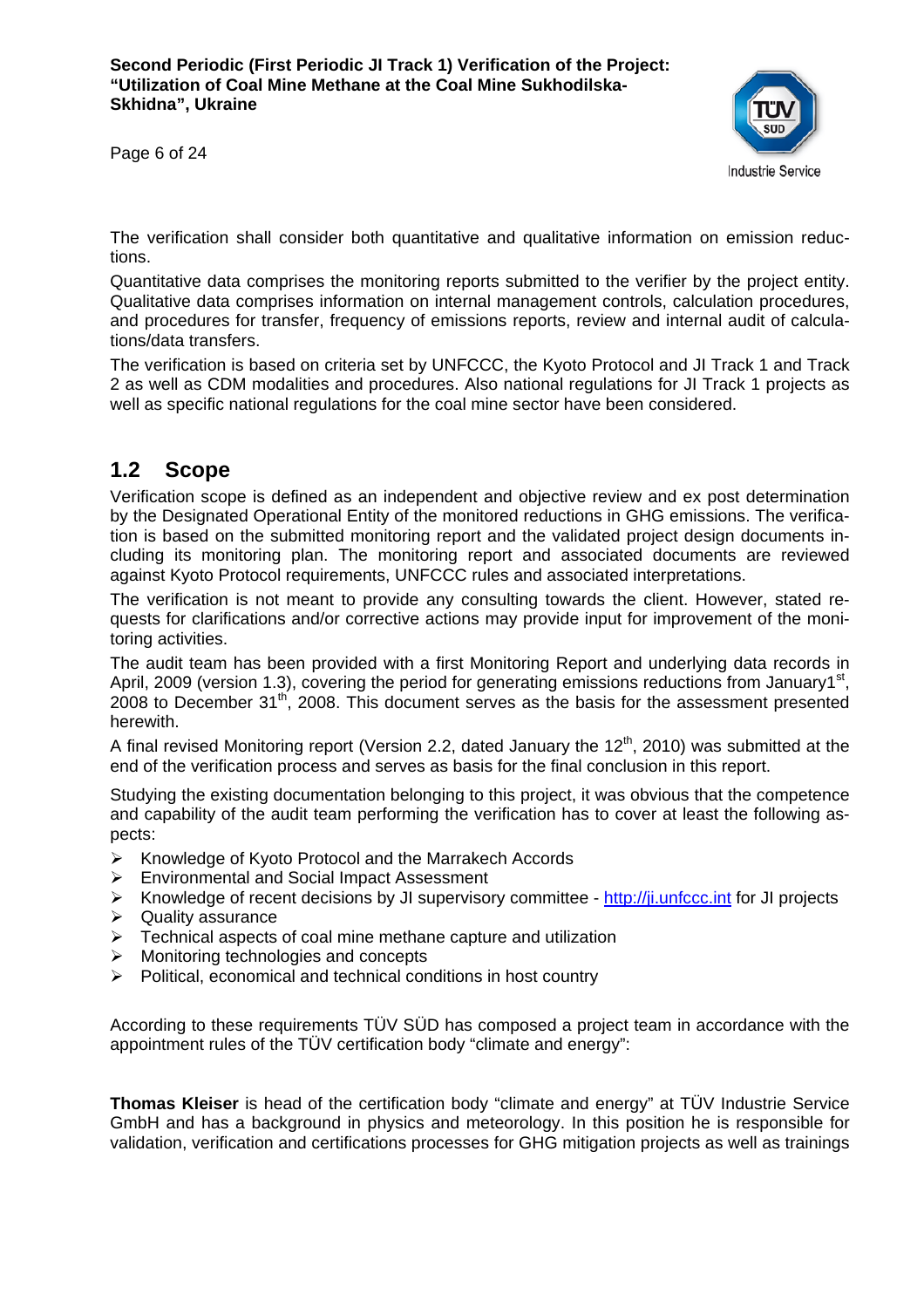**Industrie Service** 

Page 7 of 24

for internal auditors. He has already conducted more than 110 validations and verifications of CDM and JI projects as well as projects on the voluntary markets.

**Olena Maslova** is an auditor in the "Carbon Management Service" department of TÜV SÜD Industrie Service GmbH in Munich, Germany. She is chemical engineer and host country expert for projects in Ukraine and Commonwealth of Independent States. Olena Maslova specializes in the assessment of CDM / JI projects in the sector of chemical industries and waste handling and disposal. In this project she functioned as local expert and project manager.

**Andrey Atyakshev** is responsible for the carbon business of TÜV SÜD in Russia and has a background in metal forming and mechanical engineering. He has received extensive training as GHG auditor and on all aspects of flexible mechanisms of the Kyoto protocol. Also he is appointed ISO 9001 auditor. For this specific project he was responsible for the communication with the Ukrainian project participants and assistance in reviewing of submitted documents.

**Dr. Albert Geiger** is an appointed GHG auditor**.** He has already carried out several validations and verifications of CDM and JI projects. From his professional education he is geologist and he works in this field at TÜV SÜD in various projects since more than 8 years.

The audit team covers the above mentioned requirements as follows:

- Knowledge of Kyoto Protocol and the Marrakech Accords (all)
- Environmental and Social Impact Assessment (all)
- Knowledge of recent decisions by JI supervisory committee (all)
- Quality assurance (KLEISER)
- Technical aspects of coal mine methane capture and utilization (KLEISER, Dr. GEIGER)
- Monitoring technologies and concepts (all)
- Political, economical and technical conditions in host country (MASLOVA)

Responsibility for the internal quality control of the project was Dr. Sven Kolmetz of the certification body "climate and energy" within TÜV SÜD.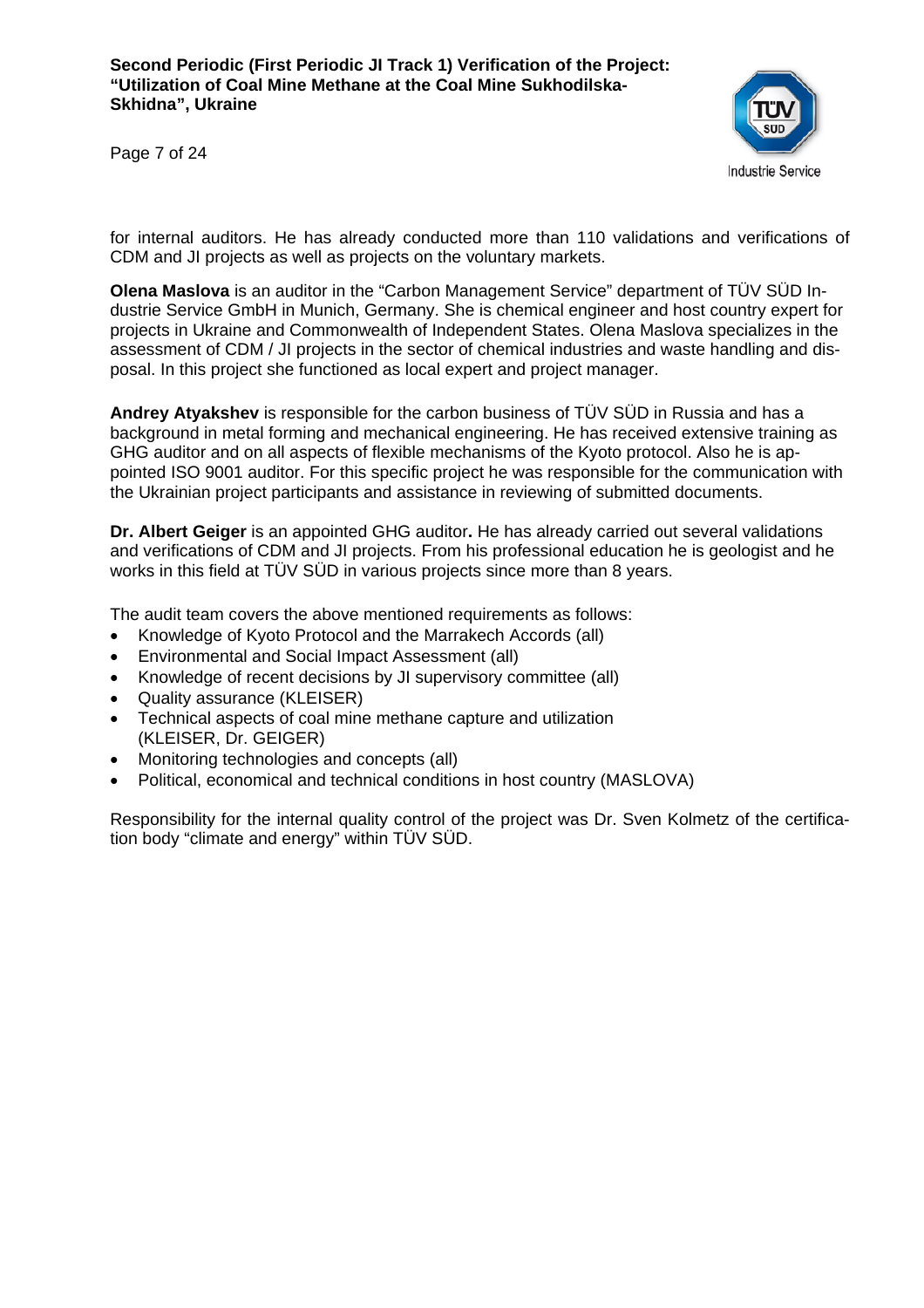Page 8 of 24



## **1.3 GHG Project Description**

The purpose of this project is the avoidance of methane emissions into the atmosphere at the coal mine Sukhodilska-Skhidna or simply the mine. Coal Mine Methane (CMM) is used to replace heat currently produced by coalfired boilers.

At the moment one gas boiler is installed and in operation with the metering system. The commissioning of the second CMM fuelled boiler is not completed and the heat meters and crosschecking measuring equipment are not in operation yet.

The comissioning of the second boiler was planned for March 2008. The delayed implementation in regard to the envisaged time shedule for project implementation as indicated in the approved and registered PDD does not affect the additionality of the project due to a decrease in emission reductions.

On-site audits have been carried out on April 23<sup>rd</sup>, 2009. Participants at the audits on the behalf of the project participants were:

Audit Participants on behalf of the Coal Mine Sukhodilska-Skhidna:

- Mr. Steblin V. G., Chief Engineer
- Mr. Rykunov Y. A., Section Foreman of Degasification
- Mr. Naumenko D. V., System Administrator
- Mr. Tapilin M. A., Heating Engineer
- Mr. Markin V. I., Head of Boiler House

Audit participants on behalf of Global Carbon Ukraine Ltd.:

- Mr. Oleg Bulany, Senior Consultant
- Mr. Anatoliy Sarioglo, Consultant

Audit participant on behalf of the ING bank:

• Mr. Peter van Eijndhoven, Vice President, Natural Resources

Audit participant on behalf of Metinvest Holding:

• Mr. Viktor Skarshevsky, Senior Manager

Audit participants on behalf of TÜV SÜD: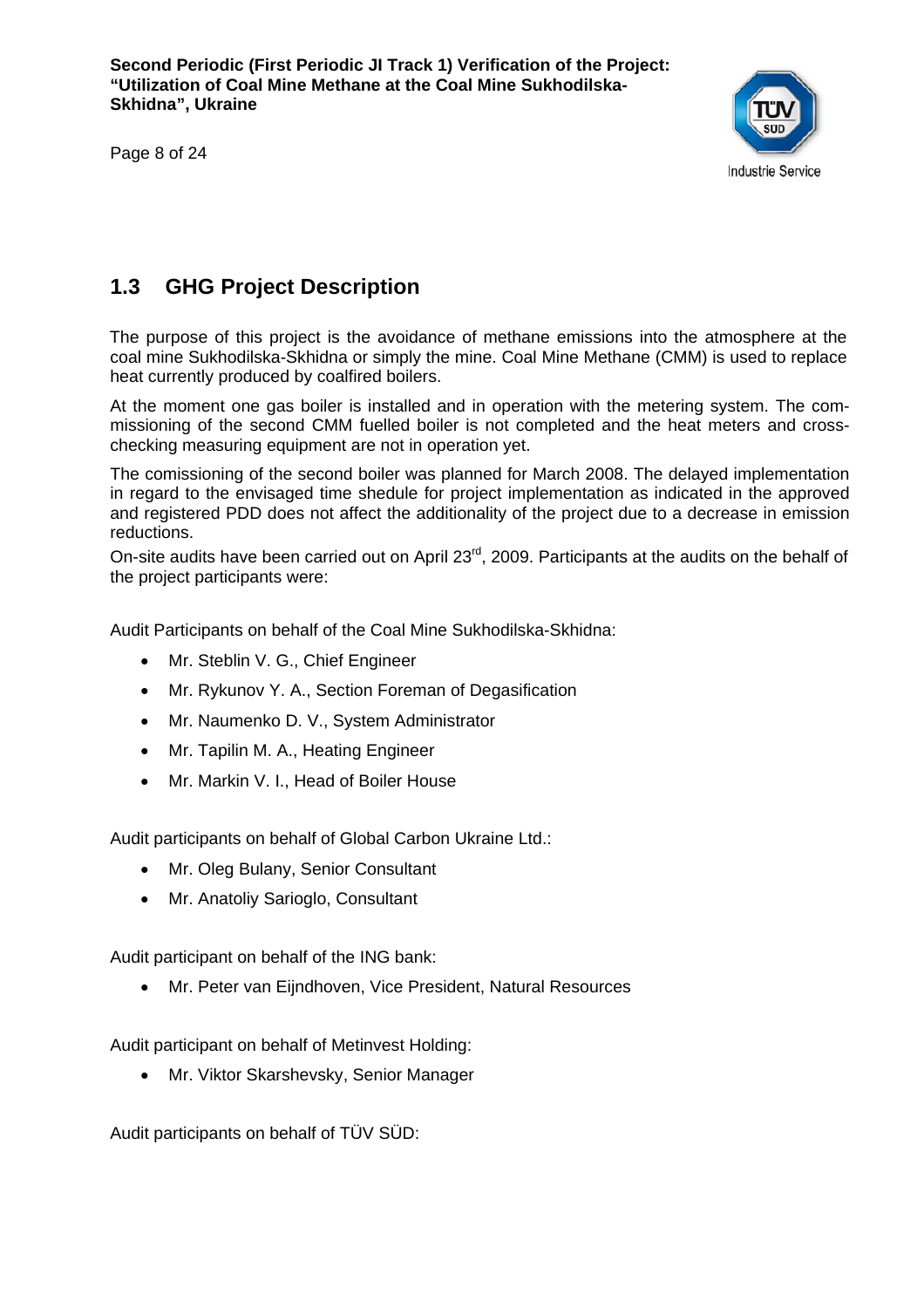Page 9 of 24



- Dr. Albert Geiger GHG Auditor, Geologist and Technical Expert for Monitoring Concepts in Methane related methodologies
- Mr. Andrey Atyakshev GHG Auditor Trainee and Local Expert

## **2 METHODOLOGY**

In order to ensure transparency a verification checklist (VC) has been prepared based on the received documents (see Annex 1) according to the Periodic Verification Report Template Version 3.0, December 2003, which is part of the Validation and Verification Manual (VVM) published by International Emission Trading Association (IETA) in 2003.

These checklists serve the following purposes:

- it organizes details of the audit procedure and clarifies the requirements the project is expected to meet; and
- it documents the result of the verification.
- During the verification a special focus was given to:
	- the correct implementation of the project
	- (installations, monitoring equipment and procedures, quality assurance procedures)
	- the correctness of assumptions with impacts on the monitoring and verification process (e.g. baseline assumptions)
	- sustainable development and environmental performance parameters
	- training programs
	- allocation of responsibilities
	- the day-to-day operation of the system

After the document review the audit team conducted

- an on-site inspection at the coal mine gas assessing the CMM capture and utilization system
- interviews with the members of the owner and operator and the project developer responsible for writing the monitoring report

The findings are the essential part of this verification report, which is based on the verification protocol of the Periodic Verification Report Template Version 3.0, December 2003, which is part of the Validation and Verification Manual (VVM) published by International Emission Trading Association (IETA) in 2003.

The structure of the tables in the periodic verification protocol is shown in the following: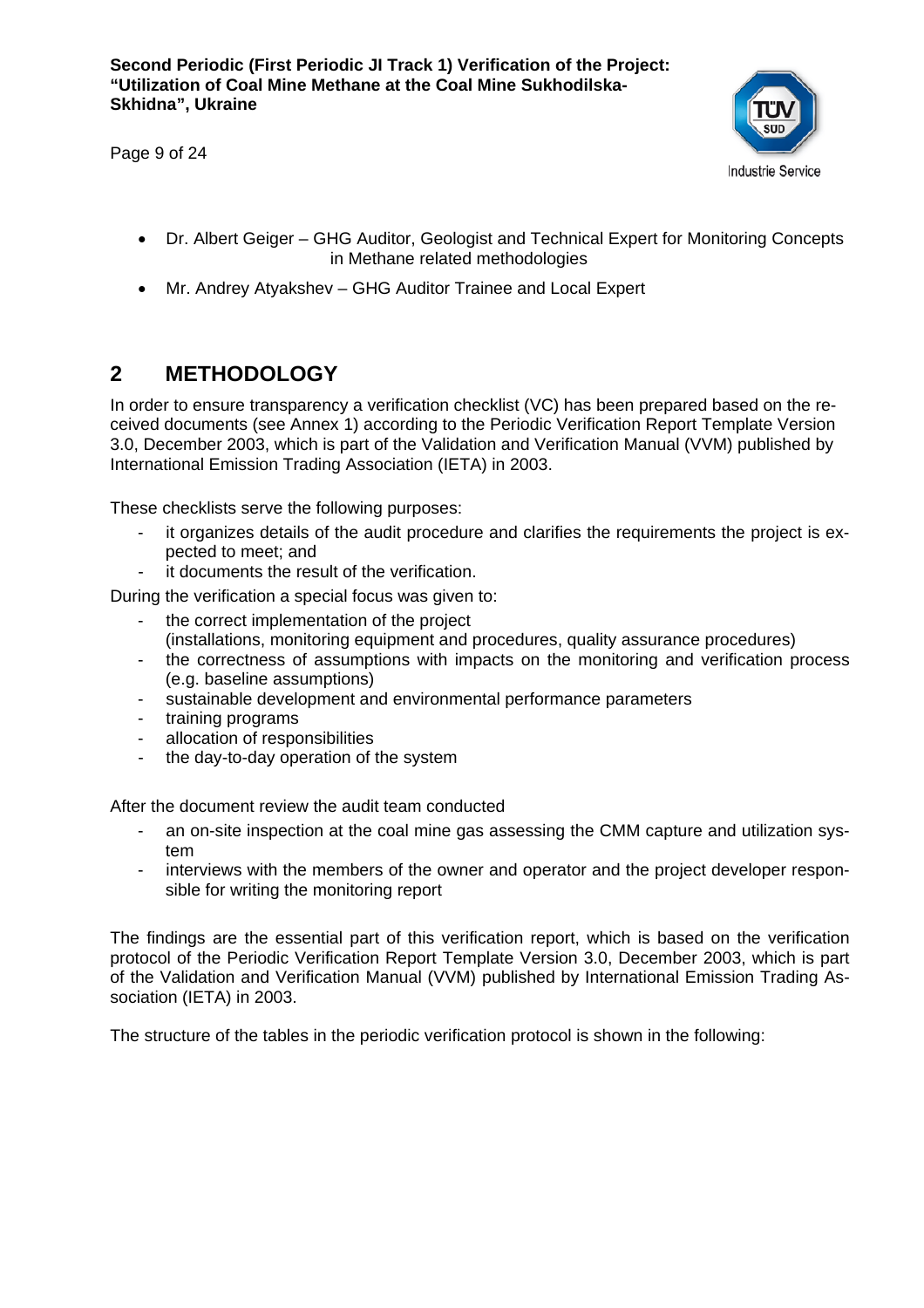Page 10 of 24



| <b>Periodic Verification Checklist</b>                                                                                                                                                                                                                                                                                                 |                                                                                                                                                                                                                                                                                                  |                                                                                                                                                                                                                                                                                                                                                                                                                                                                                                                                                                                                                                                                                  |  |  |  |
|----------------------------------------------------------------------------------------------------------------------------------------------------------------------------------------------------------------------------------------------------------------------------------------------------------------------------------------|--------------------------------------------------------------------------------------------------------------------------------------------------------------------------------------------------------------------------------------------------------------------------------------------------|----------------------------------------------------------------------------------------------------------------------------------------------------------------------------------------------------------------------------------------------------------------------------------------------------------------------------------------------------------------------------------------------------------------------------------------------------------------------------------------------------------------------------------------------------------------------------------------------------------------------------------------------------------------------------------|--|--|--|
|                                                                                                                                                                                                                                                                                                                                        | Table 1: Data Management System/Controls                                                                                                                                                                                                                                                         |                                                                                                                                                                                                                                                                                                                                                                                                                                                                                                                                                                                                                                                                                  |  |  |  |
| <b>Expectations for GHG data</b><br>management system/controls                                                                                                                                                                                                                                                                         | Score                                                                                                                                                                                                                                                                                            | <b>Verifiers Comments</b><br>(including Forward Action<br>Requests)                                                                                                                                                                                                                                                                                                                                                                                                                                                                                                                                                                                                              |  |  |  |
| The project operator's data<br>management system/controls<br>are assessed to identify report-<br>ing risks and to assess the<br>data management sys-<br>tem's/control's ability to miti-<br>gate reporting risks. The GHG<br>data management sys-<br>tem/controls are assessed<br>against the expectations de-<br>tailed in the table. | A score is assigned as follows:<br><b>Full</b><br>all best-practice expecta-<br>tions are implemented.<br>a proportion of the best<br><b>Partial</b><br>practice expectations is implemented<br><b>Limited</b> this should be given if little<br>or none of the system component is<br>in place. | Description of circumstances<br>and further commendation to<br>the conclusion. This is either<br>acceptable based on evi-<br>dence provided (OK), or a<br><b>Clarification Request (CR)</b><br>in case the information given<br>in the monitoring report ids<br>deemed insufficient but cor-<br>rect or a Corrective Action<br>Request (CAR) of risk or<br>non-compliance with stated<br>requirements. The corrective<br>action requests are num-<br>bered and presented to the<br>client in the Verification re-<br>port. The Initial Verification<br>has additional Forward Ac-<br>tion Requests (FAR). FAR<br>indicates essential risks for<br>further periodic verifications |  |  |  |

| <b>Periodic Verification Checklist</b>                                                                                   |                                                                                                                                                                                                                   |                                                                                                                                                                                               |  |  |
|--------------------------------------------------------------------------------------------------------------------------|-------------------------------------------------------------------------------------------------------------------------------------------------------------------------------------------------------------------|-----------------------------------------------------------------------------------------------------------------------------------------------------------------------------------------------|--|--|
| Table 2: GHG calculation procedures and management control testing                                                       |                                                                                                                                                                                                                   |                                                                                                                                                                                               |  |  |
| Identification of potential re-<br>porting risk                                                                          | Identification, assessment and test-<br>ing of management controls                                                                                                                                                | Areas of residual risks                                                                                                                                                                       |  |  |
| Identification of potential re-<br>porting risks based on an as-<br>sessment of the emission es-<br>timation procedures. | Identification of the key controls for<br>each area with potential reporting<br>risks. Assessment of adequacy of the<br>key controls and eventually test that<br>the key controls are actually in opera-<br>tion. | Identification of areas of re-<br>sidual risks, i.e. areas of po-<br>tential reporting risks where<br>there are no adequate man-<br>agement controls to mitigate<br>potential reporting risks |  |  |
| Identification of key source<br>data. Focus on those risks that<br>impact the accuracy, com-                             | Internal controls include, Understand-<br>ing of responsibilities and roles,<br>Reporting, reviewing and formal                                                                                                   | Areas where data accuracy,<br>completeness and consis-<br>tency could be improved are                                                                                                         |  |  |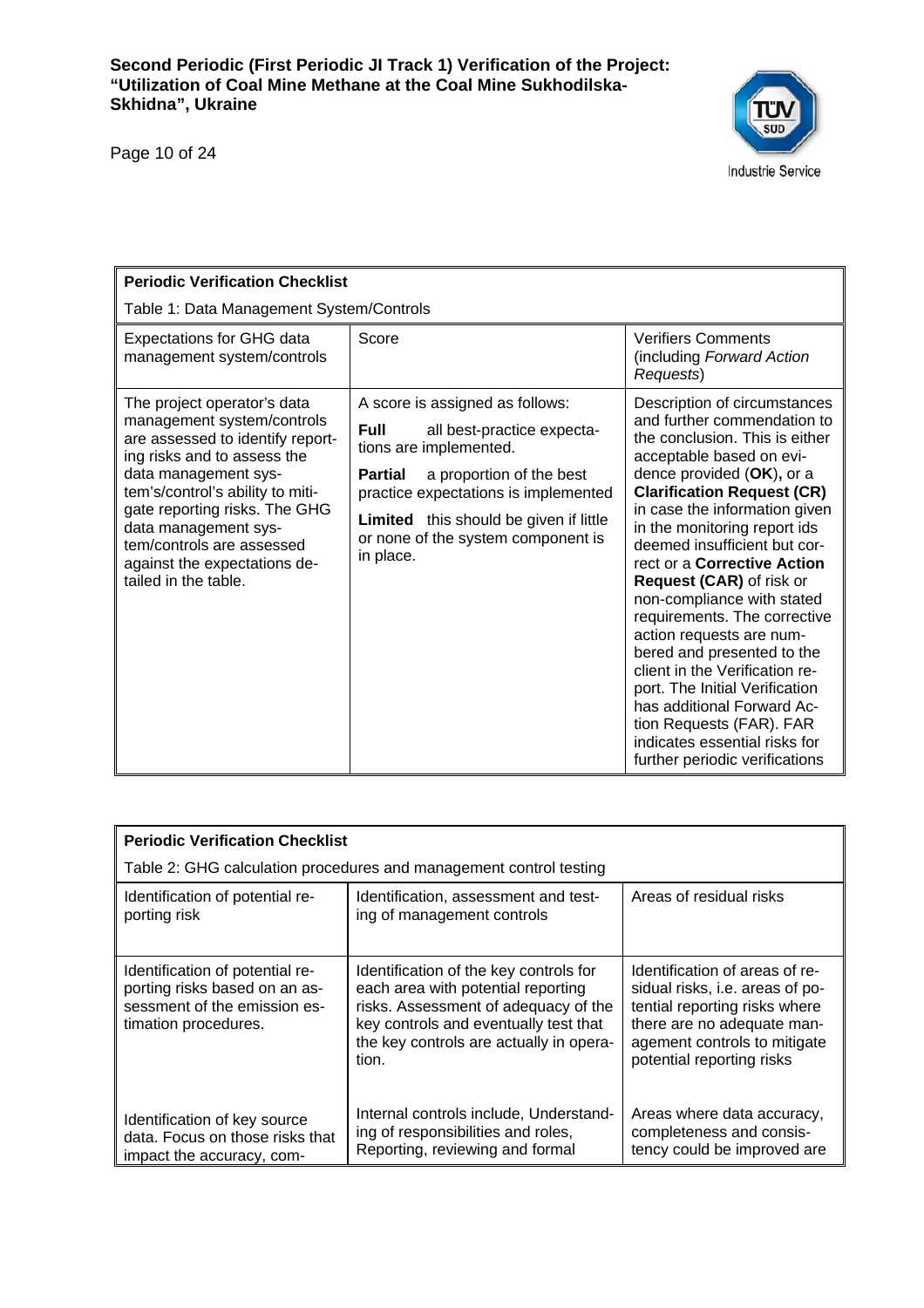

Page 11 of 24

| <b>Periodic Verification Checklist</b>             |                                                                                                                                                                |                         |  |  |
|----------------------------------------------------|----------------------------------------------------------------------------------------------------------------------------------------------------------------|-------------------------|--|--|
|                                                    | Table 2: GHG calculation procedures and management control testing                                                                                             |                         |  |  |
| Identification of potential re-<br>porting risk    | Identification, assessment and test-<br>ing of management controls                                                                                             | Areas of residual risks |  |  |
| pleteness and consistency of<br>the reported data. | management approval of data;<br>Procedures for ensuring data com-<br>pleteness, conformance with report-<br>ing guidelines, maintenance of data<br>trails etc. | highlighted.            |  |  |

| <b>Periodic Verification Checklist</b>                                                                                                                                                                                           |                                                                                                                                                                                                                                                                                                                                                                                                                                                                      |                                                                                                                              |  |  |  |
|----------------------------------------------------------------------------------------------------------------------------------------------------------------------------------------------------------------------------------|----------------------------------------------------------------------------------------------------------------------------------------------------------------------------------------------------------------------------------------------------------------------------------------------------------------------------------------------------------------------------------------------------------------------------------------------------------------------|------------------------------------------------------------------------------------------------------------------------------|--|--|--|
| Table 3: Detailed audit testing of residual risk areas and random testing                                                                                                                                                        |                                                                                                                                                                                                                                                                                                                                                                                                                                                                      |                                                                                                                              |  |  |  |
| Areas of residual risks                                                                                                                                                                                                          | Additional verification testing per-<br>formed                                                                                                                                                                                                                                                                                                                                                                                                                       | <b>Conclusions and Areas</b><br><b>Requiring Improvement</b><br>(including FARs)                                             |  |  |  |
| List of residual areas of risks of<br><b>Periodic Verification Checklist</b><br>Table 2 where detailed audit<br>testing is necessary.<br>In addition, other material ar-<br>eas may be selected for de-<br>tailed audit testing. | The additional verification testing<br>performed is described. Testing may<br>include:<br>Sample cross checking of<br>manual transfers of data<br>Recalculation<br>Spreadsheet 'walk throughs'<br>to check links and equations<br>Inspection of calibration and<br>٠<br>maintenance records for key<br>equipment<br>Check sampling analysis re-<br>sults<br>Discussions with process engineers<br>who have detailed knowledge of<br>process uncertainty/error bands. | Having investigated the re-<br>sidual risks, the conclusions<br>are noted here. Errors and<br>uncertainties are highlighted. |  |  |  |

Five CARs were encountered and could be solved during the verification process.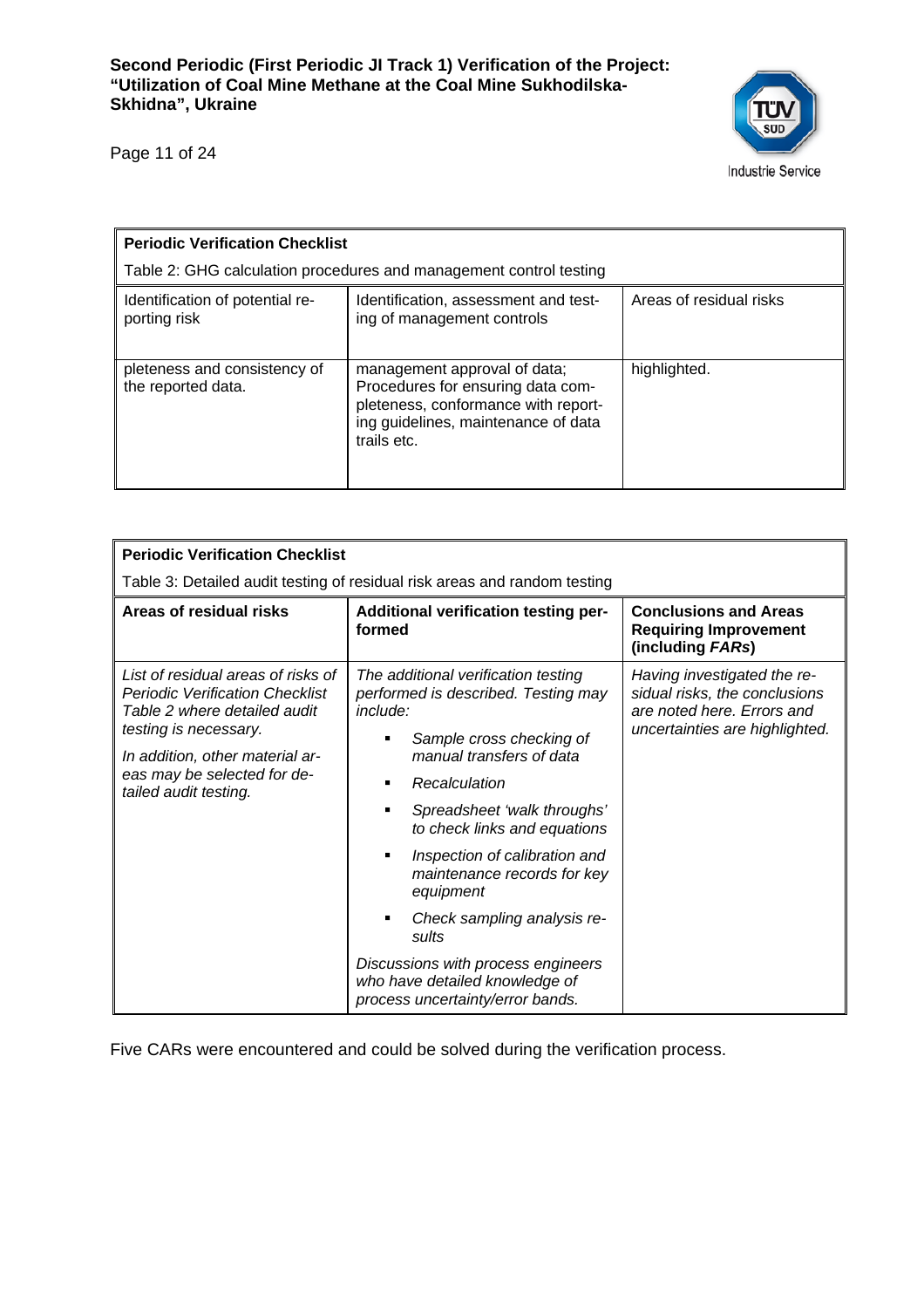

Page 12 of 24

CRs appear whenever

- Given information in the monitoring report was deemed to be insufficient.

No CRs have been identified and solved during this verification process.

Furthermore FARs (Forward Action Requests) for a better understanding can be issued, whenever

- the current status requires a special focus on this item for the next consecutive verification, or
- an adjustment of the MVP is recommended
- more detailed information appears a beneficial to the project
- QM procedures are available but should be collected in one central document (QM Manual).

Seven Fars have been issued which have to be resolved until the next periodic verfication.

#### **Duration of the verification**

| Preparations:         | March/April 2009               |
|-----------------------|--------------------------------|
| On-site verification: | 23 <sup>rd</sup> of April 2009 |

#### **Monitoring Period:**

January 01, 2008 to December, 31, 2008

#### **2.1 Review of Documentation and Site Visits**

The verification was performed as a desk review of the project documents including monitoring plan, last verification report, monitoring report and further documentations.

The site visit included an on-site inspection at the coal mine with focus on the methane capture and utilization system, further a focus on the QM system (mainly data processing, work instructions etc.), interviews with the management as well as operators and workers and with a representative of the project developer, Dutch company Global Carbon BV.

## **2.2 Resolution of Corrective and Forward Action Requests**

The objective of this phase of the verification was to resolve the requests for clarification, the corrective action requests and any other outstanding issues which needed to be clarified for TÜV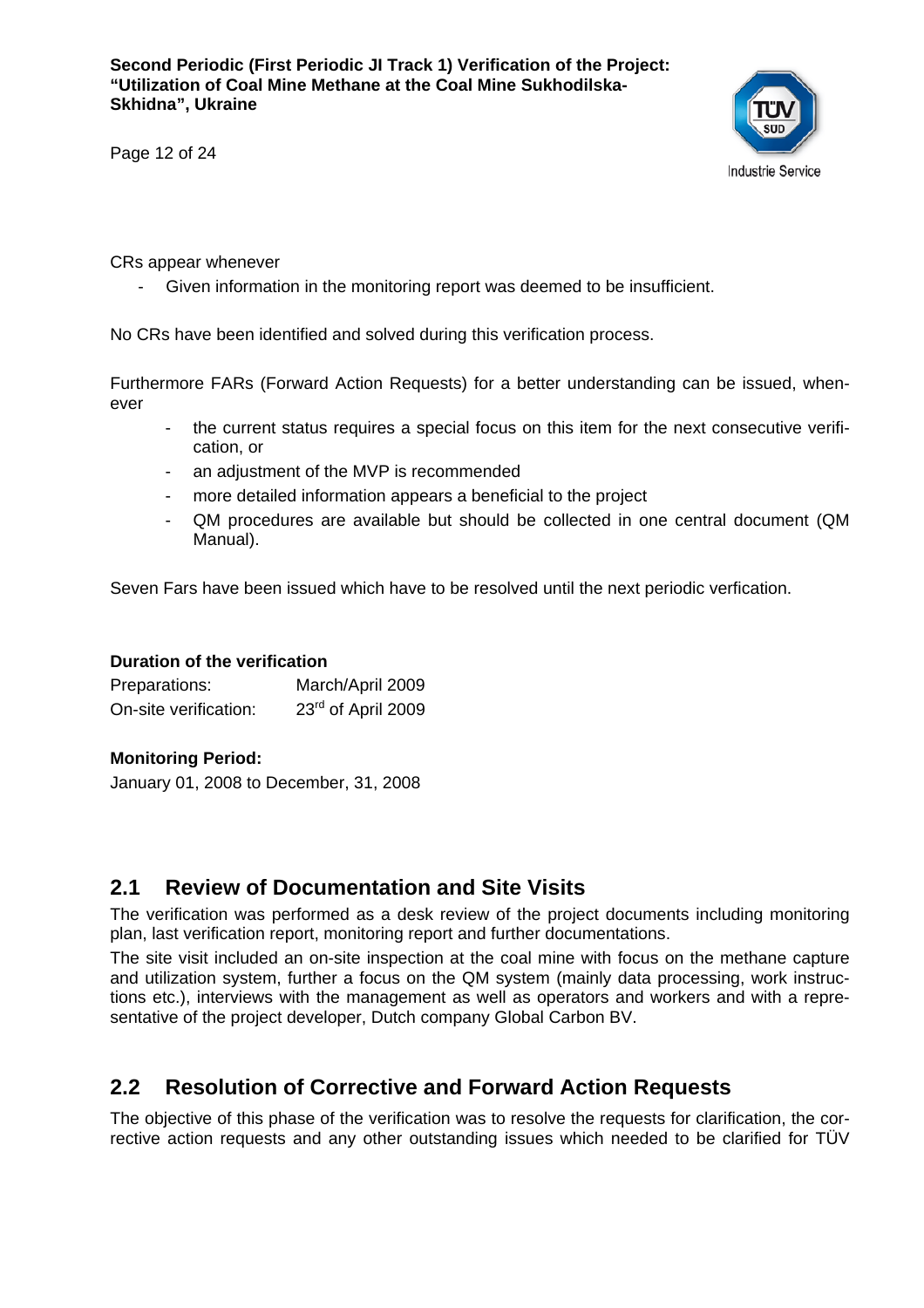

Page 13 of 24

SÜD`s positive conclusion on the GHG emission reduction calculation. To guarantee the transparency of the verification process, the requests raised and responses that have been given are summarized in chapter 3 below and documented in more detail in the verification protocol in annex 1 and 2.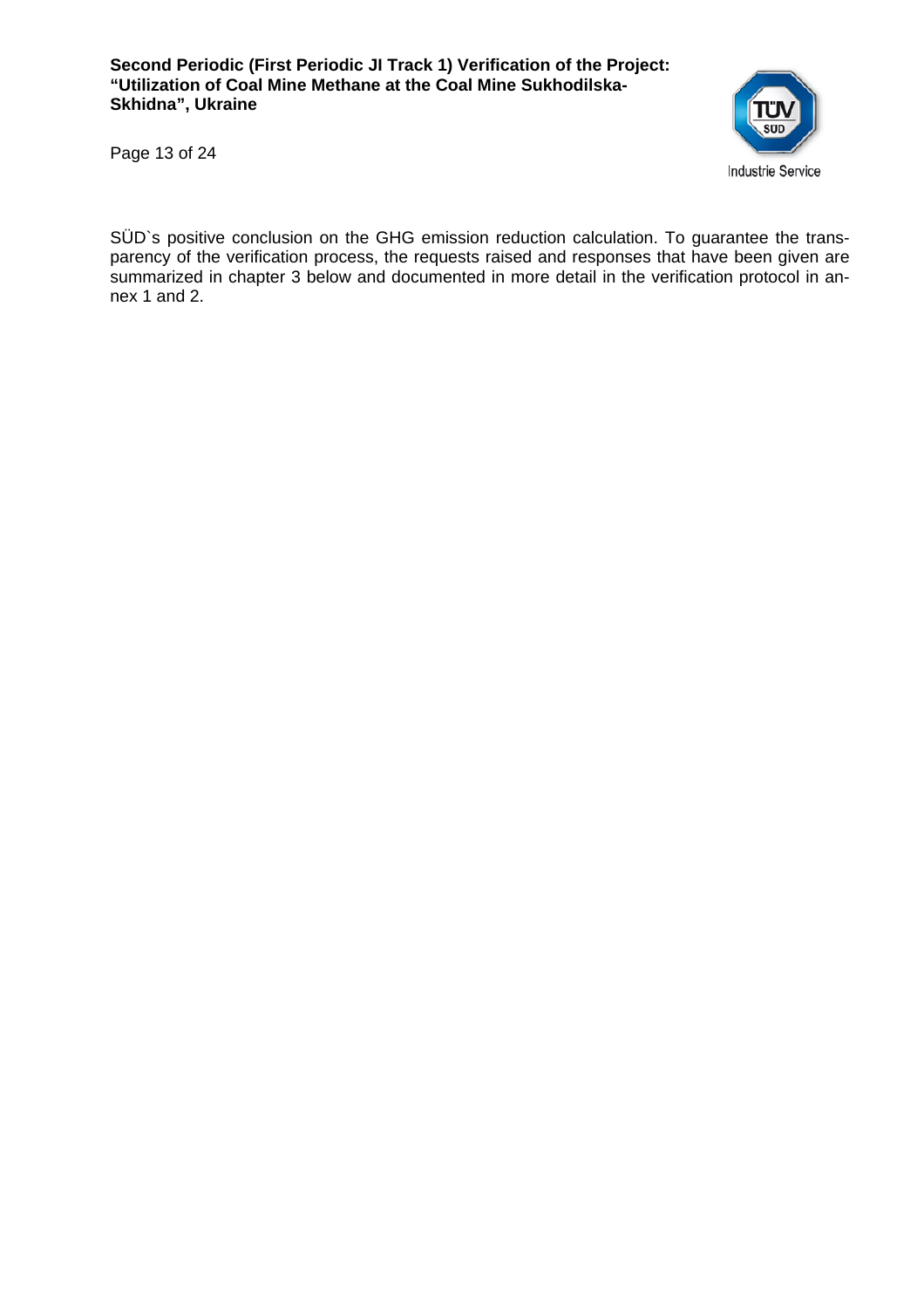Page 14 of 24



## **3 PERIODIC VERIFICATION FINDINGS**

In the following sections the findings of the verification are stated. The verification findings for each verification subject are presented as follows:

The findings from the desk review of the final monitoring report and the findings from interviews during the follow up visit are summarized. A more detailed record of these findings can be found in the Verification Protocol in annex 1.

- 1) Where TÜV SÜD had identified issues that needed clarification or that represented a risk to the fulfilment of the project objectives, a Clarification Request or Corrective or Forward Action Request, respectively, have been issued. The Clarification Requests as well as Corrective and Forward Action Requests are stated, where applicable, in the following sections and are further documented in the Verification Protocol in annex 1. The verification of the project resulted in five Corrective Action Requests.
- 2) In the context of Forward Action Requests, risks have been identified, which may endanger the delivery of high quality CERs in the future, i.e. by deviations from standard procedures as defined by the MP. As a consequence, such aspects should receive a special focus during the next consecutive verification. A FAR may originate from lack of data sustaining claimed emission reductions. Forward Action Requests are understood as recommendation for future project monitoring; they are stated, where applicable, in the following sections and are further documented in the Verification Protocol in annex 1. Seven FARs have been identified. No CRs have been raised.
- 3) The final conclusions for verification subject are presented.

The verification findings relate to the project implementation as documented and described in the final monitoring report.

## **3.1 Remaining issues, CARs, FARs from the last verification**

#### **3.1.1 Discussion**

One task of this first periodic JI Track 1 verification is to check the remaining issues from the previous verification or issues which are clearly defined for assessment in the PDD.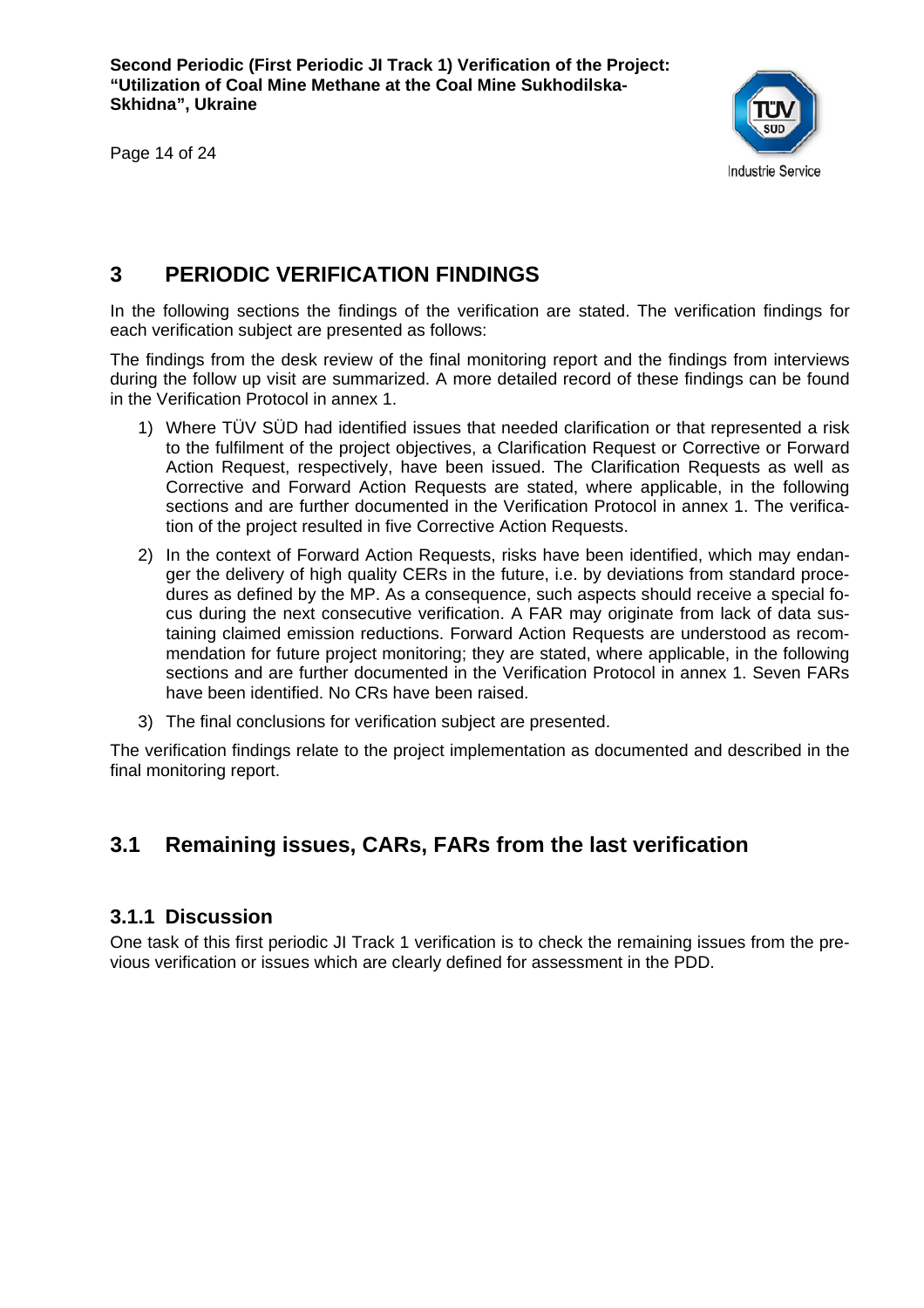Page 15 of 24



## **3.1.2 Findings**

There have been seven Forward Action Requests from the last verification (pre-JI verification period). These requests are summerised in the following table:

| <b>OBJECTIVE</b>     | <b>COMMENTS</b>                                                                                                                                                                                                                                                                                                                                                                                                                                                                                                                  | Concl.       |
|----------------------|----------------------------------------------------------------------------------------------------------------------------------------------------------------------------------------------------------------------------------------------------------------------------------------------------------------------------------------------------------------------------------------------------------------------------------------------------------------------------------------------------------------------------------|--------------|
| <b>Documentation</b> | <b>Forward Action Request No. 1:</b>                                                                                                                                                                                                                                                                                                                                                                                                                                                                                             | FAR#1        |
|                      | The cross-checking procedures have to be planned<br>and implemented and documented until the next<br>(2 <sup>nd</sup> JI Track 2) verfication.                                                                                                                                                                                                                                                                                                                                                                                   |              |
| Documentation        | <b>Forward Action Request No. 2:</b>                                                                                                                                                                                                                                                                                                                                                                                                                                                                                             | <b>FAR#2</b> |
|                      | Because the project activities are not clearly de-<br>scribed on-site a Monitoring Manual should be de-<br>veloped in which all necessary information for the<br>monitoring is collected (reporting procedures, data<br>flow, work instructions, internal reviews, meter de-<br>scription, calibration requirements and frequencies,<br>necessity for trainings, training documentation, li-<br>censes etc.) The manual should be designed as a<br>living document incorporating the results for the<br>different verifications. |              |
| Documentation        | <b>Forward Action Request 3:</b><br>The staff has to be trained annually in the project<br>specific issues. The training plans and procedures<br>should be described in the recommended Monitor-<br>ing Manual (see FAR 2). Trainings should be<br>documented and countersigned by the participants.                                                                                                                                                                                                                             | FAR#3        |
| Documentation        | <b>Forward Action Request 4:</b><br>Trouble shooting procedures have to be worked out<br>and included in the future monitoring manual.                                                                                                                                                                                                                                                                                                                                                                                           | FAR#4        |
| Documentation        | <b>Forward Action Request No. 5:</b>                                                                                                                                                                                                                                                                                                                                                                                                                                                                                             | <b>FAR#5</b> |
|                      | Working instructions for data collection should be<br>prepared and distributed to the locally responsible<br>persons. These work instructions should also be<br>part of the future monitoring manual.                                                                                                                                                                                                                                                                                                                            |              |
| Documentation        | <b>Forward Action Request No. 6:</b>                                                                                                                                                                                                                                                                                                                                                                                                                                                                                             | FAR#6        |
|                      | Please describe and implement the planned cross-                                                                                                                                                                                                                                                                                                                                                                                                                                                                                 |              |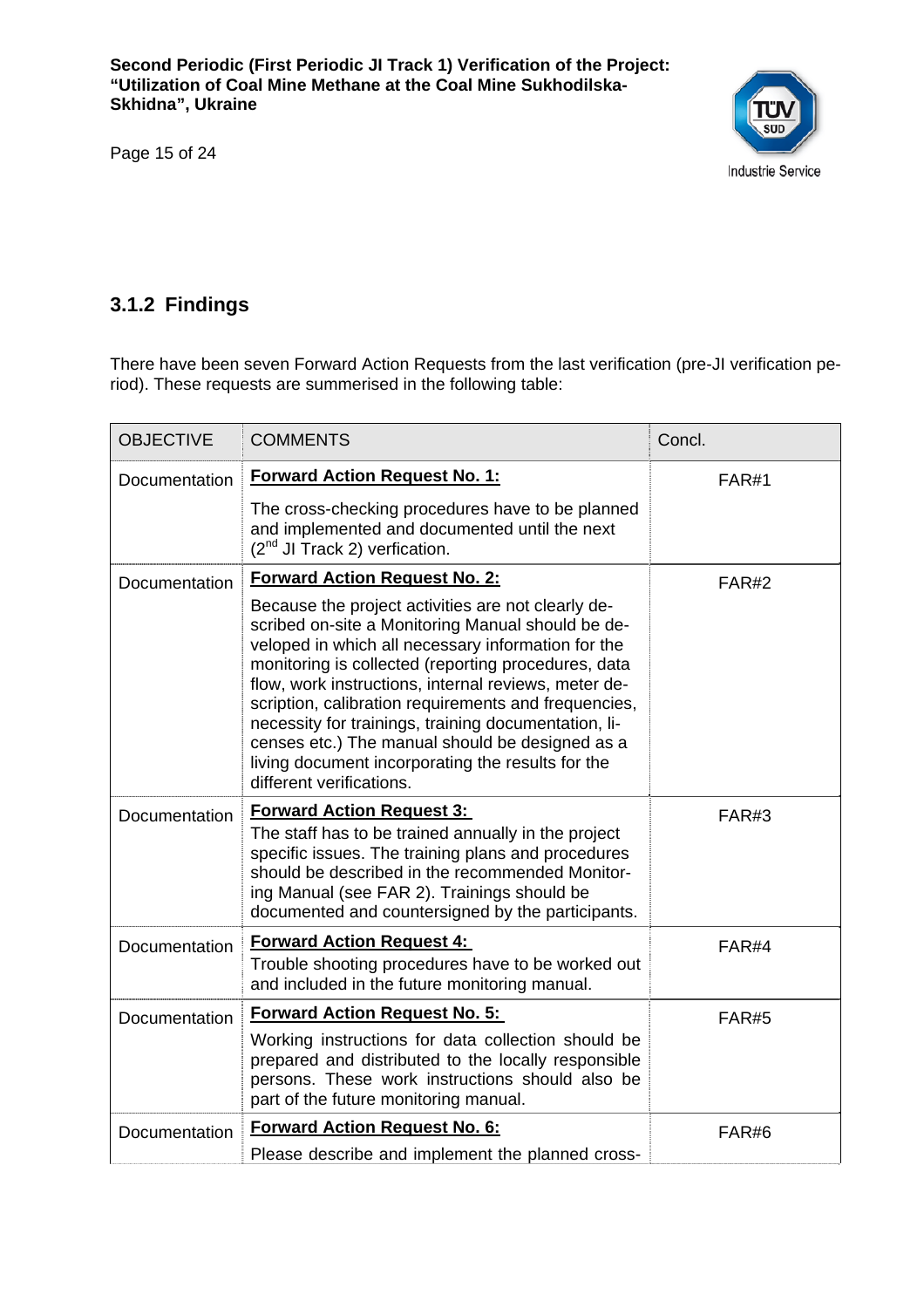

Page 16 of 24

| <b>OBJECTIVE</b> | <b>COMMENTS</b>                                                                                                                 | Concl. |
|------------------|---------------------------------------------------------------------------------------------------------------------------------|--------|
|                  | checking procedures till the third verification.                                                                                |        |
| Documentation    | <b>Forward Action Request No. 7:</b>                                                                                            | FAR#7  |
|                  | The commissioning report of the vacuum pump<br>station has to be delivered after the final testing of<br>the protection system. |        |

#### **3.1.3 Conclusion**

The above mentioned 7 FARs have not been solved yet, because the first JI verfication has been carried out together with the verfication of the pre-JI period. The identified 7 FARs have to be solved till the second JI verification (overall 3<sup>rd</sup> verification).

## **3.2 Completeness of Monitoring**

#### **3.2.1 Discussion**

A meter system (pressure, temperature, gas analyser, orifice flow meter) to measure the methane consumption of the boiler is installed according to the monitoring plan. However, no heat meter has been installed yet because no heat is being supplied to external consumers at the moment.

The heat consumption is calculated using the low calorific value of methane, the efficiency of the boiler and the consumpted amount of methane. This is a deviation to the registered PDD. TÜV SÜD evaluated the new method and confirmes its equivalence to heat measurements as described in the registered PDD.

The data were standardised using the highest temperature (58°C) and lowest pressure (0.005 Mpa) of this period. The conservativeness of this approach has been clearly demonstrated by error analysis (Ref. 2-23). The reduction of this approach is 5.8% which is much more conservative than the maximum error of 2.6 % of the average values.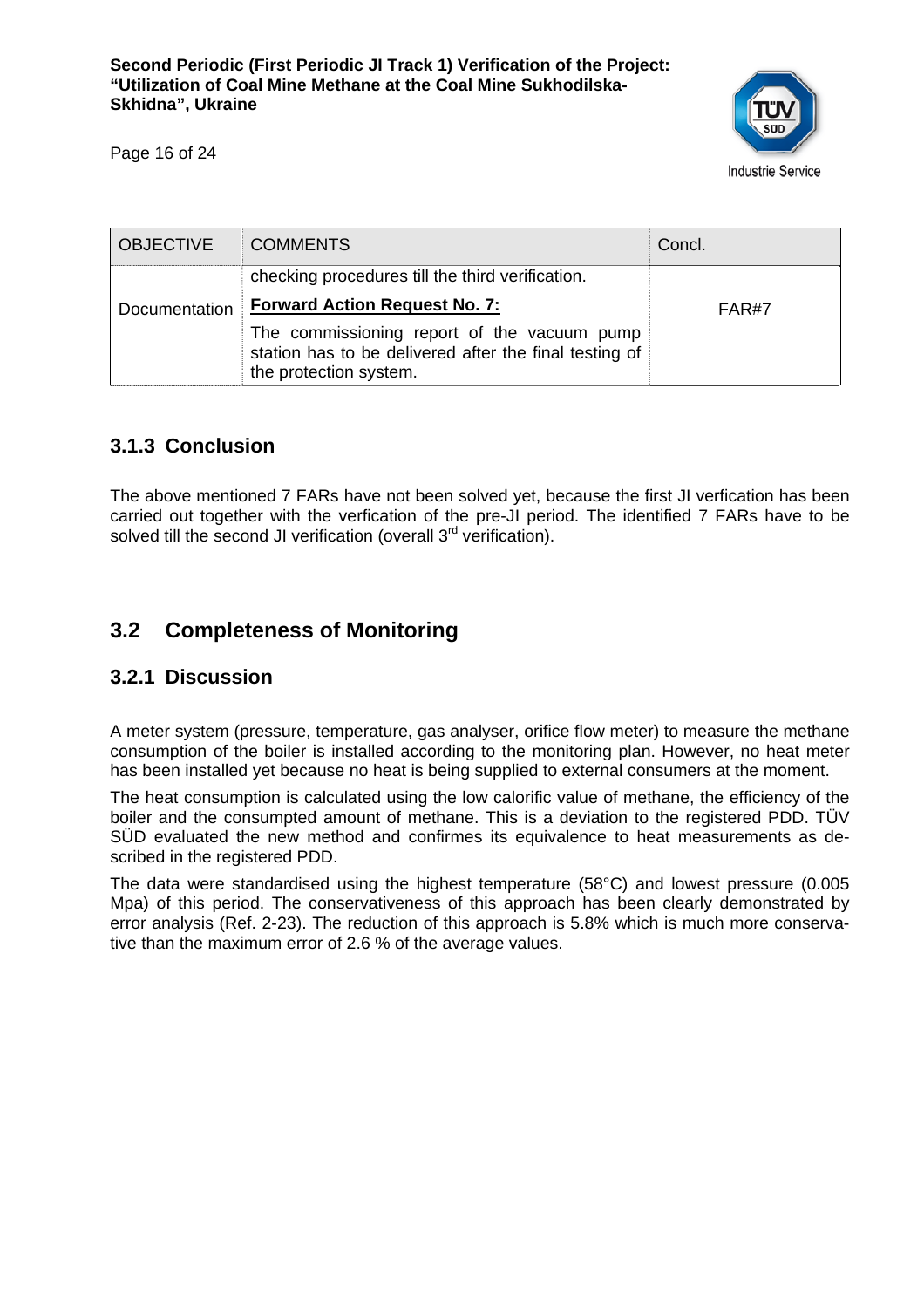

Page 17 of 24

### **3.2.2 Findings**

none

## **3.2.3 Conclusion**

The monitoring report is transparent and complete. The status of the project is clearly described in chapter A.3. All parameters and formulae mentioned in the PDD are described in detail (chapter B and D). The relationship between meters and parameters is clearly demonstrated. All meters are unambiguously identified by their serial numbers and ID numbers. The location of the meters is shown on overviews or is described. The calibration specifications are clearly shown.

Two deviations from the Monitoring Plan of the PDD are clearly stated in the MR: Calculation of HEATcons,y instead of measurement and the use of the highest observed temperature and the lowest observed pressure in the standardisation procedure. It has been clearly shown by error analysis that both deviations are equivalent or even more conservative than the procedures described in the registered PDD.

**Hence, TÜV SÜD confirms that the monitoring as described in the monitoring report complies fully with the JI Track 1 requirements.** 

## **3.3 Accuracy of Emission Reduction Calculations**

#### **3.3.1 Discussion**

For metering only calibrated meters have been used according to our check of the calibration documents (see 2.4 till 2-6 of the document list). Inspection of calibration and maintenance records for key equipment was performed for all relevant meters. All calibrations fulfil the calibration requirements of the Ukrainian national regulations and the finally approved and registered PDD.

The raw data have been checked randomly using written meter values of the logbooks. The values used in the calculation file (excel file) have been checked against the raw data. No errors have been detected.

All default values used in the calculations have been checked against the finally approved and registered PDD. The values fully comply with the PDD default values.

All calculations of the emission reductions have been done according to the formulae of the registered PDD using Microsoft excel. The correctness of the calculations has been checked by TÜV SÜD during the on-site visit in doing exemplary recalculations.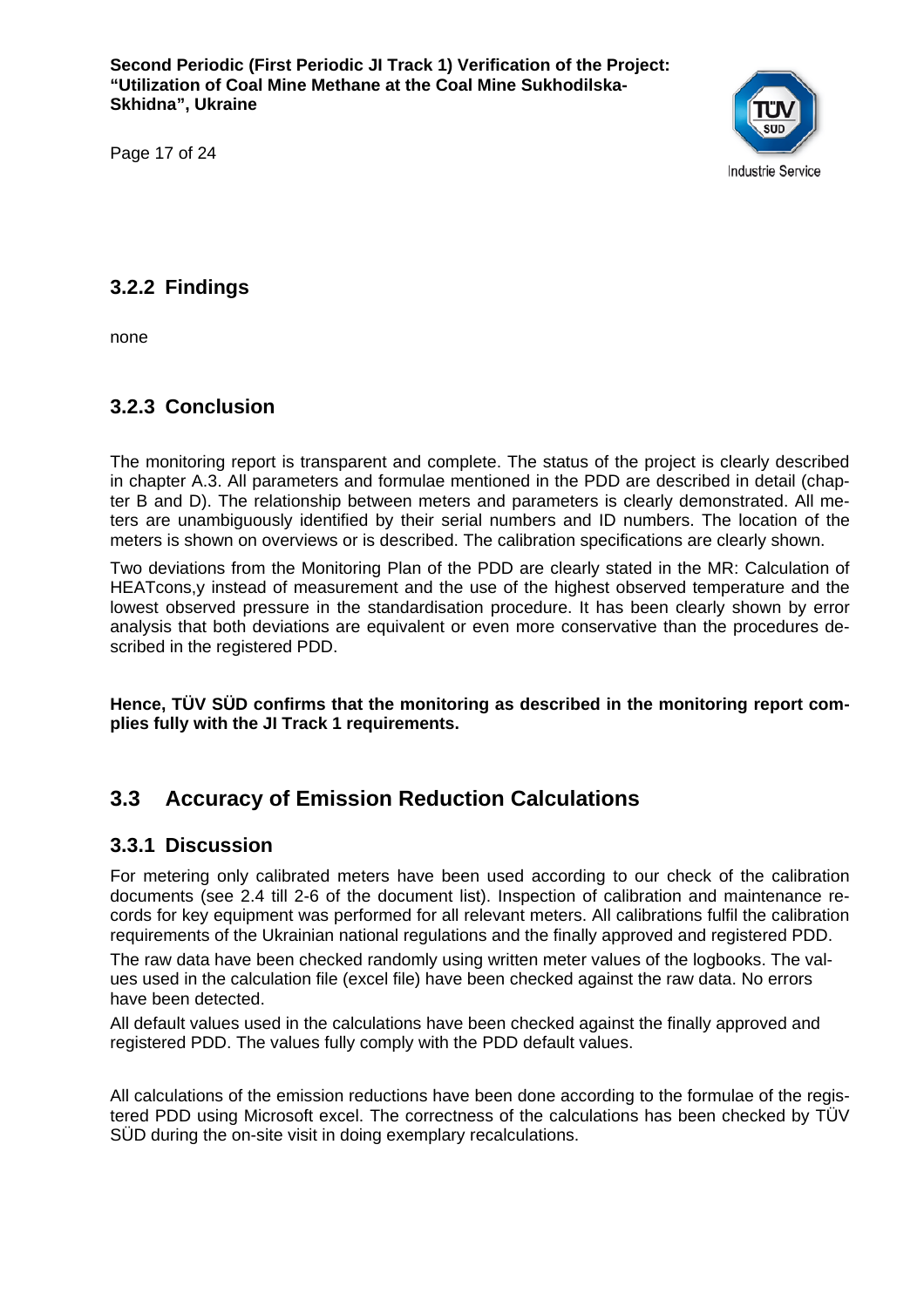

Page 18 of 24

The data were standardised using the highest temperature (58°C) and lowest pressure (0.005 Mpa) of this period. The conservativeness of this approach has been clearly demonstrated by error analysis (Ref. 2-23). The reduction of this approach is 5.8% which is much more conservative than the maximum error of 2.6 % of the average values.

## **3.3.2 Findings**

| <b>OBJECTIVE</b> | <b>COMMENTS</b>                                                                                                                                 | Concl.                                                                                                                                                               |  |
|------------------|-------------------------------------------------------------------------------------------------------------------------------------------------|----------------------------------------------------------------------------------------------------------------------------------------------------------------------|--|
| Calculation      | <b>Corrective Action Request No. 1:</b><br>Please give documented evidence that the set<br>$QCH4$ - value of 35.82 GJ/1000 $m3$ is all right.   | The document has been<br>provided.<br>М                                                                                                                              |  |
|                  | <b>Corrective Action Request No. 2:</b>                                                                                                         | After on-site visit the recal-                                                                                                                                       |  |
| Calculation      | In the calculations of ER the efficiency of new<br>boiler is 93% but according to documentation it<br>is 91%. Please clarify and give evidence. | culations have been made<br>using the real value of the<br>boiler efficiency (91%). The<br>revised calculations of the<br>emission reductions have<br>been provided. |  |
|                  |                                                                                                                                                 | The Issue is considered as<br>solved.                                                                                                                                |  |
|                  |                                                                                                                                                 | М                                                                                                                                                                    |  |
| Calculation      | <b>Corrective Action Request No. 3:</b><br>The formula (2) on the page 11 of monitoring                                                         | The formula has been re-<br>vised.                                                                                                                                   |  |
|                  | report is not complete. Please revise.                                                                                                          | The Issue is considered as<br>solved.                                                                                                                                |  |
|                  |                                                                                                                                                 | ☑                                                                                                                                                                    |  |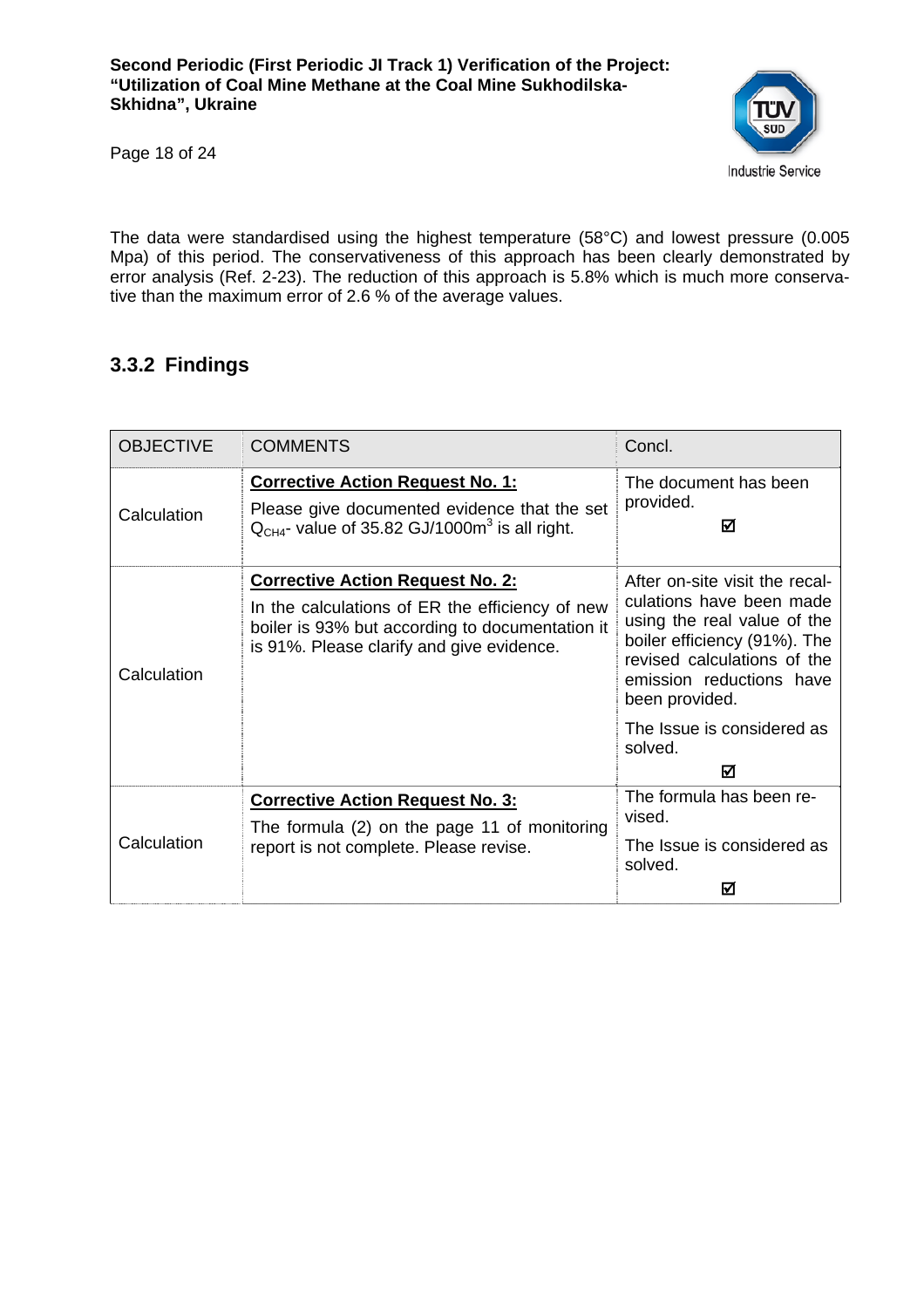Page 19 of 24



|             | <b>Corrective Action Request No. 4:</b><br>In the MR only the sums over the whole credit-<br>ing period are presented. These sums were<br>not verifiable on-site because only hourly raw<br>data were available.<br>The calculations should be done on the basis<br>of monthly data. Please revise the calculations<br>and present the monthly raw data for evidence. | The data have been recal-<br>culated on monthly data<br>basis.                                                                                                                                          |
|-------------|-----------------------------------------------------------------------------------------------------------------------------------------------------------------------------------------------------------------------------------------------------------------------------------------------------------------------------------------------------------------------|---------------------------------------------------------------------------------------------------------------------------------------------------------------------------------------------------------|
|             |                                                                                                                                                                                                                                                                                                                                                                       | The initial hourly based<br>data were transformed to                                                                                                                                                    |
|             |                                                                                                                                                                                                                                                                                                                                                                       | monthly format and pre-<br>sented herewith.                                                                                                                                                             |
| Calculation |                                                                                                                                                                                                                                                                                                                                                                       | The calculations are based<br>on computer system stored<br>data for 2008 year and on<br>the temperature data from<br>manual filled logbooks of<br>2008.                                                 |
|             |                                                                                                                                                                                                                                                                                                                                                                       | The data from the log<br>books do not represent<br>continuous measurements,<br>therefore a conservative<br>approach was taken using<br>the maximum temperature<br>and the minimum pressure<br>recorded. |
|             |                                                                                                                                                                                                                                                                                                                                                                       | Issue is considered as<br>solved.                                                                                                                                                                       |
|             |                                                                                                                                                                                                                                                                                                                                                                       | ☑                                                                                                                                                                                                       |
|             |                                                                                                                                                                                                                                                                                                                                                                       |                                                                                                                                                                                                         |

#### **3.3.3 Conclusion**

The settled Cars have been answered sufficiently

#### **TÜV SÜD confirms that:**

- **the applied raw data are accurate**
- **the emission reduction calculations are transparent and correct**
- **the Monitoring Report fully complies with the approved PDD concerning the accuracy of the calculations.**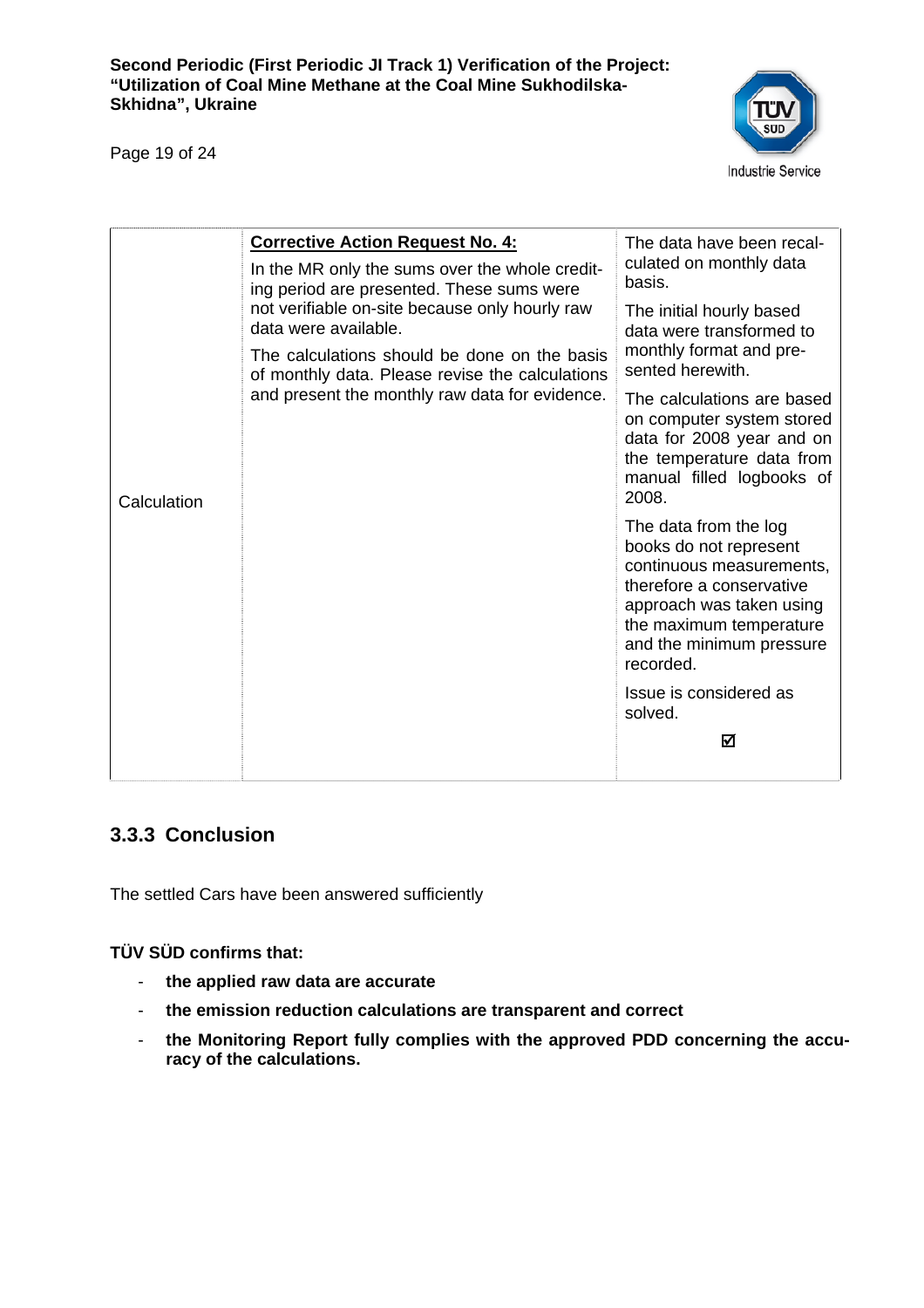Page 20 of 24



## **3.4. Quality of Evidence to Determine Emission Reductions**

#### **3.4.1 Discussion**

The calculation of emission reductions was based on internal data. The origin of these data was explicitly checked.

The entering and processing of the data and the used excel sheets were checked, where predefined algorithms compute the annual value of the emission reductions. All equations and algorithms used in the different workbook sheets follow the methodology and were checked successfully.

The manual transfer of data was checked on a random basis and spot checks. No mistakes have been detected.

The observations of the auditing team left no doubt that the monitoring process, defined in the Monitoring Plan and the Monitoring Report, has been followed and is being followed completely.

#### **3.4.2 Findings**

None.

#### **3.4.3 Conclusion**

**TÜV SÜD confirms that the project complies fully with the JI requirements in respect to the quality of evidence.** 

#### **3.5 Management System and Quality Assurance**

#### **3.5.1 Discussion**

Due to the straightforward approach for calculating GHG emission reductions the existing management system is appropriate. However, the monitoring procedures should be specified in a Montioring Manual (see FARs above).

#### **3.5.2 Findings**

The findings are summerised in the following table: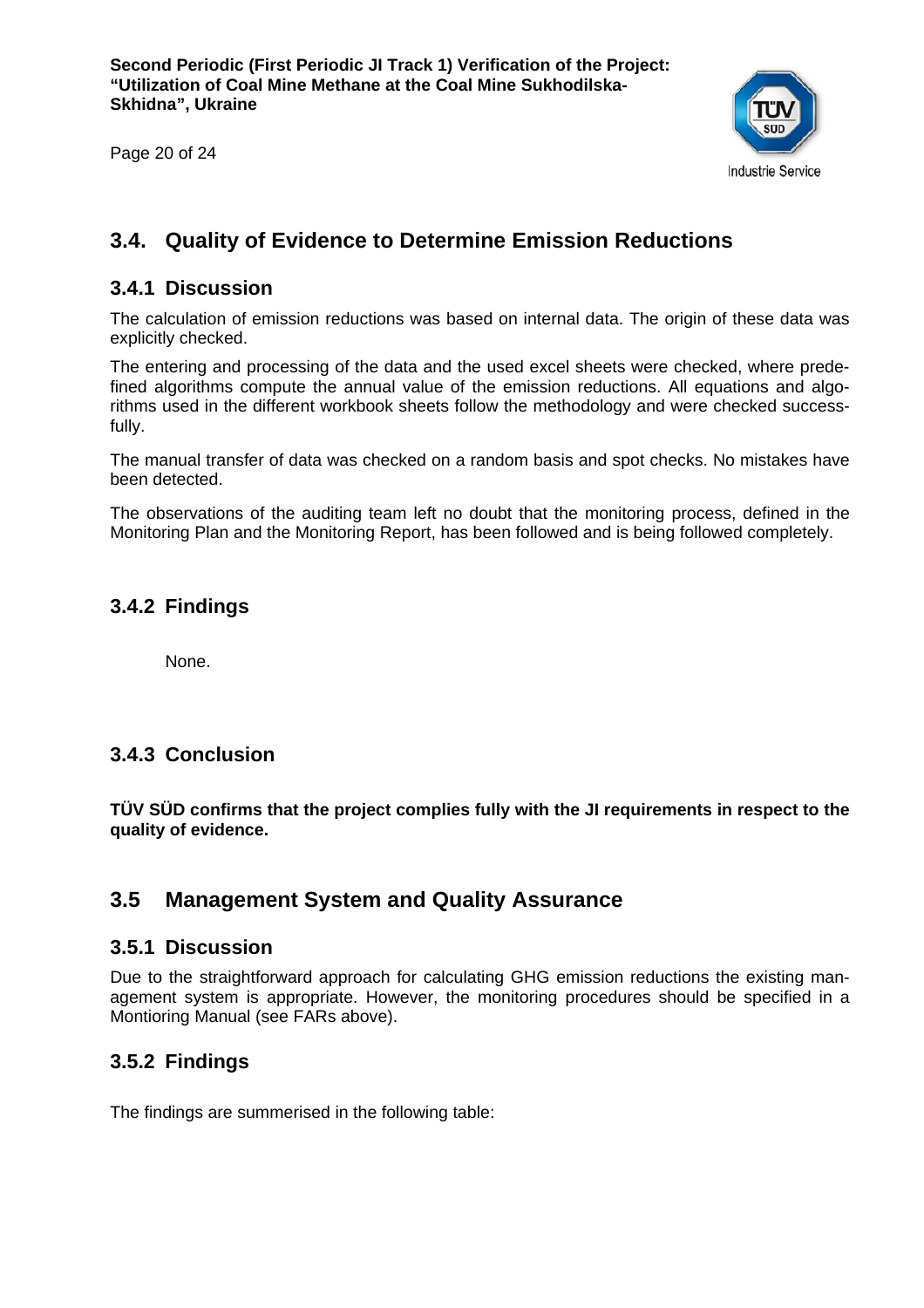Page 21 of 24



| <b>OBJECTIVE</b>              | <b>COMMENTS</b>                                                                                                                                                                                                                   | Concl.                                                      |
|-------------------------------|-----------------------------------------------------------------------------------------------------------------------------------------------------------------------------------------------------------------------------------|-------------------------------------------------------------|
| <b>Quality Assur-</b><br>ance | <b>Corrective Action Request No. 5:</b><br>Please submit the calibration protocols of the flow<br>meter for the period from 01/01/2008 till 31/12/2008<br>and the gas analyzer for the period from 26/07/2008<br>till 31/12/2008. | The calibration pro-<br>tocols have been<br>submitted.<br>⊠ |

## **3.5.3 Conclusion**

The CAR has been solved. The FARs have to be solved till the next verfication.

**Hence, TÜV SÜD confirms that the project complies fully with the approved PDD concerning the Management System and the QAS.**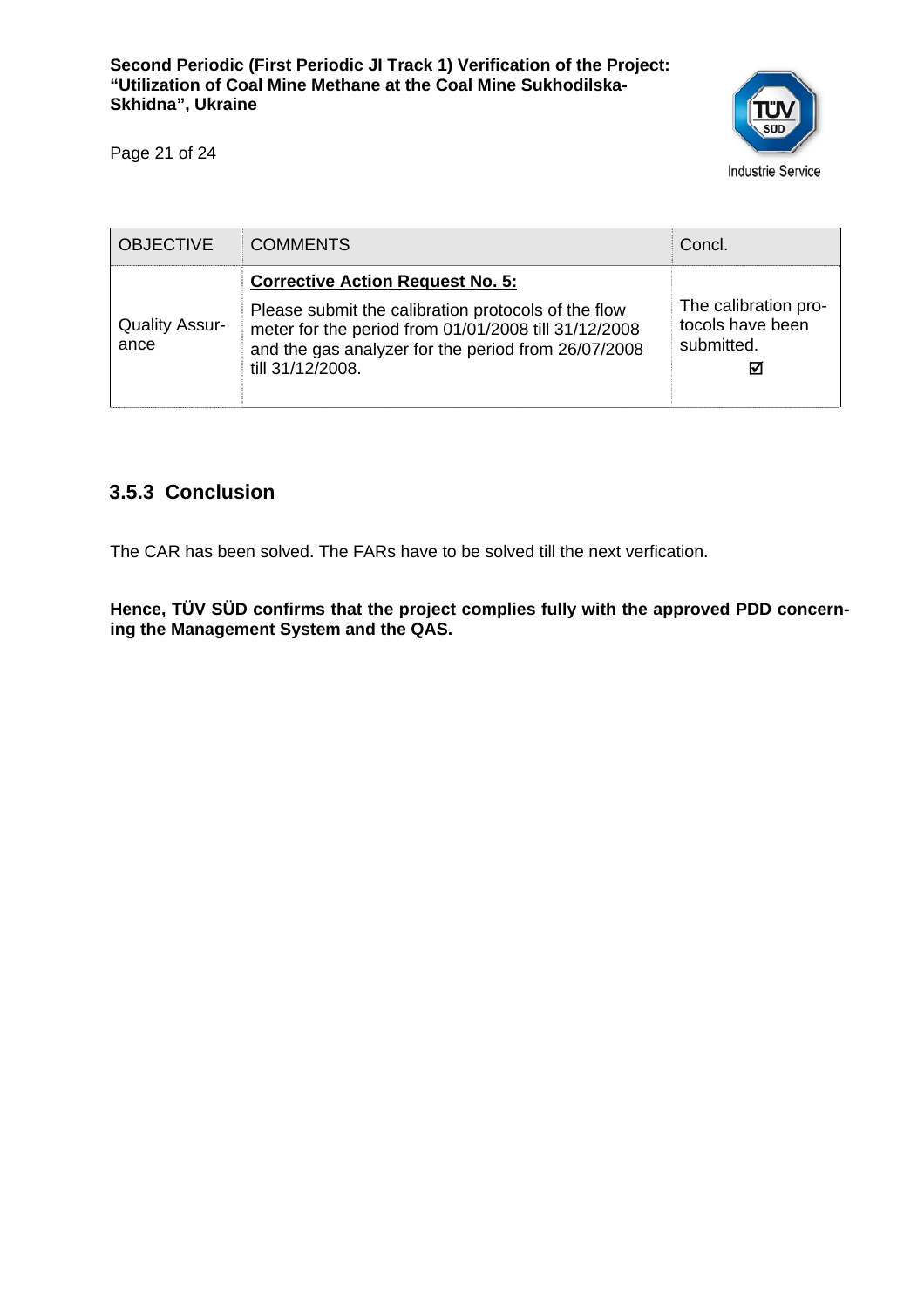

Page 22 of 24

## **4. PROJECT SCORECARD**

The conclusions on this scorecard are based on the latest version of the monitoring report.

| <b>Risk Areas</b>  |                                             | <b>Conclusions</b>           |                      | <b>Summary of findings</b><br>and comments |                                                                                                                                                  |
|--------------------|---------------------------------------------|------------------------------|----------------------|--------------------------------------------|--------------------------------------------------------------------------------------------------------------------------------------------------|
|                    |                                             | <b>Baseline</b><br>Emissions | Project<br>Emissions | Emission<br><b>Reductions</b>              |                                                                                                                                                  |
| Complete-<br>ness  | Source cover-<br>age/boundary<br>definition |                              | ✓                    | ✓                                          | All relevant sources are cov-<br>ered by the monitoring plan<br>and the boundaries of the<br>project are defined correctly<br>and transparently. |
| <b>Accuracy</b>    | Physical<br>Measurement<br>and Analysis     |                              |                      |                                            | State-of-the-art technology is<br>applied in an appropriate<br>manner. Appropriate back-up<br>solutions are provided.                            |
|                    | Data calcula-<br>tions                      |                              |                      |                                            | Emission reductions are cal-<br>culated correctly.                                                                                               |
|                    | Data man-<br>agement<br>& reporting         |                              |                      | ✓                                          | Data management and re-<br>porting were found to be<br>satisfying. Potential for im-<br>provement is indicated by 7<br>FAR <sub>S</sub>          |
| <b>Consistency</b> | Changes in the<br>project                   | ✓                            |                      |                                            | Results are consistent to<br>underlying raw data.                                                                                                |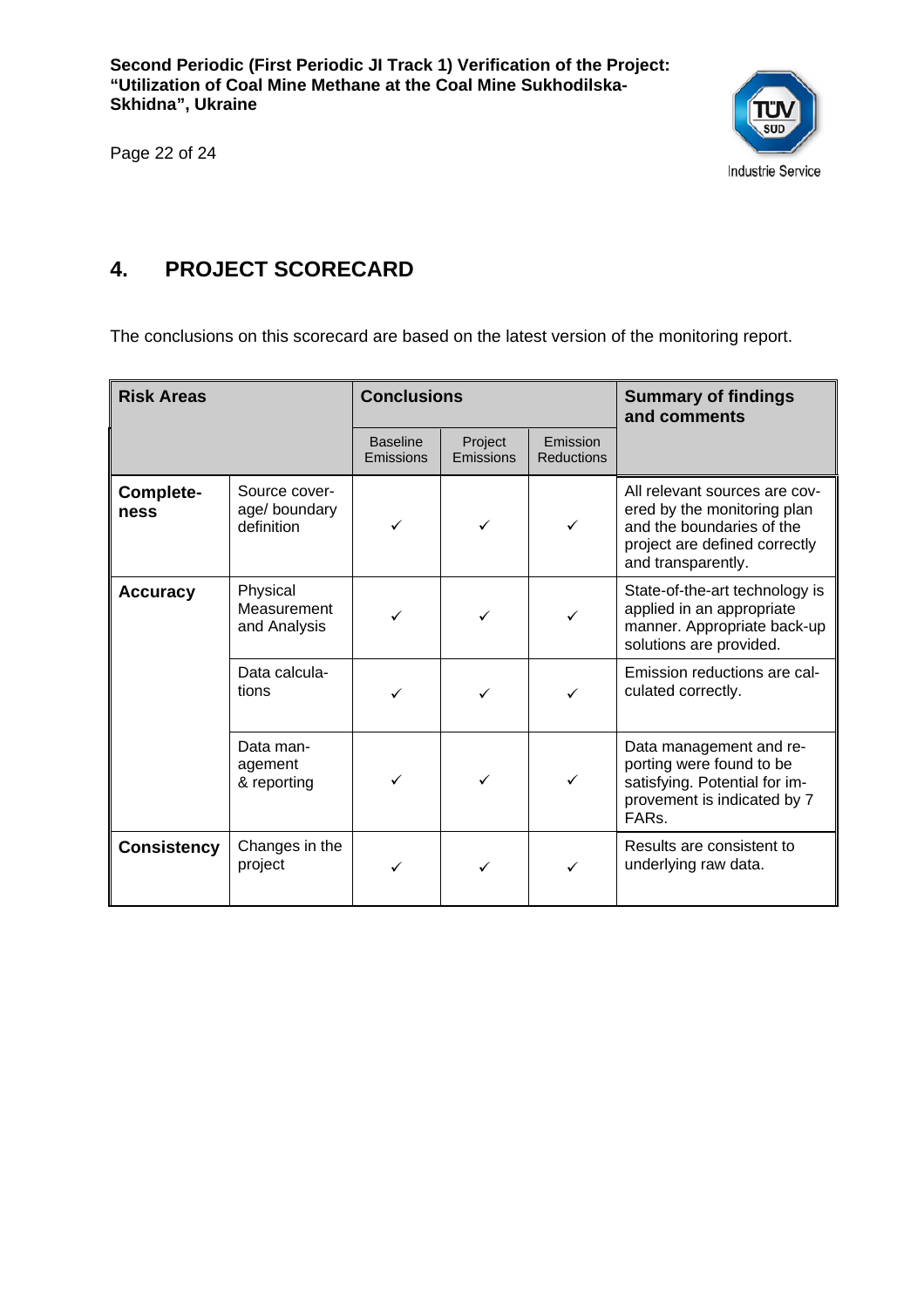Page 23 of 24



## **5 VERIFICATION STATEMENT**

The certification body "Climate and Energy" of TÜV SÜD Industrie Service GmbH has been ordered by ING Bank N.V., Netherlands, to carry out the first periodic JI Track 1 verification of the JI Track 1 project "Utilization of Coal Mine Methane at the Coal Mine Sukhodilska-Skhidna".

The project has been determined positively by TÜV SÜD (Report No. 1042259, rev. 1 from 07/11/2008) and is already finally approved, registered and listed as JI Track 1 project in Ukraine by the UNFCCC (Reg. No. UA1000031) since March 23, 2009.

The verfication has been carried out by TÜV SÜD on the basis of JI standards. In this context, relevant documents are the "Marrakech Accords" and the recent rules and regulations as well as guidance given by JI-Supervisory committee for JI Track 2 projects.

The management of the coal mine Sukhodilska-Skhidna is responsible for the preparation of the GHG emissions data and the reported GHG emissions reductions on the basis set out within the final document "Monitoring Report; period 01/01/2008 to 31/12/2008 (Global Carbon, final document, submitted January, 2009).

The implementation of the project is delayed as described in the project implementation time shedule in the registered JI Track 1 project. TÜV SÜD confirms that the delayed implementation does not affect the additionality of the project due to a decrease in emission reductions.

There are two deviations from the finally approved Monitoring Plan of the registered PDD: Calculation of HEATcons,y instead of measurement and the use of the highest observed temperature and the lowest observed pressure in the standardisation procedure. TÜV SÜD confirms that both deviations are equivalent or even more conservative than the procedures described in the registered PDD.

The verifier confirms that the installed equipment being essential for generating emission reduction and for metering the data defined in the monitoring plan runs reliably and is calibrated appropriately. The monitoring system is in place and the project generates GHG emission reductions according to the approved methodology.

The verifier can confirm that the GHG emission reduction is correct and calculated conservatively for the whole monitoring period.

Our opinion relates to the project's GHG emissions reductions reported and related to the valid project baseline and monitoring, and its associated documents.

Based on the information we have seen and evaluated, TÜV SÜD confirms the following statement:

**Reporting period:** 1<sup>st</sup> JI period: January 01 to December 31, 2008.

#### **Verified emission in the above reporting period:**

| <b>Baseline Emissions:</b>  | 34,742 t CO2 |
|-----------------------------|--------------|
| <b>Project Emissions:</b>   | 3,690 t CO2  |
| <b>Emission Reductions:</b> | 31,052 t CO2 |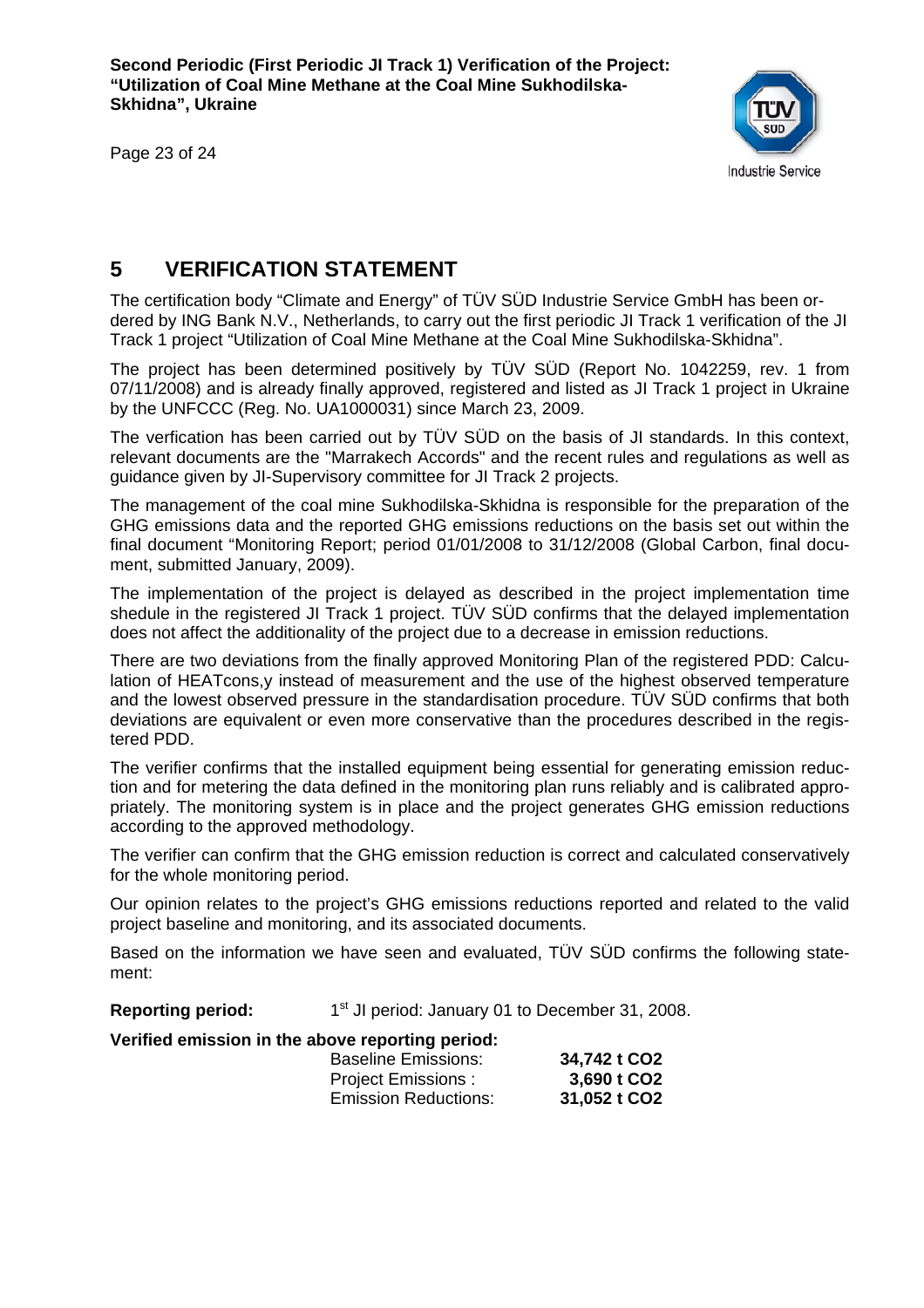

Page 24 of 24

The verification team also determined some areas of risks for the project in the context of the management system. Those issues indicated as "Forward Action Request" and should be submitted as indispensable information to the verification team of the next periodic verification.

Munich, January 15th, 2010 Munich, January 15<sup>th</sup>, 2010

mai Ceve

Thomas Kleiser Assessment Team Leader

Cingun Though

 Rachel Zhang Deputy Head of certification body Climate and Energy"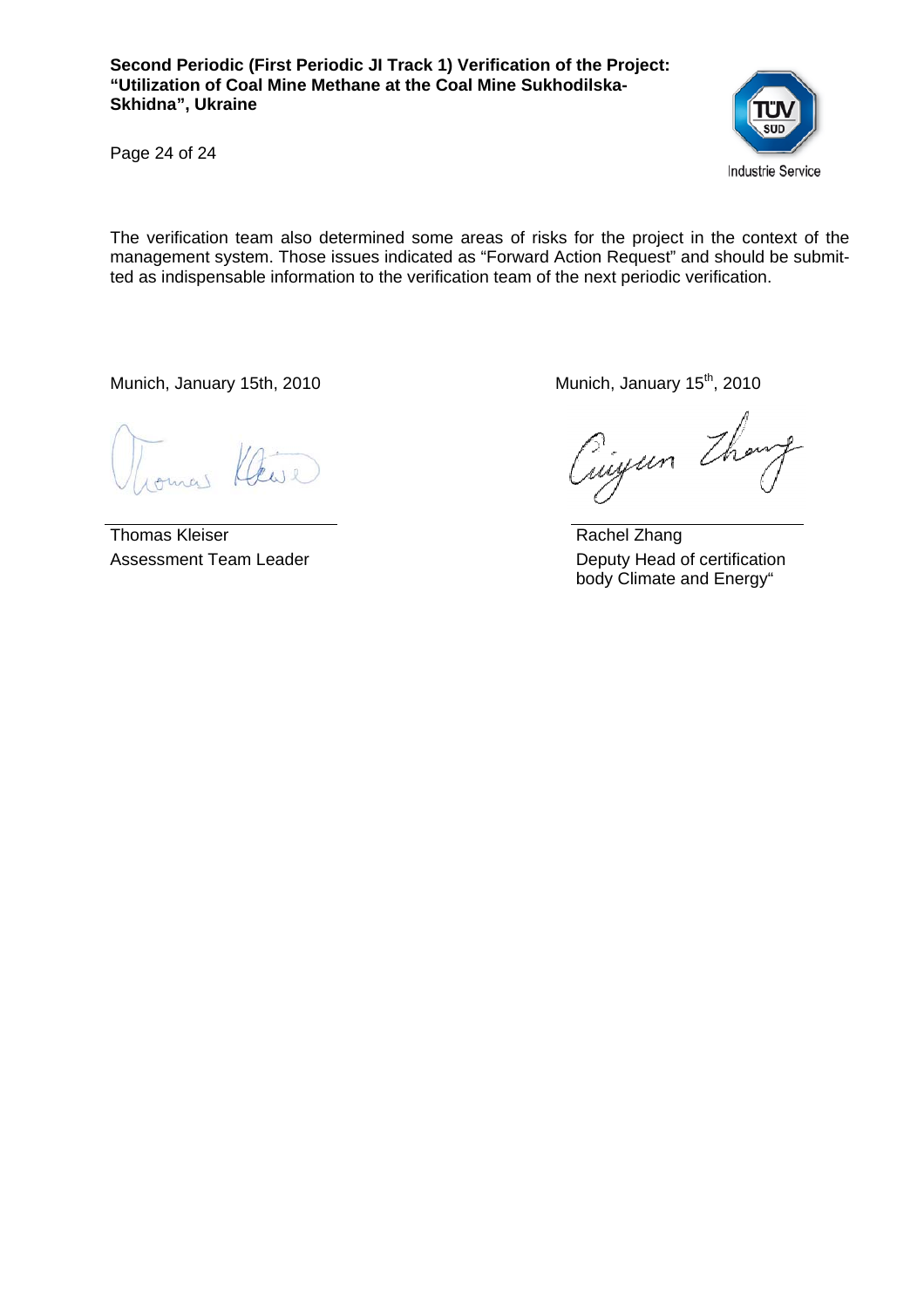| Second Periodic (First Periodic JI Track 1) Verification of<br>Authors:<br>Dr. Albert Geiger<br>2010-01-15 the Project: "Utilization of Coal Mine Methane at the Coal<br>Andrey Atyakshev<br>Mine Sukhodilska-Skhidna", Ukraine, UA1000031<br>- Periodic Verification Checklist - | Page<br>. of 17 | <b>TUV</b><br><b>Industrie Service</b> |
|-----------------------------------------------------------------------------------------------------------------------------------------------------------------------------------------------------------------------------------------------------------------------------------|-----------------|----------------------------------------|
|-----------------------------------------------------------------------------------------------------------------------------------------------------------------------------------------------------------------------------------------------------------------------------------|-----------------|----------------------------------------|

#### **Table 1: Data Management System/Controls**

The project operator's data management system/controls are assessed to identify reporting risks and to assess the data management system's/control's ability to mitigate reporting risks. The GHG data management system/controls are assessed against the expectations detailed in the table. A score is assigned as follows:

- $\triangleright$  Full all best-practice expectations are implemented.
- $\triangleright$  Partial a proportion of the best practice expectations is implemented
- $\triangleright$  Limited this should be given if little or none of the system component is in place.

| <b>Expectations for GHG data management sys-</b><br>tem/controls                                                                                                                                                                                                            |         | <b>Verifiers Comments (including Forward Action Requests)</b>                                                                                                                                                                                                                                                                                                                                                                                               |
|-----------------------------------------------------------------------------------------------------------------------------------------------------------------------------------------------------------------------------------------------------------------------------|---------|-------------------------------------------------------------------------------------------------------------------------------------------------------------------------------------------------------------------------------------------------------------------------------------------------------------------------------------------------------------------------------------------------------------------------------------------------------------|
| Defined organisational structure, responsibilities<br>1.<br>and competencies                                                                                                                                                                                                |         |                                                                                                                                                                                                                                                                                                                                                                                                                                                             |
| 1.1. Position and roles<br>Position and role of each person in the GHG data man-<br>agement process is clearly defined and implemented,<br>from raw data generation to submission of the final data.<br>Accountability of senior management must also be dem-<br>onstrated. | Partial | Position and role of each person in the GHG data management<br>process are clearly defined in the monitoring report and are imple-<br>mented on-site.<br>The roles and positions as well as data processing should be in-<br>cluded in a Monitoring Manual to ensure a transparent monitoring<br>system and to avoid mistakes due to possible illegibility in the roles<br>and responsibilities. Please see also Initial Verification Check-<br>list (IVC). |
| 1.2. Responsibilities<br>Specific monitoring and reporting tasks and responsibili-<br>ties are included in job descriptions or special instructions<br>for employees.                                                                                                       | Partial | Responsibilities are defined in the Monitoring Plan and in the Moni-<br>toring Report. The responsibilities should be determined in the job<br>descriptions or special instructions for employees.                                                                                                                                                                                                                                                          |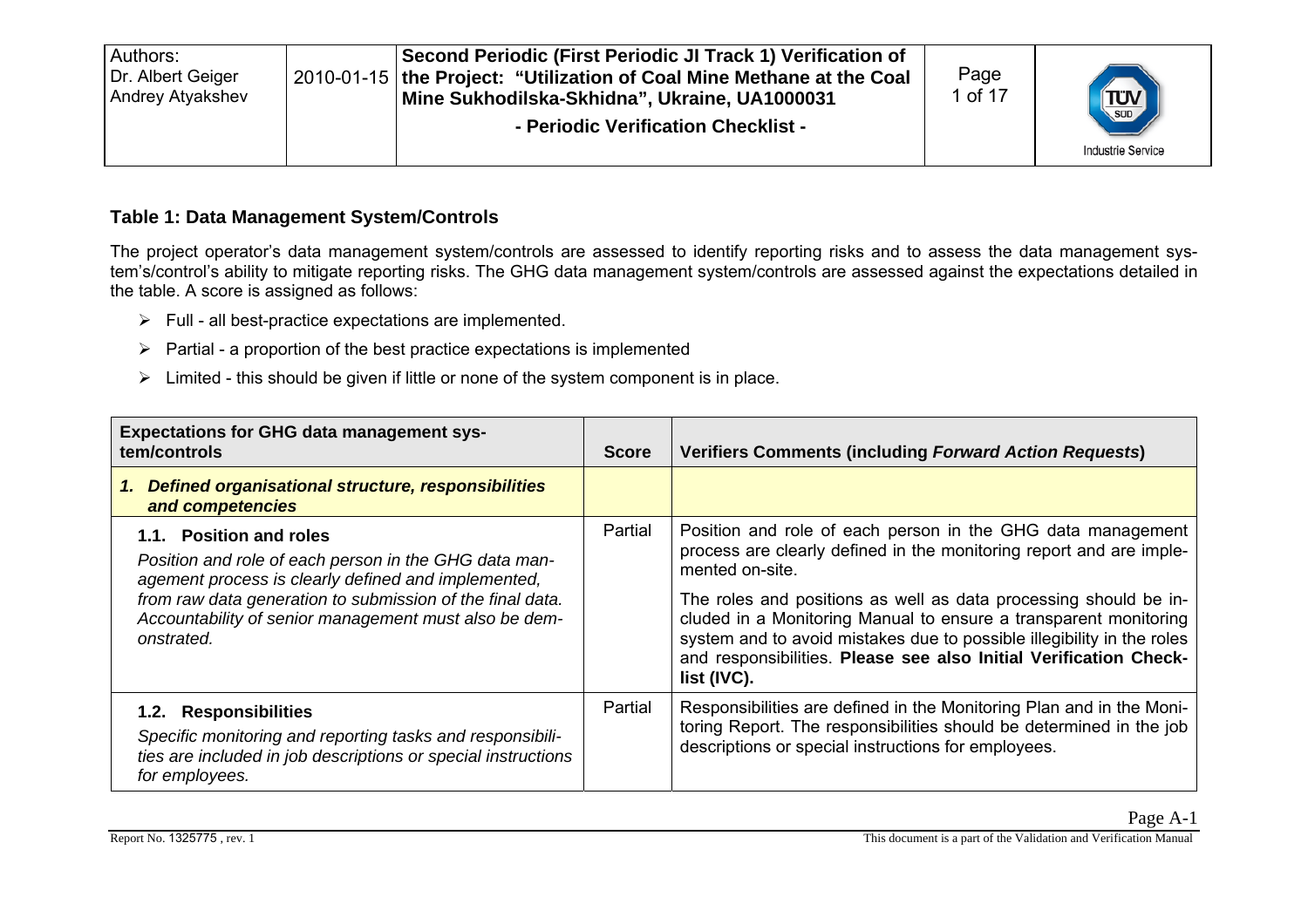| Second Periodic (First Periodic JI Track 1) Verification of<br>Authors:<br>Dr. Albert Geiger<br>2010-01-15 the Project: "Utilization of Coal Mine Methane at the Coal<br><b>Andrey Atyakshev</b><br>Mine Sukhodilska-Skhidna", Ukraine, UA1000031<br>- Periodic Verification Checklist - | Page<br>2 of 17 | <b>TUV</b><br><b>Industrie Service</b> |
|------------------------------------------------------------------------------------------------------------------------------------------------------------------------------------------------------------------------------------------------------------------------------------------|-----------------|----------------------------------------|
|------------------------------------------------------------------------------------------------------------------------------------------------------------------------------------------------------------------------------------------------------------------------------------------|-----------------|----------------------------------------|

| <b>Expectations for GHG data management sys-</b><br>tem/controls                                                                                                                                                | <b>Score</b> | <b>Verifiers Comments (including Forward Action Requests)</b>                                                                                                                                                                                                                                                                                                                                                                                                                                                                                                                                                                                                                  |
|-----------------------------------------------------------------------------------------------------------------------------------------------------------------------------------------------------------------|--------------|--------------------------------------------------------------------------------------------------------------------------------------------------------------------------------------------------------------------------------------------------------------------------------------------------------------------------------------------------------------------------------------------------------------------------------------------------------------------------------------------------------------------------------------------------------------------------------------------------------------------------------------------------------------------------------|
|                                                                                                                                                                                                                 |              | <b>Forward Action Request No. 1:</b><br>Please elaborate and implement until the third periodic verification                                                                                                                                                                                                                                                                                                                                                                                                                                                                                                                                                                   |
|                                                                                                                                                                                                                 |              | the job descriptions or special instructions for employees. These<br>instructions should be a part of Monitoring Manual.                                                                                                                                                                                                                                                                                                                                                                                                                                                                                                                                                       |
| 1.3. Competencies needed<br>Competencies needed for each aspect of the GHG de-<br>termination process are analysed. Personnel competen-<br>cies are assessed and training programme implemented<br>as required. | Partial      | The competencies needed for each aspect of the GHG determina-<br>tion process have been checked on-site. Experiences in implemen-<br>tation of monitoring concepts as well as in development of monitor-<br>ing reports has been demonstrated by the interviewed persons. All<br>staff involved in the monitoring activity is annually trained concern-<br>ing safety requirements and operation of the boiler. The protocols<br>of the annually trainings were submitted to the audit team.                                                                                                                                                                                   |
|                                                                                                                                                                                                                 |              | The trainings should also include the specific requirements of the<br>greenhouse gas emission reduction project, functions and purpose<br>of the project as well as knowledge how the correctness of values<br>and processes can be cross-check on-site, contingencies should<br>be communicated to all participating persons, too. All required de-<br>tails on qualifications and trainings should be described in the fu-<br>ture Monitoring Manual. Furthermore, it has to be demonstrated by<br>training plans (individualized per person and signed by the relevant<br>trainee) how and when the required qualification was achieved.<br>Please see Protocol to the IVC. |
| 2. Conformance with monitoring plan                                                                                                                                                                             |              |                                                                                                                                                                                                                                                                                                                                                                                                                                                                                                                                                                                                                                                                                |
| 2.1. Reporting procedures                                                                                                                                                                                       | Partial      | The reporting procedures reflect in general the monitoring plan<br>content. Deviations have been detected and have been discussed                                                                                                                                                                                                                                                                                                                                                                                                                                                                                                                                              |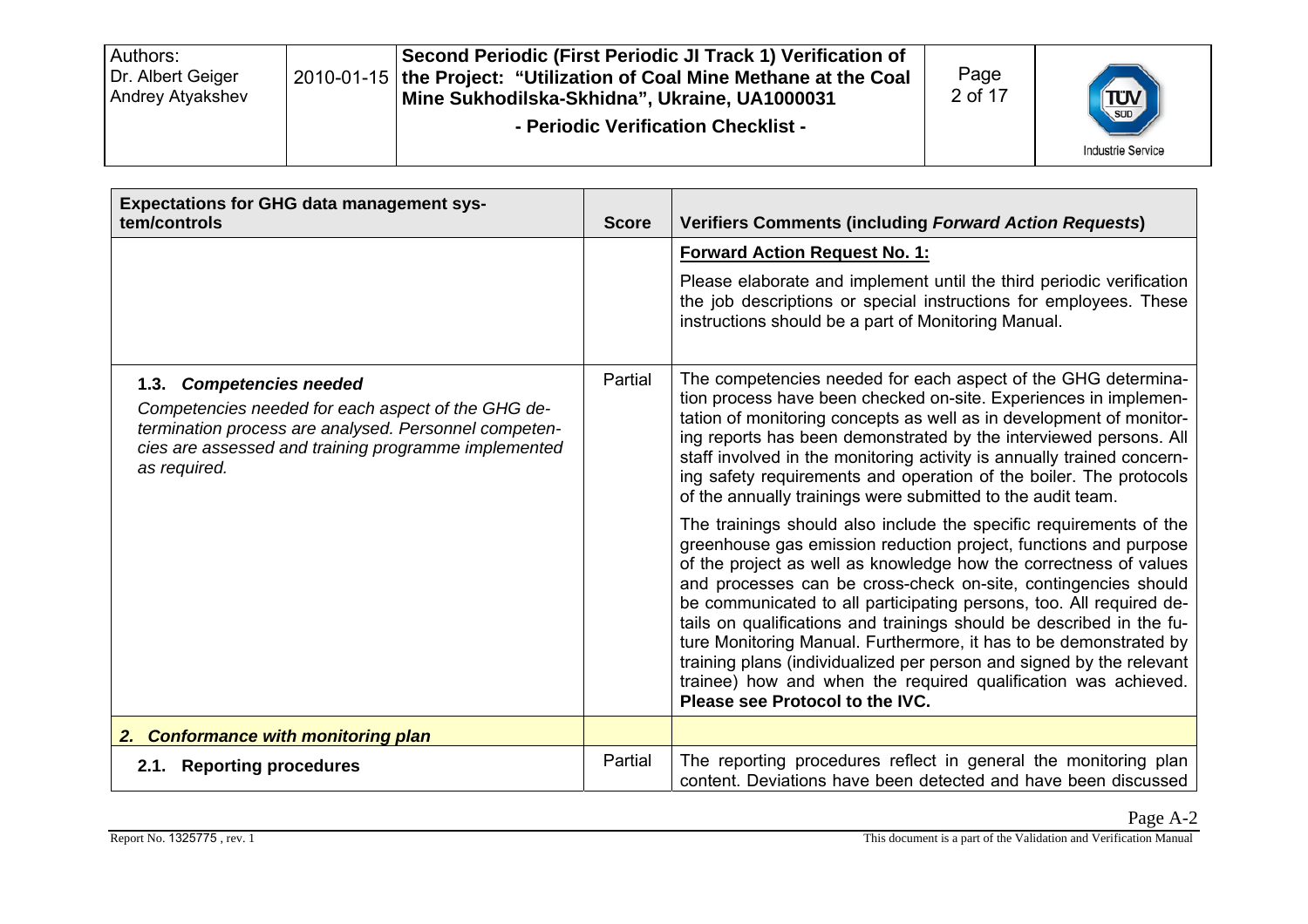| Second Periodic (First Periodic JI Track 1) Verification of<br>Authors:<br>Dr. Albert Geiger<br>2010-01-15   the Project: "Utilization of Coal Mine Methane at the Coal<br>Andrey Atyakshev<br>Mine Sukhodilska-Skhidna", Ukraine, UA1000031<br>- Periodic Verification Checklist - | Page<br>3 of 17 | <b>TUV</b><br><b>Industrie Service</b> |
|-------------------------------------------------------------------------------------------------------------------------------------------------------------------------------------------------------------------------------------------------------------------------------------|-----------------|----------------------------------------|
|-------------------------------------------------------------------------------------------------------------------------------------------------------------------------------------------------------------------------------------------------------------------------------------|-----------------|----------------------------------------|

| <b>Expectations for GHG data management sys-</b><br>tem/controls                                                                                                                                    |         | <b>Verifiers Comments (including Forward Action Requests)</b>                                                                                                                                                                                                     |
|-----------------------------------------------------------------------------------------------------------------------------------------------------------------------------------------------------|---------|-------------------------------------------------------------------------------------------------------------------------------------------------------------------------------------------------------------------------------------------------------------------|
| Reporting procedures should reflect the monitoring plan<br>content. Where deviations from the monitoring plan oc-<br>cur, the impact of this on the data is estimated and the<br>reasons justified. |         | during initial verification. Please see the protocol to the IVC.                                                                                                                                                                                                  |
| 2.2. Necessary Changes<br>Necessary changes to the monitoring plan are identified<br>and changes are integrated in local procedures as nec-<br>essary.                                              | Full    | No necessary changes have been detected.                                                                                                                                                                                                                          |
| 3. Application of GHG determination methods                                                                                                                                                         |         |                                                                                                                                                                                                                                                                   |
| 3.1. Methods used<br>There are documented description of the methods used<br>to determine GHG emissions and justification for the cho-                                                              | Partial | The method to determine GHG emissions is fully documented. But<br>the procedures for capturing emissions from non-routine or excep-<br>tional events are not available.                                                                                           |
| sen methods. If applicable, procedures for capturing                                                                                                                                                |         | <b>Forward Action Request No. 2:</b>                                                                                                                                                                                                                              |
| emissions from non-routine or exceptional events are in<br>place and implemented.                                                                                                                   |         | Please elaborate and implement until the third periodic verification<br>the procedures for capturing emissions from non-routine or excep-<br>tional events. These procedures should be part of the Monitoring<br>Manual. Please see also the protocol to the IVC. |
| 3.2. Information/process flow<br>An information/process flow diagram, describing the en-<br>tire process from raw data to reported totals is developed.                                             | Partial | Details of the information flow exist and work, but no overall flow<br>diagram is available. The information/process flow should be in-<br>cluded in the Monitoring Manual. Please see the protocol to the<br>IVC.                                                |
| 3.3. Data transfer<br>Where data is transferred between or within sys-                                                                                                                              | Partial | The raw data (volume of fuel gas sent to the boiler and concentra-<br>tion of methane in the fuel gas) transmits automatically to the com-<br>puter of boiler house where they summarised in the hourly and                                                       |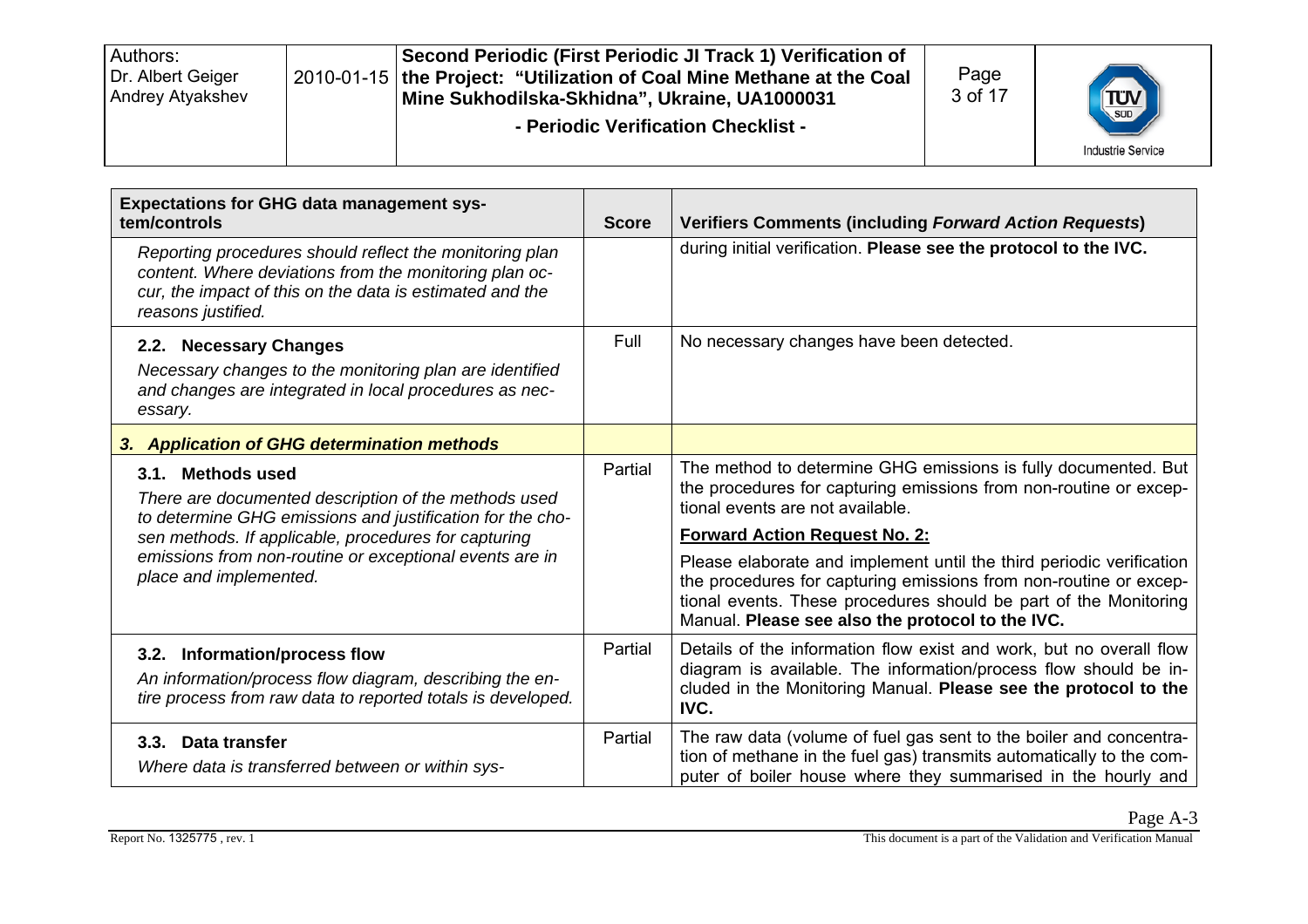| Authors:<br>Dr. Albert Geiger<br>Andrey Atyakshev | Second Periodic (First Periodic JI Track 1) Verification of<br>2010-01-15 the Project: "Utilization of Coal Mine Methane at the Coal<br>Mine Sukhodilska-Skhidna", Ukraine, UA1000031<br>- Periodic Verification Checklist - | Page<br>4 of 17 | <b>TUV</b><br><b>Industrie Service</b> |
|---------------------------------------------------|------------------------------------------------------------------------------------------------------------------------------------------------------------------------------------------------------------------------------|-----------------|----------------------------------------|
|                                                   |                                                                                                                                                                                                                              |                 |                                        |

| <b>Expectations for GHG data management sys-</b><br>tem/controls                                                                                                                                                             | <b>Score</b> | <b>Verifiers Comments (including Forward Action Requests)</b>                                                                                                                                                                                                                   |
|------------------------------------------------------------------------------------------------------------------------------------------------------------------------------------------------------------------------------|--------------|---------------------------------------------------------------------------------------------------------------------------------------------------------------------------------------------------------------------------------------------------------------------------------|
| tems/spreadsheets, the method of transfer (auto-<br>matic/manual) is highlighted - automatic links/updates are<br>implemented where possible. All assumptions and the<br>references to original data sources are documented. |              | daily reports. The daily reports are printed out, collected and stored<br>for each month in separate folder. The monthly reports are pre-<br>pared manually by means of simple calculation of daily data and<br>then the result put in the excel sheets.                        |
|                                                                                                                                                                                                                              |              | In addition the raw data are recorded by the operator manually<br>every hour. These manual records collected in the boiler-house's<br>registry book.                                                                                                                            |
|                                                                                                                                                                                                                              |              | In the MR only the sums over the whole crediting period are pre-<br>sented. These sums were not verifiable on-site because only<br>hourly raw data were available.                                                                                                              |
|                                                                                                                                                                                                                              |              | <b>Corrective Action Request No. 4:</b>                                                                                                                                                                                                                                         |
|                                                                                                                                                                                                                              |              | The calculations should be done on the basis of monthly data.<br>Please revise the calculations and present the monthly raw data<br>for evidence.                                                                                                                               |
|                                                                                                                                                                                                                              |              | <b>Forward Action Request No. 3:</b>                                                                                                                                                                                                                                            |
|                                                                                                                                                                                                                              |              | This information should be included in the work instructions and<br>distributed to the locally responsible until the third periodic verifica-<br>tion. These work instructions should also be part of the future<br>monitoring manual. Please see also the protocol to the IVC. |
| 3.4. Data trails<br>Requirements for documented data trails are defined and<br>implemented and all documentation are physically avail-                                                                                       | Full         | All documents with the primary data are available and all primary<br>data which were retrieved on a random basis could be confirmed.                                                                                                                                            |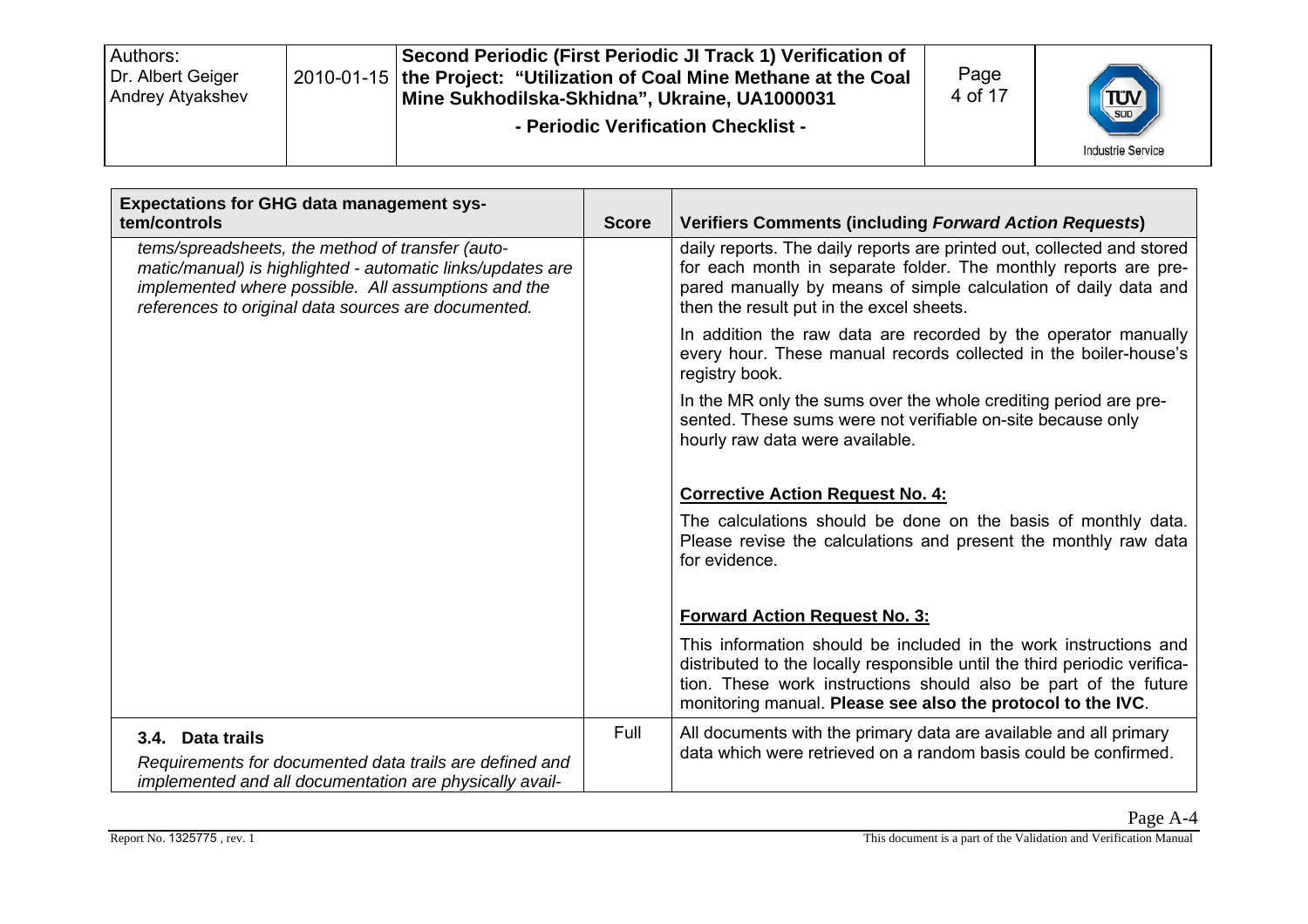| Second Periodic (First Periodic JI Track 1) Verification of<br>Authors:<br>Dr. Albert Geiger<br>2010-01-15 the Project: "Utilization of Coal Mine Methane at the Coal<br>Andrey Atyakshev<br>Mine Sukhodilska-Skhidna", Ukraine, UA1000031<br>- Periodic Verification Checklist - | Page<br>5 of 17 | <b>TUV</b><br><b>Industrie Service</b> |
|-----------------------------------------------------------------------------------------------------------------------------------------------------------------------------------------------------------------------------------------------------------------------------------|-----------------|----------------------------------------|
|-----------------------------------------------------------------------------------------------------------------------------------------------------------------------------------------------------------------------------------------------------------------------------------|-----------------|----------------------------------------|

| <b>Expectations for GHG data management sys-</b><br>tem/controls                                                                                                                                                                                                                                                                     |      | <b>Verifiers Comments (including Forward Action Requests)</b>                                                                                                                                                                                                                                                                                                                                                                                                                   |
|--------------------------------------------------------------------------------------------------------------------------------------------------------------------------------------------------------------------------------------------------------------------------------------------------------------------------------------|------|---------------------------------------------------------------------------------------------------------------------------------------------------------------------------------------------------------------------------------------------------------------------------------------------------------------------------------------------------------------------------------------------------------------------------------------------------------------------------------|
| able.                                                                                                                                                                                                                                                                                                                                |      |                                                                                                                                                                                                                                                                                                                                                                                                                                                                                 |
| 4. Identification and maintenance of key process pa-<br>rameters                                                                                                                                                                                                                                                                     |      |                                                                                                                                                                                                                                                                                                                                                                                                                                                                                 |
| 4.1. Identification of key parameters                                                                                                                                                                                                                                                                                                | Full | Yes, all key parameters are identified.                                                                                                                                                                                                                                                                                                                                                                                                                                         |
| The key physical process parameters that are critical for<br>the determination of GHG emissions (e.g. meters, sam-<br>pling methods) are identified.                                                                                                                                                                                 |      |                                                                                                                                                                                                                                                                                                                                                                                                                                                                                 |
| 4.2. Calibration/maintenance<br>Appropriate calibration/maintenance requirements are de-<br>termined.                                                                                                                                                                                                                                |      | Yes, all appropriate calibration/maintenance requirements are de-<br>termined. In accordance with Ukrainian low all measuring equip-<br>ment which used in the project activity has to be calibrated periodi-<br>cally by accredited third party. However during on site visit not all<br>calibration protocols were available.                                                                                                                                                 |
|                                                                                                                                                                                                                                                                                                                                      |      | <b>Corrective Action Request No. 5:</b>                                                                                                                                                                                                                                                                                                                                                                                                                                         |
|                                                                                                                                                                                                                                                                                                                                      |      | Please submit the calibration protocols of the flow meter for the<br>period from 01/01/2008 till 31/12/2008 and the gas analyzer for the<br>period from 26/07/2008 till 31/12/2008.                                                                                                                                                                                                                                                                                             |
| <b>5. GHG Calculations</b>                                                                                                                                                                                                                                                                                                           |      |                                                                                                                                                                                                                                                                                                                                                                                                                                                                                 |
| 5.1. Use of estimates and default data<br>Where estimates or default data are used, these are vali-<br>dated and periodically evaluated to ensure their ongoing<br>appropriateness and accuracy, particularly following<br>changes to circumstances, equipment etc. The validation<br>and periodic evaluation of this is documented. |      | Default values (either IPCC or data locally acquired as boiler effi-<br>ciency) already have been described in the PDD and have been<br>confirmed in the determination report. However deviation in boiler<br>efficiency was identified by audit team in the calculations of the<br>ER.<br>In deviation to the PDD HEAT $_{\text{cons},y}$ is not explicitly measured by a<br>heat meter but is calculated by the formula HEAT <sub>cons,y</sub> = $V_{CH4}$ x C <sub>Ch4</sub> |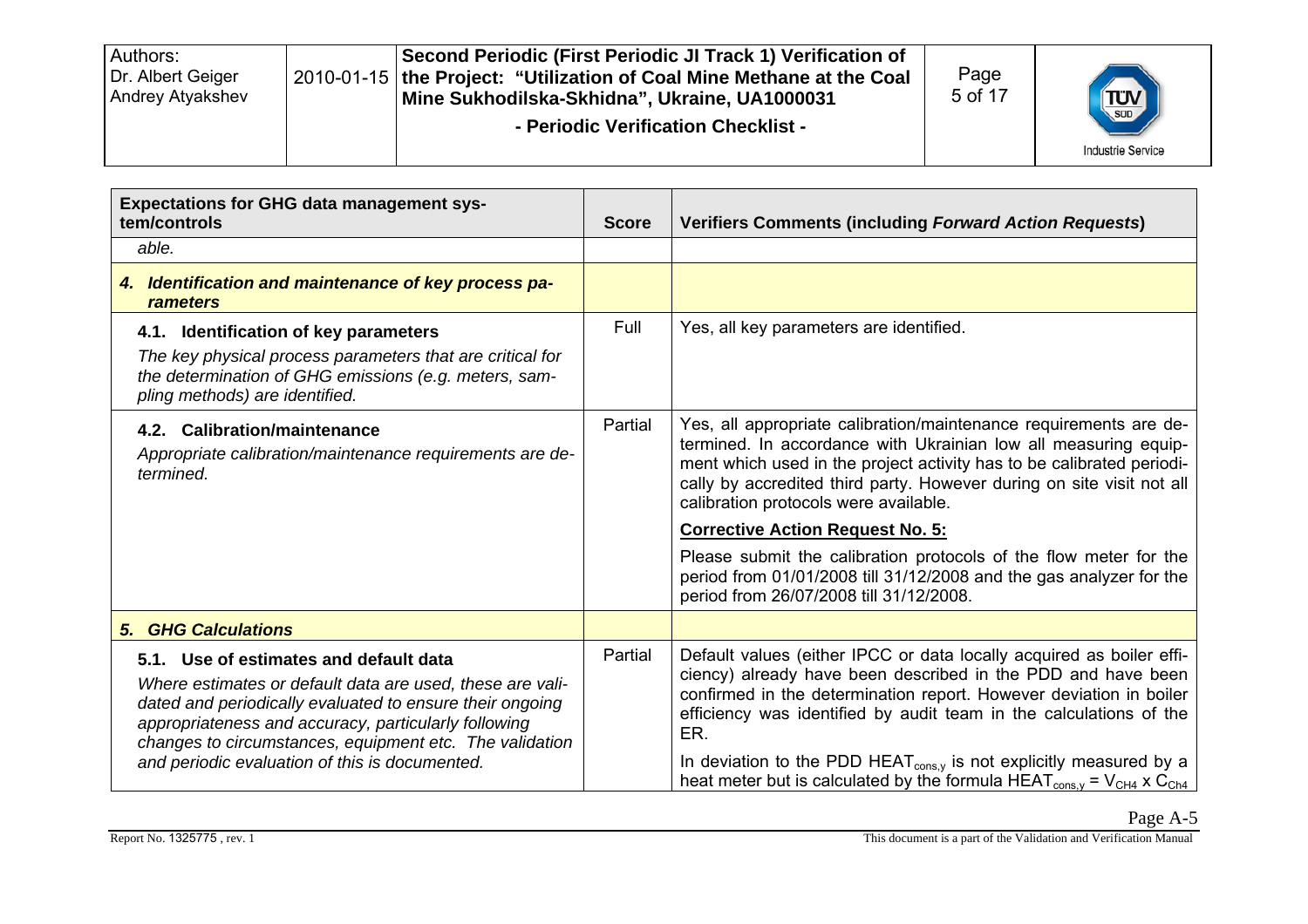| Second Periodic (First Periodic JI Track 1) Verification of<br>Authors:<br>Dr. Albert Geiger<br>2010-01-15 the Project: "Utilization of Coal Mine Methane at the Coal<br>Andrey Atyakshev<br>Mine Sukhodilska-Skhidna", Ukraine, UA1000031<br>- Periodic Verification Checklist - | Page<br>6 of 17 | <b>TUV</b><br><b>Industrie Service</b> |
|-----------------------------------------------------------------------------------------------------------------------------------------------------------------------------------------------------------------------------------------------------------------------------------|-----------------|----------------------------------------|
|-----------------------------------------------------------------------------------------------------------------------------------------------------------------------------------------------------------------------------------------------------------------------------------|-----------------|----------------------------------------|

| <b>Expectations for GHG data management sys-</b><br>tem/controls                                           | <b>Score</b> | <b>Verifiers Comments (including Forward Action Requests)</b>                                                                                                                                                                                                                                                                                                                                                                                                                        |
|------------------------------------------------------------------------------------------------------------|--------------|--------------------------------------------------------------------------------------------------------------------------------------------------------------------------------------------------------------------------------------------------------------------------------------------------------------------------------------------------------------------------------------------------------------------------------------------------------------------------------------|
|                                                                                                            |              | x $Q_{CH4}$ x $\eta$ . (V <sub>CH4</sub> – Volume of CMM burned in the boiler in the year<br>y, C <sub>Ch4</sub> – Concentration of methane in the fuel gas $(\%)$ ; Q <sub>CH4</sub> – low<br>caloric value of methane (GJ/1000m <sup>3</sup> ); $\eta$ - efficiency of the boiler<br>$(\%)$ ). Both approaches are technically equivalent. Hence, TÜV<br>SUD confirms the validity of the new approach. However, the set<br>value of $QCH4$ could not be explained in the meeting. |
|                                                                                                            |              | <b>Corrective Action Request No. 1:</b><br>Please give documented evidence that the set $QCH4$ - value of 35.82<br>$GJ/1000m3$ is all right.                                                                                                                                                                                                                                                                                                                                         |
|                                                                                                            |              | <b>Corrective Action Request No. 2:</b>                                                                                                                                                                                                                                                                                                                                                                                                                                              |
|                                                                                                            |              | In the calculations of ER the efficiency of new boiler is 93% but ac-<br>cording to documentation it is 91%. Please clarify and give evi-<br>dence.                                                                                                                                                                                                                                                                                                                                  |
|                                                                                                            |              | <b>Corrective Action Request No. 3:</b>                                                                                                                                                                                                                                                                                                                                                                                                                                              |
|                                                                                                            |              | The formula (2) on the page 11 of monitoring report is not com-<br>plete. Please revise.                                                                                                                                                                                                                                                                                                                                                                                             |
| 5.2. Guidance on checks and reviews                                                                        | Partial      | Currently there are no explicit internal control procedures imple-<br>mented by the mine.                                                                                                                                                                                                                                                                                                                                                                                            |
| Guidance is provided on when, where and how checks<br>and reviews are to be carried out, and what evidence |              | <b>Forward Action Request No. 4:</b>                                                                                                                                                                                                                                                                                                                                                                                                                                                 |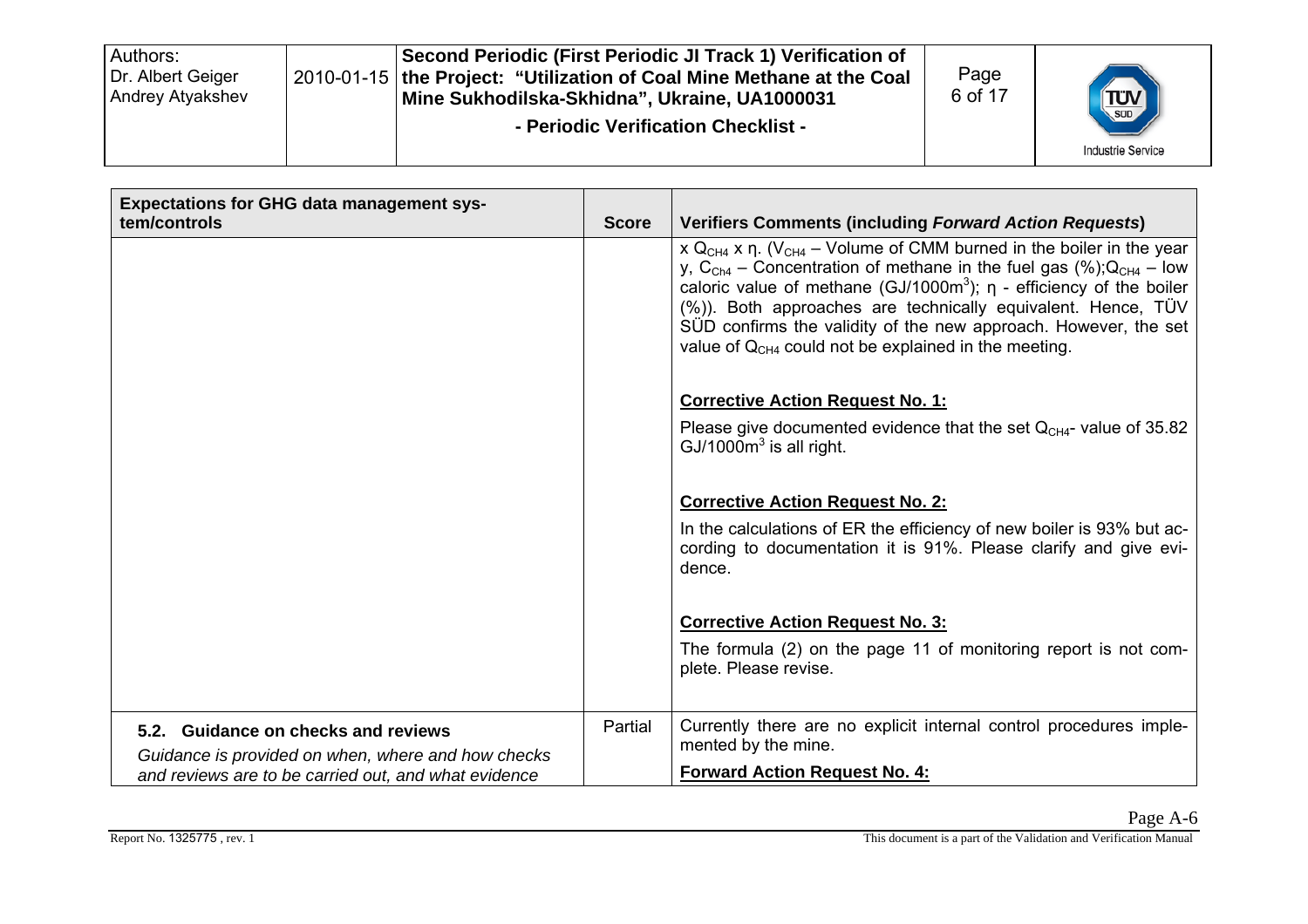| Second Periodic (First Periodic JI Track 1) Verification of<br>Authors:<br>Dr. Albert Geiger<br>2010-01-15 the Project: "Utilization of Coal Mine Methane at the Coal<br>Andrey Atyakshev<br>Mine Sukhodilska-Skhidna", Ukraine, UA1000031<br>- Periodic Verification Checklist - | Page<br>7 of 17 | <b>TUV</b><br><b>Industrie Service</b> |
|-----------------------------------------------------------------------------------------------------------------------------------------------------------------------------------------------------------------------------------------------------------------------------------|-----------------|----------------------------------------|
|-----------------------------------------------------------------------------------------------------------------------------------------------------------------------------------------------------------------------------------------------------------------------------------|-----------------|----------------------------------------|

| <b>Expectations for GHG data management sys-</b><br>tem/controls                                                                                                                                                                                                                                                                         | <b>Score</b> | <b>Verifiers Comments (including Forward Action Requests)</b>                                                                                                                                                                                                                                                                                                                                                |
|------------------------------------------------------------------------------------------------------------------------------------------------------------------------------------------------------------------------------------------------------------------------------------------------------------------------------------------|--------------|--------------------------------------------------------------------------------------------------------------------------------------------------------------------------------------------------------------------------------------------------------------------------------------------------------------------------------------------------------------------------------------------------------------|
| needs to be documented. This includes spot checks by a<br>second person not performing the calculations over man-<br>ual data transfers, changes in assumptions and the over-<br>all reliability of the calculation processes.                                                                                                           |              | Please elaborate and implement until the third periodic verification<br>the internal control procedures for data verification, data validation<br>and the handling of unexpected problems as well as internal re-<br>views. These procedures should be part of the Monitoring Manual.<br>Please see protocol to the IVC.                                                                                     |
| 5.3. Internal verification<br>Internal verifications include the GHG data management<br>systems, to ensure consistent application of calculation                                                                                                                                                                                         | Partial      | Currently no fixed procedures for internal verification of data exist.<br>Internal verification appears and is possible but is not organised<br>and ruled by work instructions.                                                                                                                                                                                                                              |
| methods.                                                                                                                                                                                                                                                                                                                                 |              | <b>Forward Action Request No. 5:</b>                                                                                                                                                                                                                                                                                                                                                                         |
|                                                                                                                                                                                                                                                                                                                                          |              | A procedure for periodic internal verification of data and calculated<br>GHG reductions as well as cross-check procedures should be in-<br>cluded in the Monitoring Manual. Please see the protocol to the<br>IVC.                                                                                                                                                                                           |
| 5.4. Internal validation<br>Data reported from internal departments should be vali-<br>dated visibly (by signature or electronically) by an em-<br>ployee who is able to assess the accuracy and complete-<br>ness of the data. Supporting information on the data limi-<br>tations, problems should also be included in the data trail. | Partial      | Please see the protocol to the IVC.                                                                                                                                                                                                                                                                                                                                                                          |
| 5.5. Data protection measures<br>Data protection measures for databases/spreadsheets<br>should be in place (access restrictions and editor rights).                                                                                                                                                                                      | Partial      | Data protection and assurance measures are already implemented<br>to some part. But the data protection measures currently are only<br>part of "business-as-usual" procedures and available on a local<br>workplace level but not documented in a central document. Thus<br>also the data protection measures have to be included, docu-<br>mented and responsibilities have to be defined in the Monitoring |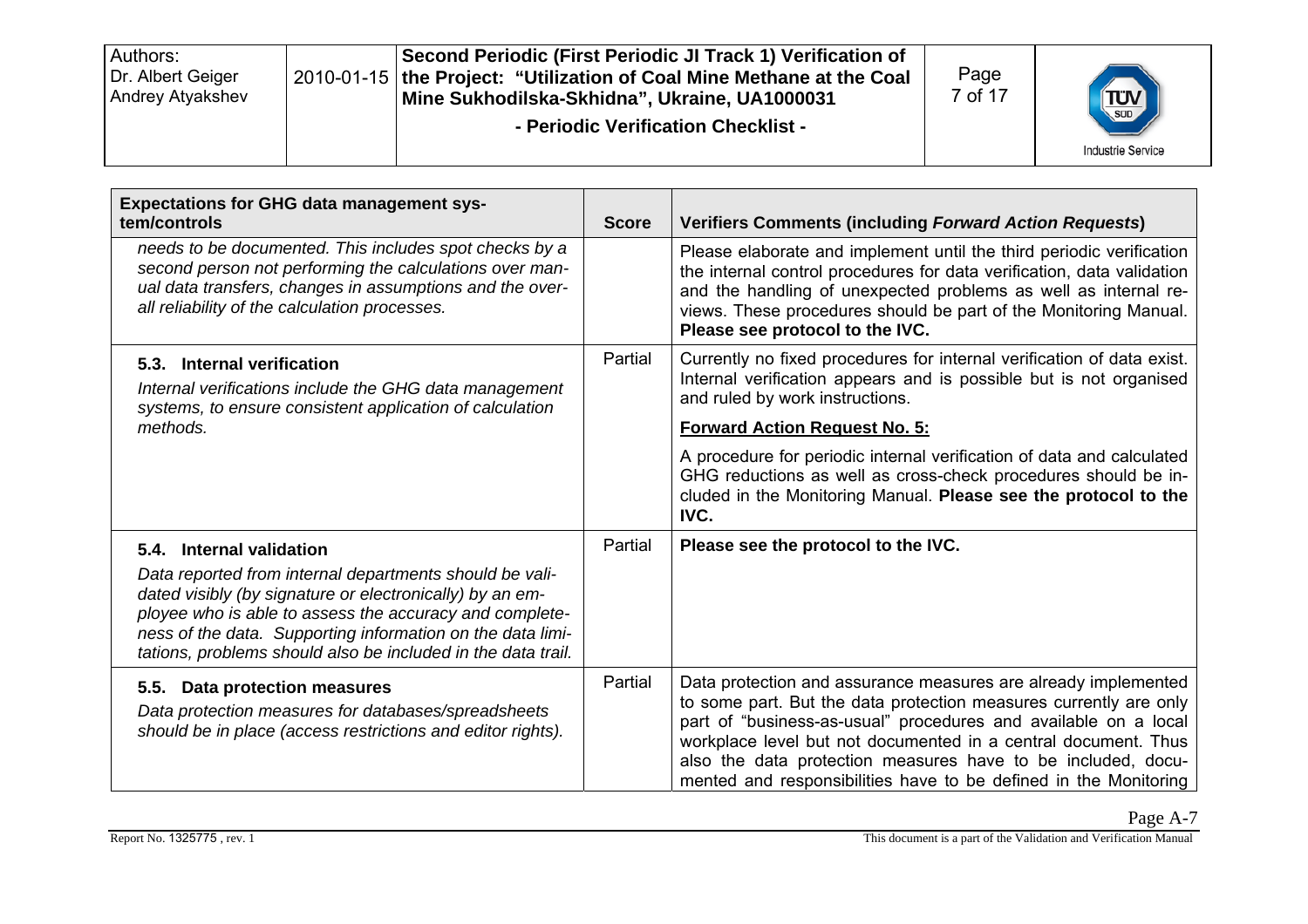| Authors:<br>Second Periodic (First Periodic JI Track 1) Verification of<br>Dr. Albert Geiger<br>2010-01-15 the Project: "Utilization of Coal Mine Methane at the Coal<br><b>Andrey Atyakshev</b><br>Mine Sukhodilska-Skhidna", Ukraine, UA1000031<br>- Periodic Verification Checklist - | Page<br>8 of 17 | <b>TUV</b><br><b>Industrie Service</b> |
|------------------------------------------------------------------------------------------------------------------------------------------------------------------------------------------------------------------------------------------------------------------------------------------|-----------------|----------------------------------------|
|------------------------------------------------------------------------------------------------------------------------------------------------------------------------------------------------------------------------------------------------------------------------------------------|-----------------|----------------------------------------|

| <b>Expectations for GHG data management sys-</b><br>tem/controls                     | <b>Score</b> | <b>Verifiers Comments (including Forward Action Requests)</b>                                                                                                                                                                                                       |
|--------------------------------------------------------------------------------------|--------------|---------------------------------------------------------------------------------------------------------------------------------------------------------------------------------------------------------------------------------------------------------------------|
|                                                                                      |              | Manual.                                                                                                                                                                                                                                                             |
|                                                                                      |              | <b>Forward Action Request No. 6:</b>                                                                                                                                                                                                                                |
|                                                                                      |              | The description of the IT system used for GHG monitoring as well<br>as data protection procedures and assurance measures have to be<br>included in the Monitoring Manual until the third periodic verifica-<br>tion audit. Please see also the protocol to the IVC. |
| 5.6. IT systems                                                                      | Partial      | Please see FAR6                                                                                                                                                                                                                                                     |
| IT systems used for GHG monitoring and reporting<br>should be tested and documented. |              |                                                                                                                                                                                                                                                                     |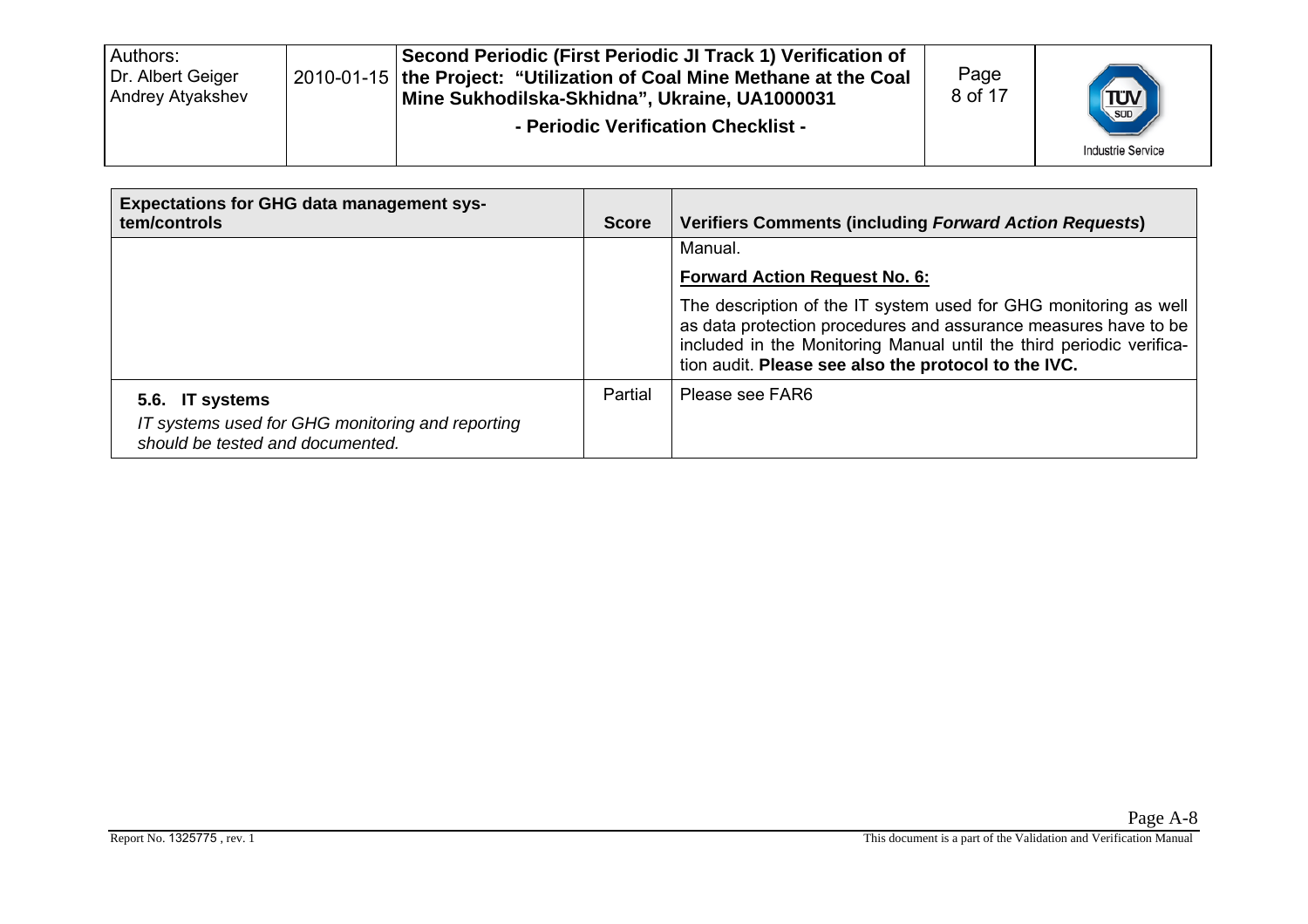| Authors:<br>Dr. Albert Geiger<br>Andrey Atyakshev |  | Second Periodic (First Periodic JI Track 1) Verification of<br>2010-01-15 the Project: "Utilization of Coal Mine Methane at the Coal<br>Mine Sukhodilska-Skhidna", Ukraine, UA1000031<br>- Periodic Verification Checklist - | Page<br>9 of 17 | <b>TUV</b><br><b>Industrie Service</b> |
|---------------------------------------------------|--|------------------------------------------------------------------------------------------------------------------------------------------------------------------------------------------------------------------------------|-----------------|----------------------------------------|
|---------------------------------------------------|--|------------------------------------------------------------------------------------------------------------------------------------------------------------------------------------------------------------------------------|-----------------|----------------------------------------|

#### **Table 2: GHG calculation procedures and management control testing**

| Identification of potential reporting risk                                                                                                                                                                                                                                         | Identification, assessment and testing of<br>management controls                                                                                                                                                                                                                                   | Areas of residual risks                                                                                     |  |
|------------------------------------------------------------------------------------------------------------------------------------------------------------------------------------------------------------------------------------------------------------------------------------|----------------------------------------------------------------------------------------------------------------------------------------------------------------------------------------------------------------------------------------------------------------------------------------------------|-------------------------------------------------------------------------------------------------------------|--|
| Based on an assessment of the emission calcula-<br>tion procedures potential reporting risks are                                                                                                                                                                                   | Regarding the potential reporting risks identified<br>in the left column the following mitigation meas-                                                                                                                                                                                            | The human risk of mistakes in measur-<br>ing and writing down values cannot be                              |  |
| technical failures in metering devices not be-<br>ing realized by the operation team                                                                                                                                                                                               | ures have been observed during the document<br>review and the on site mission:                                                                                                                                                                                                                     | eliminated totally. But by using the po-<br>tential for cross-checks as well as carry-                      |  |
| human failures in data transfer and mea-<br>surements (data from daily reports for exam-                                                                                                                                                                                           | The key data are defined in section D of the IVC.<br>They have a rather simple structure and allow<br>easy plausibility checks.                                                                                                                                                                    | ing out the necessary trainings such<br>mistakes can be reduced significantly in<br>the future.             |  |
| ple)<br>human failures in reporting exceptional events                                                                                                                                                                                                                             | These plausibility checks are currently only par-<br>tially carried out case by case but written proce-                                                                                                                                                                                            | Besides this the reporting risks are very<br>low as the monitoring of the raw data is<br>already automated. |  |
| calculation errors                                                                                                                                                                                                                                                                 | dures to carry out such cross-checks (plausibility                                                                                                                                                                                                                                                 |                                                                                                             |  |
| Risks in the IT system are considered to be low.<br>The used Excel file is entirely simple.                                                                                                                                                                                        | checks) and how cross-checks are currently<br>missing. These should be included in the new<br>Monitoring Manual.                                                                                                                                                                                   |                                                                                                             |  |
| The risk in failures of the measurement system is<br>also considered to be low in case of periodic cali-<br>bration and maintenance of the equipment.                                                                                                                              | A logbook where all unexpected events are writ-<br>ten down was not available during the on-site<br>audit.                                                                                                                                                                                         |                                                                                                             |  |
| The risk for human failures in writing down the<br>raw data (volume of fuel gas sent to the boiler<br>and concentration of methane in the fuel gas) at<br>the boiler house is also considered to be low and<br>can be reduced by internal cross-checks and<br>plausibility checks. | Nevertheless the observations of the audit team<br>left no doubt that the monitoring process in gen-<br>eral as defined in the PDD and described in the<br>monitoring report has been and is being fol-<br>lowed. But additional procedures and written<br>documentation should be implemented and |                                                                                                             |  |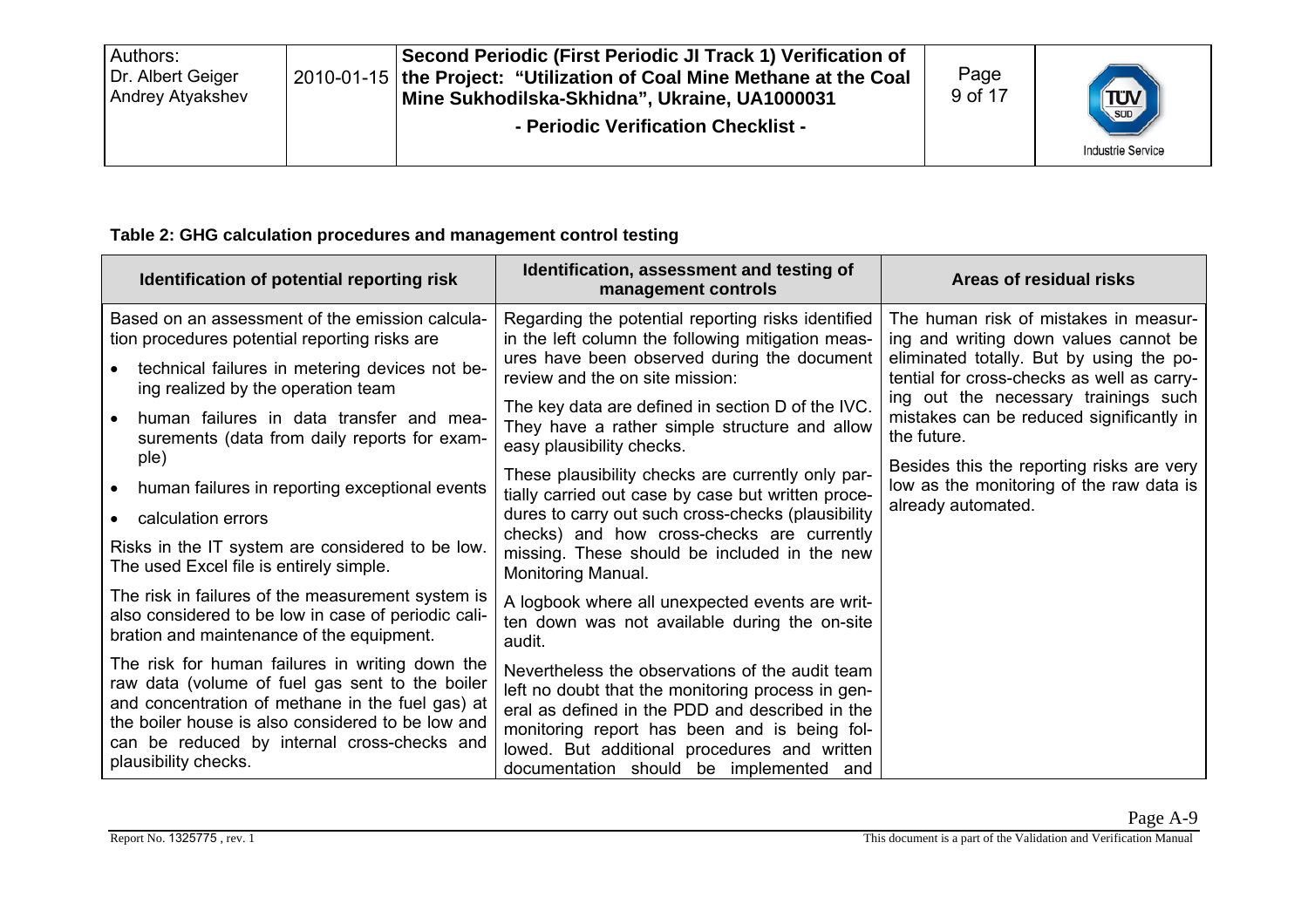| Authors:<br>Dr. Albert Geiger<br>Andrey Atyakshev |  | Second Periodic (First Periodic JI Track 1) Verification of<br>2010-01-15 the Project: "Utilization of Coal Mine Methane at the Coal<br>Mine Sukhodilska-Skhidna", Ukraine, UA1000031<br>- Periodic Verification Checklist - | Page<br>10 of 17 | <b>TUV</b><br><b>Industrie Service</b> |
|---------------------------------------------------|--|------------------------------------------------------------------------------------------------------------------------------------------------------------------------------------------------------------------------------|------------------|----------------------------------------|
|---------------------------------------------------|--|------------------------------------------------------------------------------------------------------------------------------------------------------------------------------------------------------------------------------|------------------|----------------------------------------|

| Identification of potential reporting risk                                    | Identification, assessment and testing of<br>management controls | Areas of residual risks |
|-------------------------------------------------------------------------------|------------------------------------------------------------------|-------------------------|
| Exceptional events should be included in the<br>boiler-house's registry book. | added to the new Monitoring Manual.                              |                         |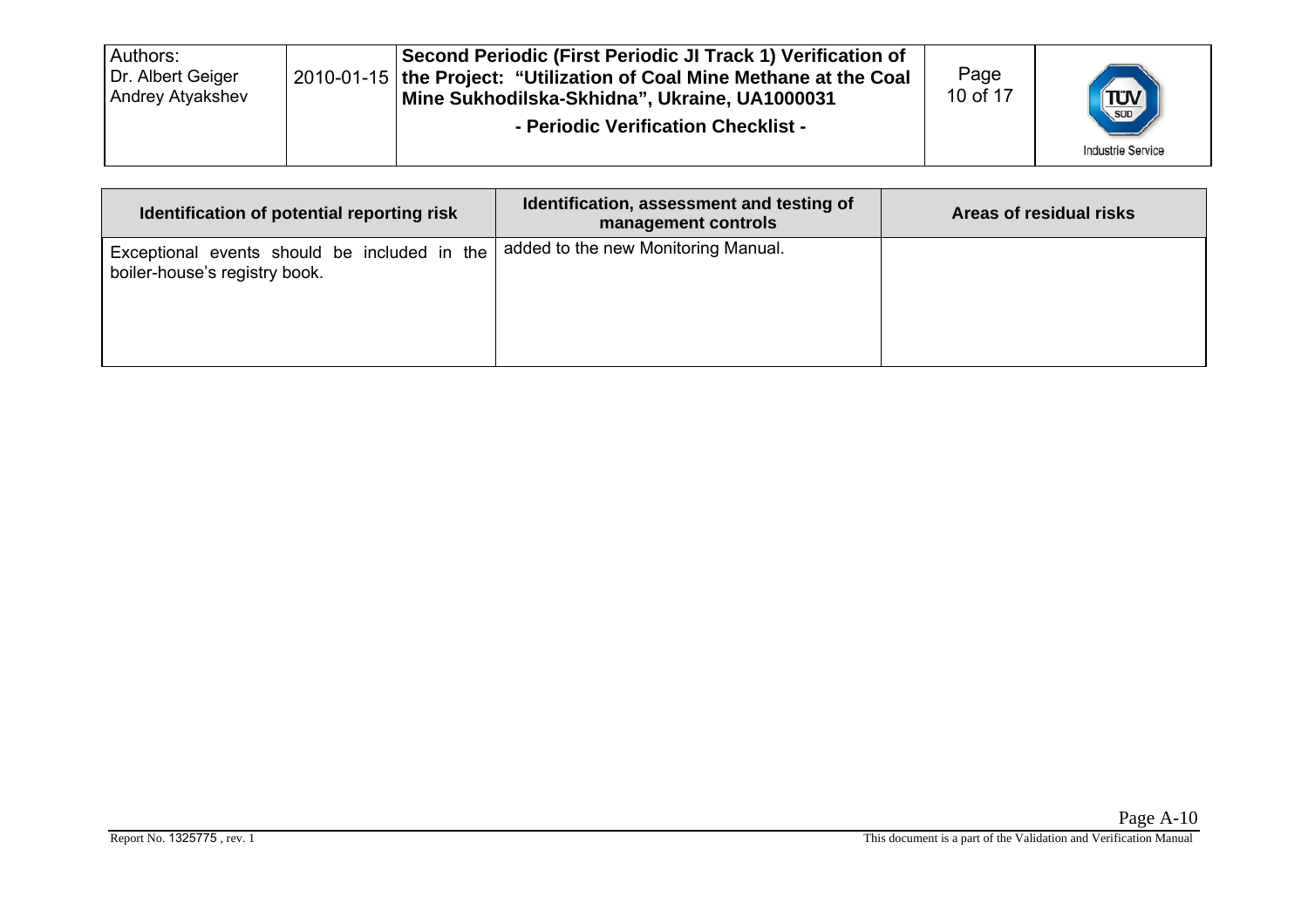| Authors:<br>Dr. Albert Geiger<br><b>Andrey Atyakshev</b> |  | Second Periodic (First Periodic JI Track 1) Verification of<br>2010-01-15   the Project: "Utilization of Coal Mine Methane at the Coal<br>Mine Sukhodilska-Skhidna", Ukraine, UA1000031<br>- Periodic Verification Checklist - | Page<br>11 of 17 | <b>TUV</b><br><b>Industrie Service</b> |
|----------------------------------------------------------|--|--------------------------------------------------------------------------------------------------------------------------------------------------------------------------------------------------------------------------------|------------------|----------------------------------------|
|----------------------------------------------------------|--|--------------------------------------------------------------------------------------------------------------------------------------------------------------------------------------------------------------------------------|------------------|----------------------------------------|

#### **Table 3: Detailed audit testing of residual risk areas and random testing**

| Areas of residual risks                                      | <b>Additional verification testing performed</b>                                                                                                                                                                                                   | <b>Conclusions and Areas Requiring</b><br>Improvement<br>(including Forward Action Re-<br>quests)                                                                                                                                                                                                                                                                                       |
|--------------------------------------------------------------|----------------------------------------------------------------------------------------------------------------------------------------------------------------------------------------------------------------------------------------------------|-----------------------------------------------------------------------------------------------------------------------------------------------------------------------------------------------------------------------------------------------------------------------------------------------------------------------------------------------------------------------------------------|
| Human mistakes in meas-<br>urements and data process-<br>ing | During the on-site visit the persons involved in the data acquisition proc-<br>ess have been interviewed and asked concerning their role and compe-<br>tencies, furthermore they had to describe the procedures for which they<br>are responsible. | There is no indication that mistakes<br>could appear willingly. All persons<br>are well-informed about their role<br>and have the necessary competen-<br>cies. However implementation of the<br>internal control procedures, installa-<br>tion of the cross-checking equip-<br>ment as well as carrying out the<br>necessary trainings such mistakes<br>can be prevented in the future. |
|                                                              |                                                                                                                                                                                                                                                    | <b>See FARs</b>                                                                                                                                                                                                                                                                                                                                                                         |
| Additional random testing                                    | Sample cross checking of manual transfers of data:<br>$\bullet$                                                                                                                                                                                    | In the MR only the sums over the                                                                                                                                                                                                                                                                                                                                                        |
|                                                              | All data which were used in the .xl -sheet of the calculation file were ex-<br>plicitly checked. On a random basis data were checked at their primary<br>source.                                                                                   | whole crediting period are pre-<br>sented. These sums were not verifi-<br>able on-site because only hourly<br>raw data were available. Therefore                                                                                                                                                                                                                                        |
|                                                              | Re-calculation                                                                                                                                                                                                                                     | the calculations should be done on                                                                                                                                                                                                                                                                                                                                                      |
|                                                              | Recalculation of the workbook files was performed.                                                                                                                                                                                                 | the basis of monthly data.                                                                                                                                                                                                                                                                                                                                                              |
|                                                              | Spreadsheet "walk throughs" to check links and equations                                                                                                                                                                                           | Also during on site visit not all cali-<br>bration protocols were available.                                                                                                                                                                                                                                                                                                            |
|                                                              | All equations and algorithms used in the different workbook sheets were                                                                                                                                                                            |                                                                                                                                                                                                                                                                                                                                                                                         |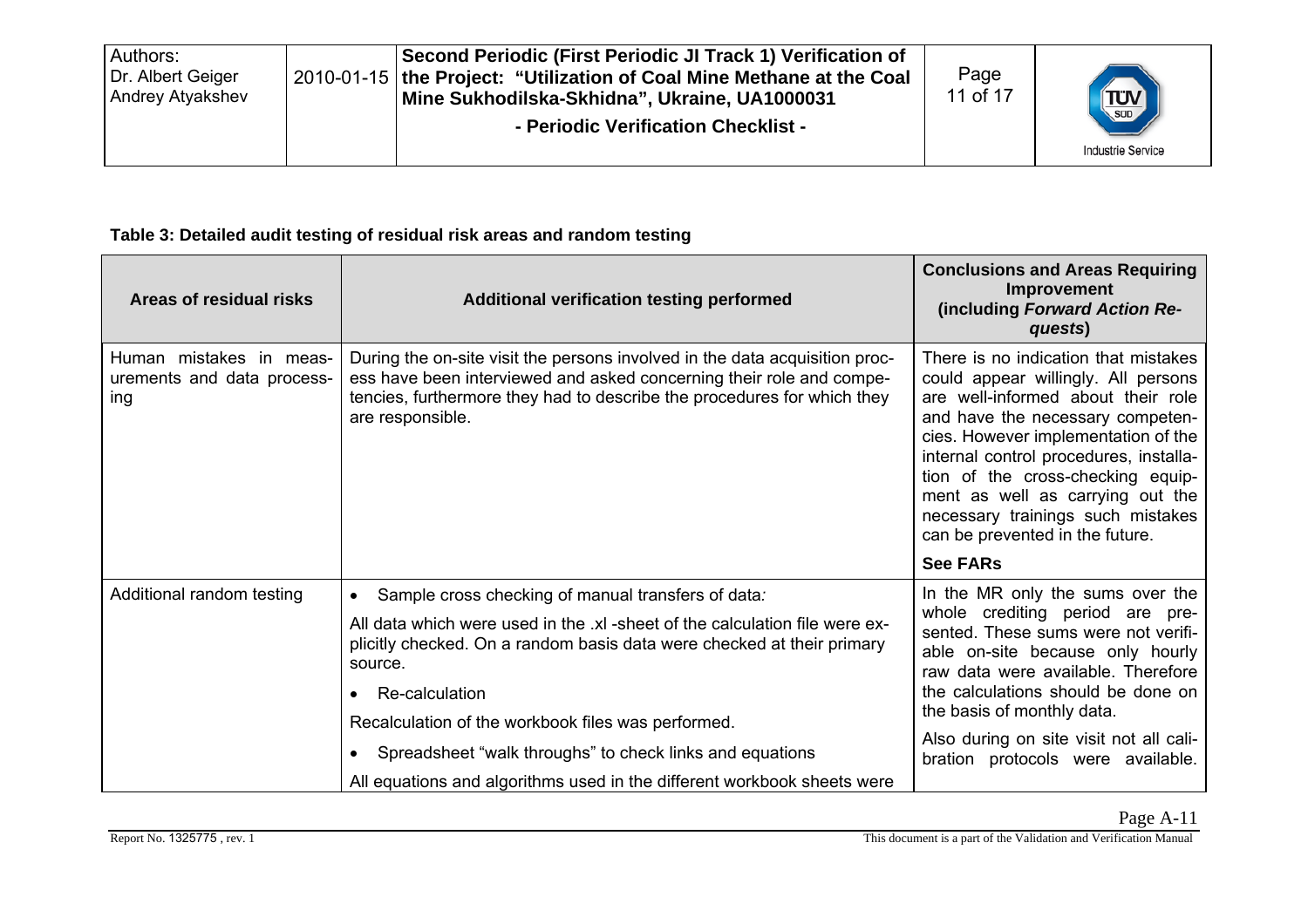| Authors:<br>Dr. Albert Geiger<br>Andrey Atyakshev |  | Second Periodic (First Periodic JI Track 1) Verification of<br>2010-01-15 the Project: "Utilization of Coal Mine Methane at the Coal<br>Mine Sukhodilska-Skhidna", Ukraine, UA1000031<br>- Periodic Verification Checklist - | Page<br>12 of 17 | <b>TUV</b><br><b>Industrie Service</b> |
|---------------------------------------------------|--|------------------------------------------------------------------------------------------------------------------------------------------------------------------------------------------------------------------------------|------------------|----------------------------------------|
|---------------------------------------------------|--|------------------------------------------------------------------------------------------------------------------------------------------------------------------------------------------------------------------------------|------------------|----------------------------------------|

| Areas of residual risks | Additional verification testing performed                                                                                                            | <b>Conclusions and Areas Requiring</b><br>Improvement<br>(including Forward Action Re-<br>quests) |
|-------------------------|------------------------------------------------------------------------------------------------------------------------------------------------------|---------------------------------------------------------------------------------------------------|
|                         | checked.<br>Inspection of calibration and maintenance records for key equipment<br>The seals and the documents for the key equipment were inspected. | <b>See FARs</b>                                                                                   |
|                         |                                                                                                                                                      |                                                                                                   |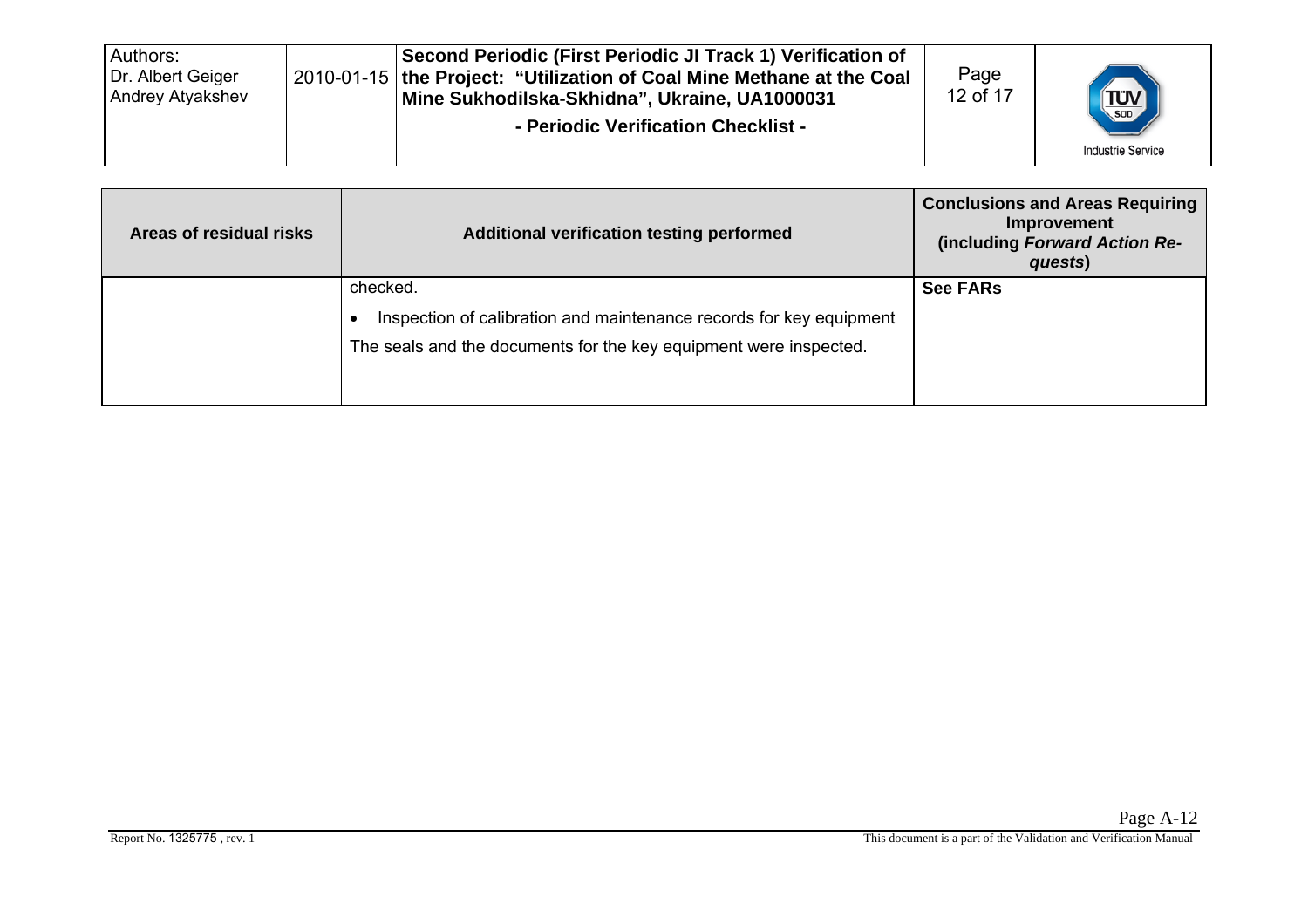| Second Periodic (First Periodic JI Track 1) Verification of<br>Authors:<br>Dr. Albert Geiger<br>2010-01-15 the Project: "Utilization of Coal Mine Methane at the Coal<br>Andrey Atyakshev<br>Mine Sukhodilska-Skhidna", Ukraine, UA1000031<br>- Periodic Verification Checklist - | Page<br>13 of 17 | <b>TUV</b><br><b>Industrie Service</b> |
|-----------------------------------------------------------------------------------------------------------------------------------------------------------------------------------------------------------------------------------------------------------------------------------|------------------|----------------------------------------|
|-----------------------------------------------------------------------------------------------------------------------------------------------------------------------------------------------------------------------------------------------------------------------------------|------------------|----------------------------------------|

#### **Table 4: Compilation of open issues**

| <b>Corrective and Forward Action Requests by audit</b><br>team                                                                                                                             | <b>Summary of project owner</b><br>response                                                                                                                                                                                                                                                                          | <b>Audit team</b><br>conclusion                                                                                                                                                     |
|--------------------------------------------------------------------------------------------------------------------------------------------------------------------------------------------|----------------------------------------------------------------------------------------------------------------------------------------------------------------------------------------------------------------------------------------------------------------------------------------------------------------------|-------------------------------------------------------------------------------------------------------------------------------------------------------------------------------------|
| <b>Corrective Action Request No. 1:</b><br>Please give documented evidence that the set $QCH4$ -<br>value of 35.82 GJ/1000 $m3$ is all right.                                              | The value of $QCH4$ has been taken from:<br>V.A. Grigoriev, V.M. Zorin, Theoretical bases of<br>heating engineering. The technical experiment.<br>Reference book. Volume#2, Moscow, ENER-<br>GOATOMIZDAT, 1988. Page#367, table#7.7                                                                                  | The document has been provided and<br>is deemed appropriate and applicable<br>for this project.<br>☑                                                                                |
| <b>Corrective Action Request No. 2:</b><br>In the calculations of ER the efficiency of new boiler is<br>93% but according to documentation it is 91%. Please<br>clarify and give evidence. | The initial calculations were made on the base<br>that the boiler efficiency given by the mine was<br>equal to 93%.<br>After on-site visit the recalculations have been<br>made using the real value of the boiler effi-<br>ciency (91%). The revised calculations of the<br>emission reductions have been provided. | The recalculation has been done with<br>a boiler efficiency of 91% which leads<br>to a more conservative value in the<br>ERUs. Hence, this issue is consid-<br>ered as solved.<br>☑ |
| <b>Corrective Action Request No. 3:</b><br>The formula (2) on the page 11 of monitoring report is<br>not complete. Please revise.                                                          | The formula was revised.                                                                                                                                                                                                                                                                                             | Issue is considered as solved.<br>М                                                                                                                                                 |
| <b>Corrective Action Request No. 4:</b><br>In the MR only the sums over the whole crediting period<br>are presented. These sums were not verifiable on-site                                | The data have been recalculated on monthly<br>data basis.<br>The initial hourly based data were transformed                                                                                                                                                                                                          | Audit team cross checked the deliv-<br>ered data against raw data (October<br>2008). The raw data did not confirm<br>your submitted data. Hence, please                             |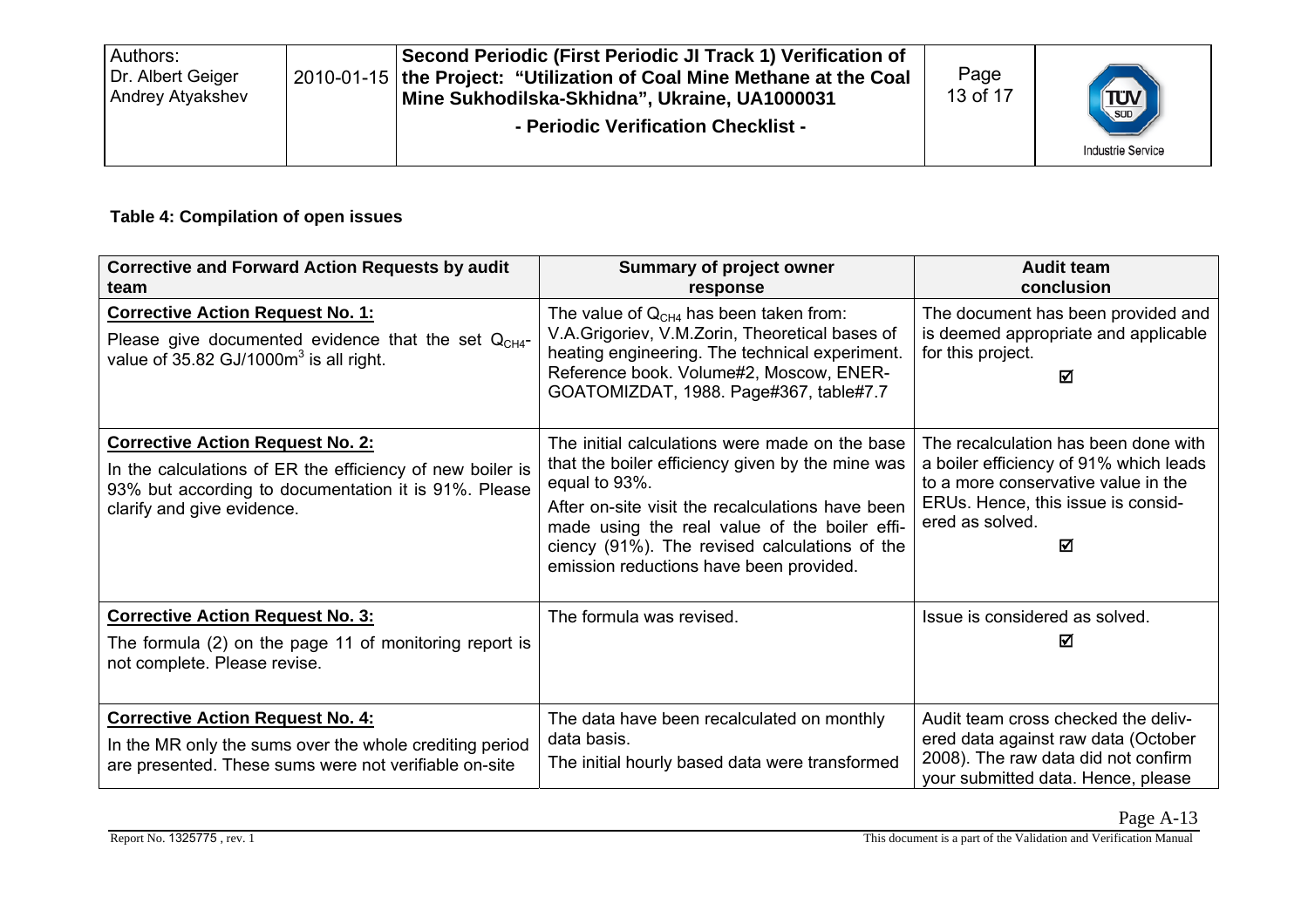| Authors:<br>Dr. Albert Geiger<br><b>Andrey Atyakshev</b> |  | Second Periodic (First Periodic JI Track 1) Verification of<br>2010-01-15 the Project: "Utilization of Coal Mine Methane at the Coal<br>Mine Sukhodilska-Skhidna", Ukraine, UA1000031<br>- Periodic Verification Checklist - | Page<br>14 of 17 | <b>TUV</b><br><b>Industrie Service</b> |
|----------------------------------------------------------|--|------------------------------------------------------------------------------------------------------------------------------------------------------------------------------------------------------------------------------|------------------|----------------------------------------|
|----------------------------------------------------------|--|------------------------------------------------------------------------------------------------------------------------------------------------------------------------------------------------------------------------------|------------------|----------------------------------------|

| <b>Corrective and Forward Action Requests by audit</b><br>team                                                                                           | <b>Summary of project owner</b>                                                                                                                                                                                                                                                                                                                                                                                                                                                                                                                                                                                                                                                         | <b>Audit team</b><br>conclusion                                                                                                                                                                                                                                                                                                                                                                                                                                                                                                                                         |
|----------------------------------------------------------------------------------------------------------------------------------------------------------|-----------------------------------------------------------------------------------------------------------------------------------------------------------------------------------------------------------------------------------------------------------------------------------------------------------------------------------------------------------------------------------------------------------------------------------------------------------------------------------------------------------------------------------------------------------------------------------------------------------------------------------------------------------------------------------------|-------------------------------------------------------------------------------------------------------------------------------------------------------------------------------------------------------------------------------------------------------------------------------------------------------------------------------------------------------------------------------------------------------------------------------------------------------------------------------------------------------------------------------------------------------------------------|
| because only hourly raw data were available.<br>The calculations should be done on the basis of<br>monthly data. Please revise the calculations and pre- | response<br>to monthly format and presented herewith.<br>Second response:                                                                                                                                                                                                                                                                                                                                                                                                                                                                                                                                                                                                               | check all your data tables and send<br>us the revised sheets with the true<br>values (see attached document).                                                                                                                                                                                                                                                                                                                                                                                                                                                           |
| sent the monthly raw data for evidence.                                                                                                                  | The revised data for whole period (from<br>01.01.2008 up to 31.12.2008) of the project<br>activity were presented. (see the Excel calcula-<br>tion sheet).<br>It was found that there is no evidence of nor-<br>malizing (i.e. transformation the measured val-<br>ues to the normal conditions: $T=0^{\circ}C$ and<br>P=101kPa) when the flow rate was measured.<br>Moreover, the temperature data of CMM be-<br>fore the boiler has not been measured digitally<br>or stored in computer system.<br>So we decided to base our recalculation on the<br>data from the computer system stored data for<br>2008 year and on the temperature data from<br>manual filled logbooks for 2008. | Second response:<br>An error analysis of all manually de-<br>termined parameters (beside of tem-<br>perature) has to be done by PPs be-<br>cause of reading errors, transfer er-<br>rors etc. These errors have also to be<br>considered in the calculations.<br>Also the data from the log books do<br>not represent continuous measure-<br>ments. Hence, it has to be clearly<br>demonstrated by PPs that the given<br>data are average data and no maxi-<br>mum data. Otherwise the data have<br>to be reduced by an error factor which<br>has to be derived by PPs. |
|                                                                                                                                                          | Third response:<br>The data from the log books do not represent<br>continuous measurements, therefore we de-                                                                                                                                                                                                                                                                                                                                                                                                                                                                                                                                                                            | Third response:<br>Please prove the statement that "the<br>approach to use the maximum tem-                                                                                                                                                                                                                                                                                                                                                                                                                                                                             |
|                                                                                                                                                          | cided to apply a conservative approach and<br>use the maximum temperature recorded, and<br>the minimum pressure recorded.                                                                                                                                                                                                                                                                                                                                                                                                                                                                                                                                                               | perature and the minimum pressure is<br>more conservative" and the opinion<br>that "reading and transfer errors are<br>negligible" in the case of all parame-                                                                                                                                                                                                                                                                                                                                                                                                           |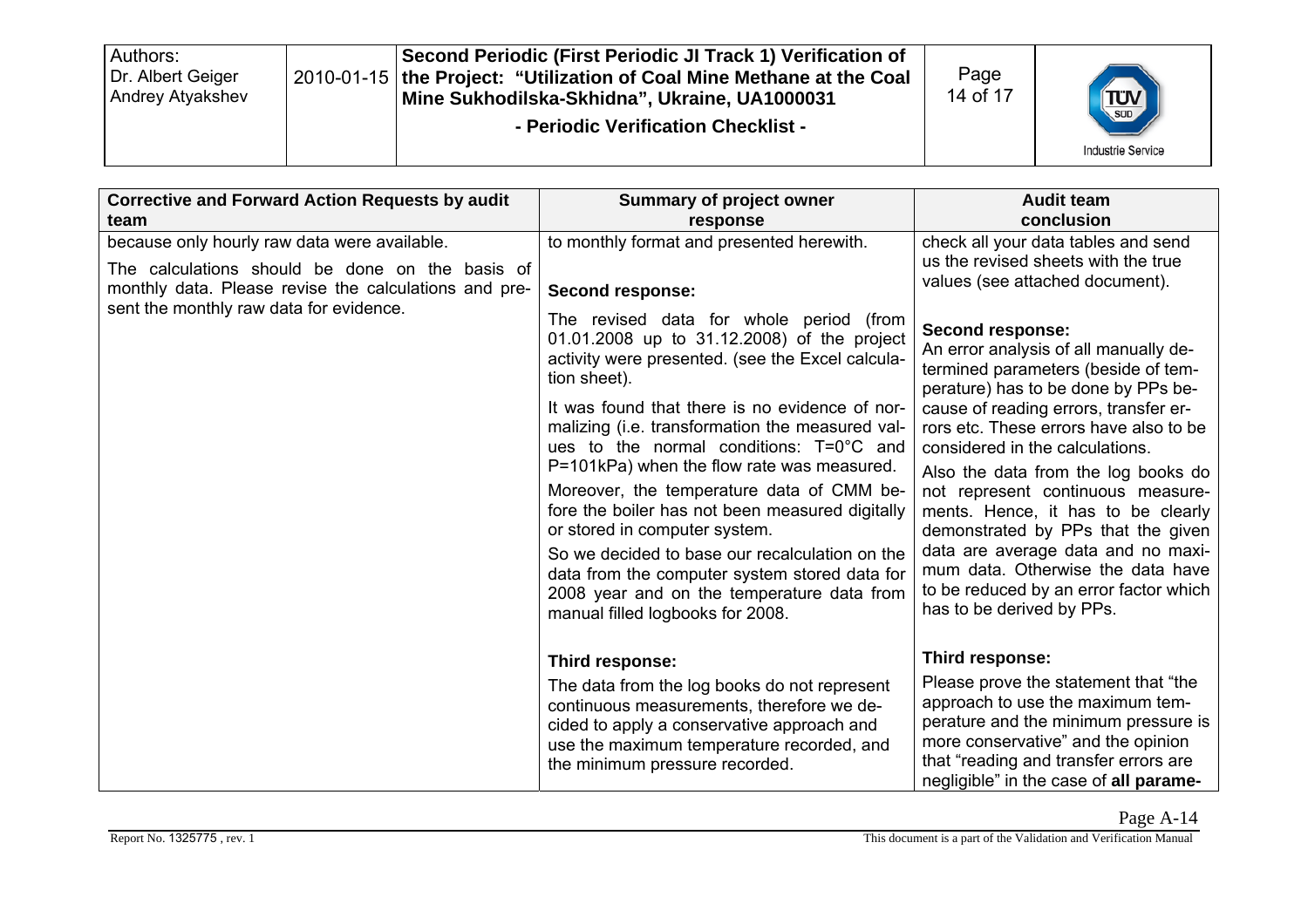| Authors:<br>Dr. Albert Geiger<br>Andrey Atyakshev |  | Second Periodic (First Periodic JI Track 1) Verification of<br>2010-01-15   the Project: "Utilization of Coal Mine Methane at the Coal<br>Mine Sukhodilska-Skhidna", Ukraine, UA1000031<br>- Periodic Verification Checklist - | Page<br>15 of 17 | <b>TUV</b><br><b>Industrie Service</b> |
|---------------------------------------------------|--|--------------------------------------------------------------------------------------------------------------------------------------------------------------------------------------------------------------------------------|------------------|----------------------------------------|
|---------------------------------------------------|--|--------------------------------------------------------------------------------------------------------------------------------------------------------------------------------------------------------------------------------|------------------|----------------------------------------|

| <b>Corrective and Forward Action Requests by audit</b><br>team                                                                                                                                                                    | Summary of project owner<br>response                                                                                                                                                   | <b>Audit team</b><br>conclusion                                                                                                                       |
|-----------------------------------------------------------------------------------------------------------------------------------------------------------------------------------------------------------------------------------|----------------------------------------------------------------------------------------------------------------------------------------------------------------------------------------|-------------------------------------------------------------------------------------------------------------------------------------------------------|
|                                                                                                                                                                                                                                   | Also in our opinion the errors (reading errors,<br>transfer etc.) are negligible, and are more than<br>taken into consideration by the conservative<br>approach that has been applied. | ters by means of analysis or other<br>transparent way. The proof must be<br>evidenced by undeniable facts.                                            |
|                                                                                                                                                                                                                                   |                                                                                                                                                                                        | Fourth response:                                                                                                                                      |
|                                                                                                                                                                                                                                   | Fourth response:<br>The analysis has been provided to audit team.                                                                                                                      | As result of these corrections, the<br>emission reductions are now calcu-<br>lated more conservatively. Hence,<br>this issue is considered as solved. |
|                                                                                                                                                                                                                                   |                                                                                                                                                                                        | 冈                                                                                                                                                     |
| <b>Corrective Action Request No. 5:</b><br>Please submit the calibration protocols of the flow meter<br>for the period from 01/01/2008 till 31/12/2008 and the<br>gas analyzer for the period from 26/07/2008 till<br>31/12/2008. | The calibration protocols were submitted to<br>verification team.                                                                                                                      | The calibration protocols of the flow<br>meters and the gas analysers have<br>been submitted.<br>☑                                                    |
| <b>Forward Action Request No. 1:</b>                                                                                                                                                                                              | In development                                                                                                                                                                         |                                                                                                                                                       |
| Please elaborate and implement until the third periodic<br>verification the job descriptions or special instructions<br>for employees. These instructions should be a part of<br>Monitoring Manual.                               |                                                                                                                                                                                        |                                                                                                                                                       |
| <b>Forward Action Request No. 2:</b>                                                                                                                                                                                              | In development                                                                                                                                                                         |                                                                                                                                                       |
| Please elaborate and implement until the third periodic                                                                                                                                                                           |                                                                                                                                                                                        |                                                                                                                                                       |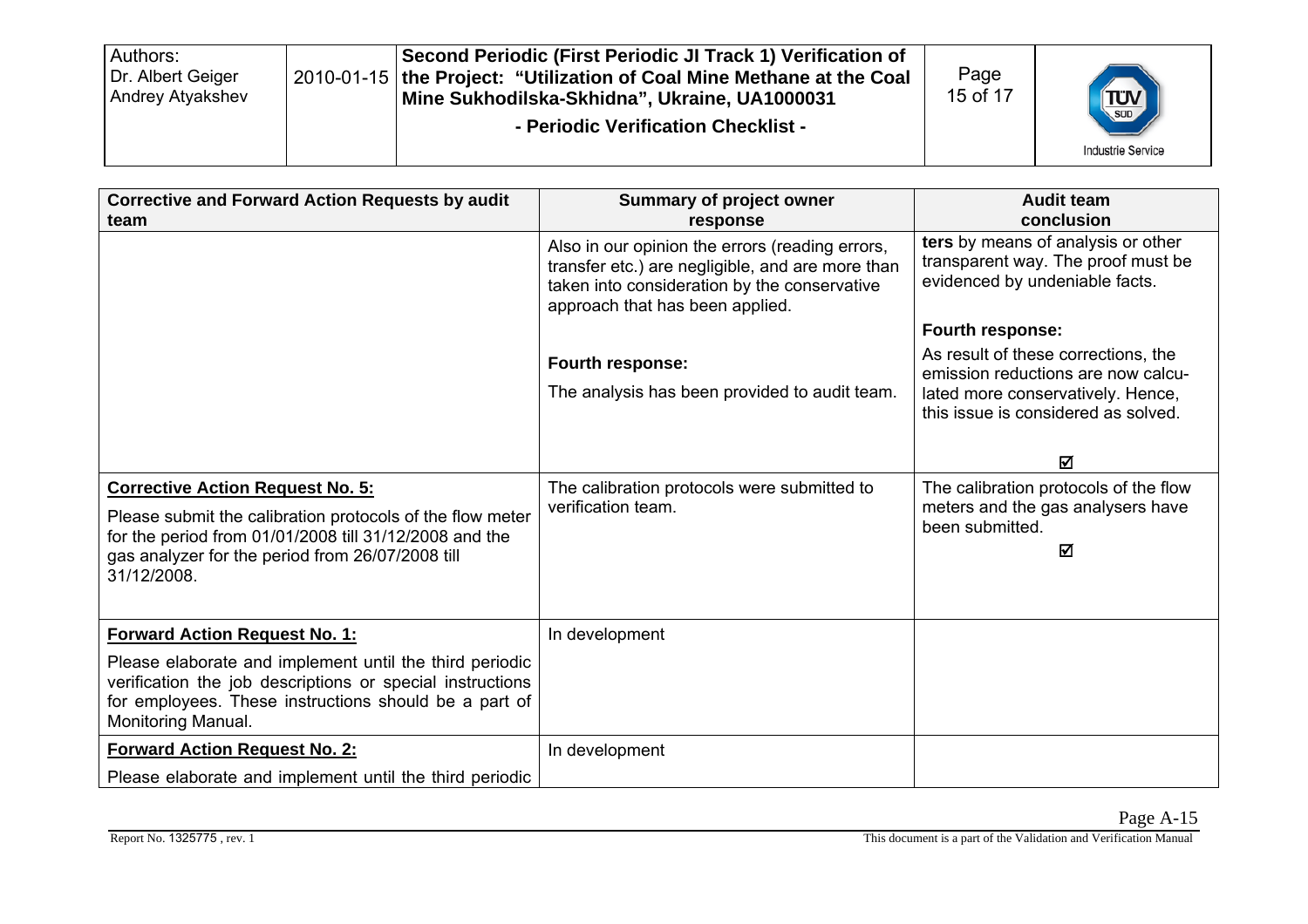| Authors:<br>Dr. Albert Geiger<br>Andrey Atyakshev |  | Second Periodic (First Periodic JI Track 1) Verification of<br>2010-01-15 the Project: "Utilization of Coal Mine Methane at the Coal<br>Mine Sukhodilska-Skhidna", Ukraine, UA1000031<br>- Periodic Verification Checklist - | Page<br>16 of 17 | <b>TUV</b><br><b>Industrie Service</b> |
|---------------------------------------------------|--|------------------------------------------------------------------------------------------------------------------------------------------------------------------------------------------------------------------------------|------------------|----------------------------------------|
|---------------------------------------------------|--|------------------------------------------------------------------------------------------------------------------------------------------------------------------------------------------------------------------------------|------------------|----------------------------------------|

| <b>Corrective and Forward Action Requests by audit</b><br>team                                                                                                                                                                                                                                                              | <b>Summary of project owner</b><br>response | <b>Audit team</b><br>conclusion |
|-----------------------------------------------------------------------------------------------------------------------------------------------------------------------------------------------------------------------------------------------------------------------------------------------------------------------------|---------------------------------------------|---------------------------------|
| verification the procedures for capturing emissions from<br>non-routine or exceptional events. These procedures<br>should be part of the Monitoring Manual. Please see<br>also the protocol to the IVC.                                                                                                                     |                                             |                                 |
| <b>Forward Action Request No. 3:</b>                                                                                                                                                                                                                                                                                        | In development                              |                                 |
| This information should be included in the work instruc-<br>tions and distributed to the locally responsible until the<br>third periodic verification. These work instructions<br>should also be part of the future monitoring manual.<br>Please see also the protocol to the IVC.                                          |                                             |                                 |
| <b>Forward Action Request No. 4:</b>                                                                                                                                                                                                                                                                                        | In development                              |                                 |
| Please elaborate and implement until the third periodic<br>verification the internal control procedures for data veri-<br>fication, data validation and the handling of unexpected<br>problems as well as internal reviews. These procedures<br>should be part of the Monitoring Manual. Please see<br>protocol to the IVC. |                                             |                                 |
| <b>Forward Action Request No. 5:</b>                                                                                                                                                                                                                                                                                        | In development                              |                                 |
| A procedure for periodic internal verification of data and<br>calculated GHG reductions as well as cross-check pro-<br>cedures should be included in the Monitoring Manual.<br>Please see the protocol to the IVC.                                                                                                          |                                             |                                 |
| <b>Forward Action Request No. 6:</b>                                                                                                                                                                                                                                                                                        | In development                              |                                 |
| The description of the IT system used for GHG monitor-                                                                                                                                                                                                                                                                      |                                             |                                 |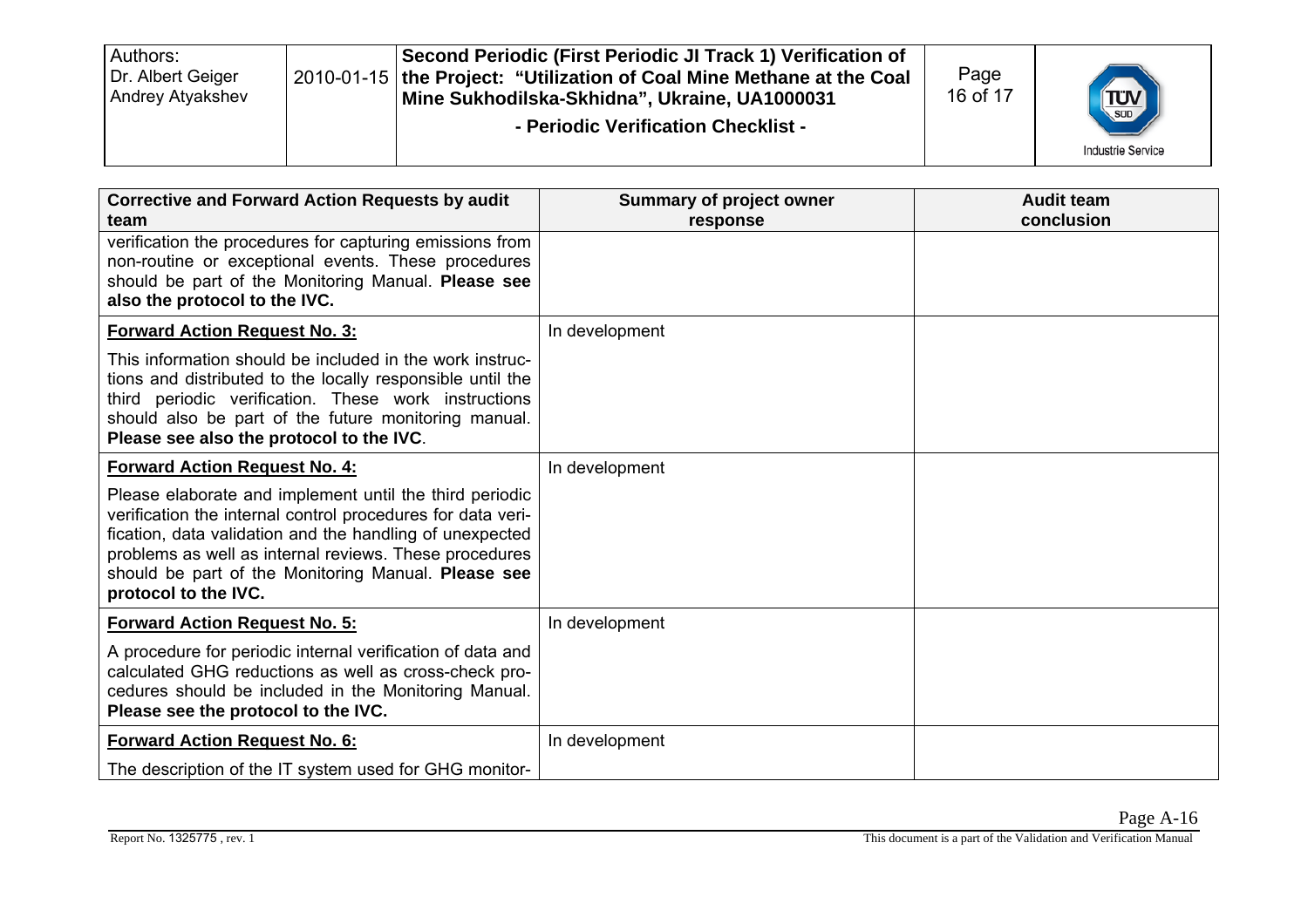| <b>Corrective and Forward Action Requests by audit</b>                                                                                                                                                         | Summary of project owner | <b>Audit team</b> |
|----------------------------------------------------------------------------------------------------------------------------------------------------------------------------------------------------------------|--------------------------|-------------------|
| team                                                                                                                                                                                                           | response                 | conclusion        |
| ing as well as data protection procedures and assur-<br>ance measures have to be included in the Monitoring<br>Manual until the third periodic verification audit. Please<br>see also the protocol to the IVC. |                          |                   |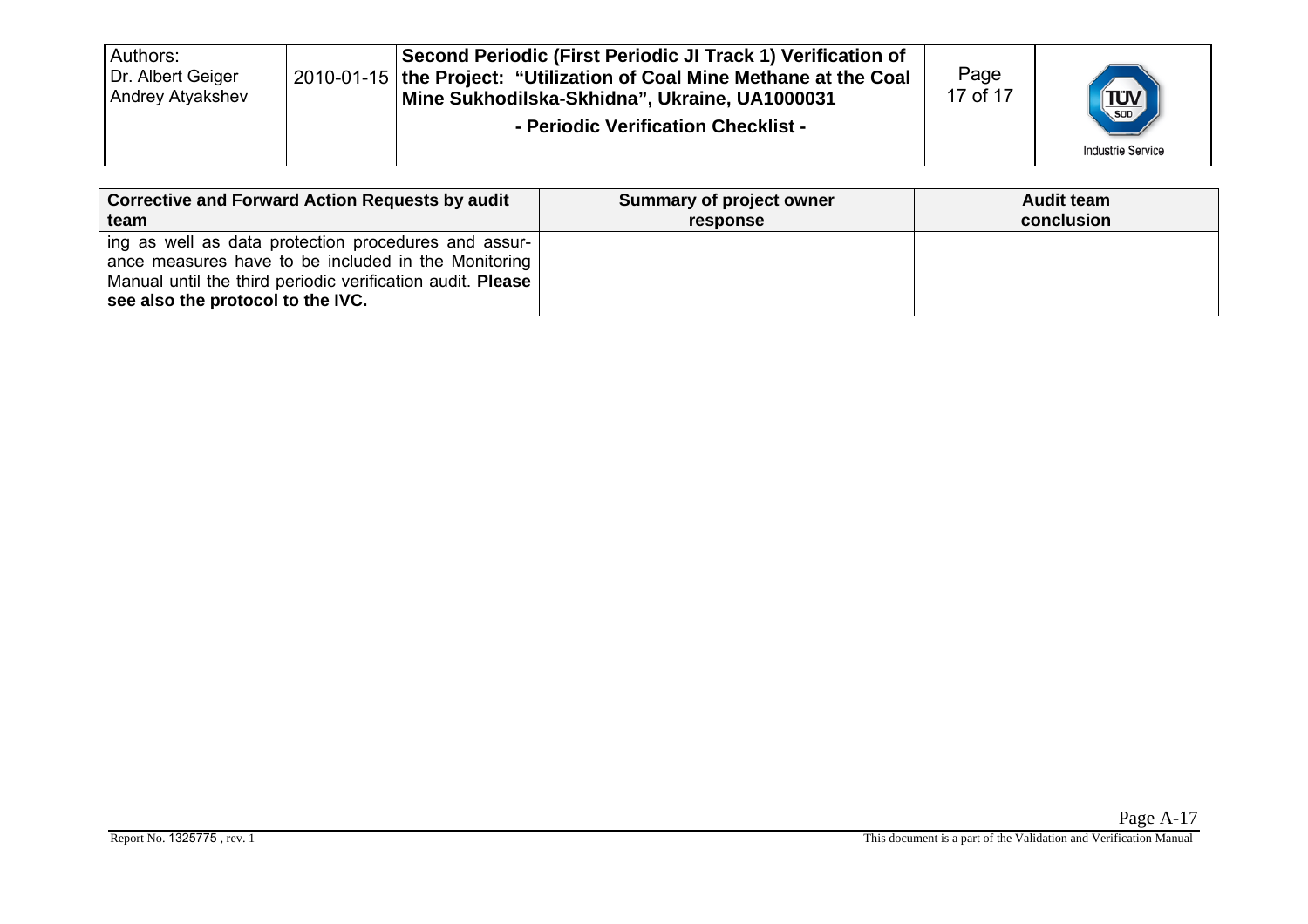

Page 1

#### **Category 1 Documents:**

Documents provided by the Client that relate directly to the GHG components of the project. These have been used as direct sources of evidence for the initial verification conclusions.

| $1 - 1$  | Final PDD "Utilization of Coal Mine Methane at the Coal Mine Sukhodilska-Skhidna",<br>version 4.9 dated October 21 <sup>st</sup> , 2008, designed by Global Carbon B.V.                                                                                                   |
|----------|---------------------------------------------------------------------------------------------------------------------------------------------------------------------------------------------------------------------------------------------------------------------------|
| $1 - 2$  | Final Determination Report for future JI project: "Utilization of Coal Mine Methane at the<br>Sukhodilska-Skhidna", in Sukhodilsk,<br>Krasnodon<br>Mine<br>District.<br>Coal<br>Ukraine,<br>Determination Report No. 1042259, rev. No. 1, November 7 <sup>th</sup> , 2008 |
| $1 - 3$  | Monitoring Report for the Second Verification of project "Utilization of Coal Mine Methane"<br>at the Coal Mine Sukhodilska-Skhidna", April 6 <sup>th</sup> , 2009, Version No. 1.3, designed by<br>Global Carbon B.V.                                                    |
| $1 - 4$  | List of participants during on-site audit at the Coal Mine Sukhodilska-Skhidna on April<br>$23^{\text{rd}}$ , 2009.                                                                                                                                                       |
| $1 - 5$  | xls sheets for the calculation of the emission reductions in the monitoring period from<br>01/01/2008 till 31/12/2008                                                                                                                                                     |
| $1 - 6$  | Daily records of the boiler's characteristics from 01/10-31/10/2008. The boiler No. 4 type<br>KE-10-14C.                                                                                                                                                                  |
| $1 - 7$  | Operating instruction of the boiler No. 4 type KE-10-14C. Issued in Krasnodon 2007.                                                                                                                                                                                       |
| $1 - 8$  | Extract from the annual training protocol No. 623 dated 11/10/2008.                                                                                                                                                                                                       |
| $1 - 9$  | Information flow diagram                                                                                                                                                                                                                                                  |
| $1 - 10$ | Monthly reports of the volume of fuel gas sent to the boiler and concentration of methane<br>in the fuel gas. Reporting period from April 2006 until December 2008.                                                                                                       |
| $1 - 11$ | Revised Monitoring Report for the Second Verification of project "Utilization of Coal Mine<br>Methane at the Coal Mine Sukhodilska-Skhidna", January 12, 2010, Version No. 2.2,<br>designed by Global Carbon B.V.                                                         |
| $1 - 12$ | Revised xls sheets for the calculation of the emission reductions in the monitoring period<br>2008, November 12 <sup>th</sup> , 2009, version 1.8.                                                                                                                        |
| $1 - 13$ | The log books records for 2008.                                                                                                                                                                                                                                           |
| $1 - 14$ | The registered project can be fond on the following UNFCCC website:<br>http://ji.unfccc.int/JIITLProject/DB/3ZB2MAIQDXW59TH4RXNN2JLBQR0VL8/details                                                                                                                        |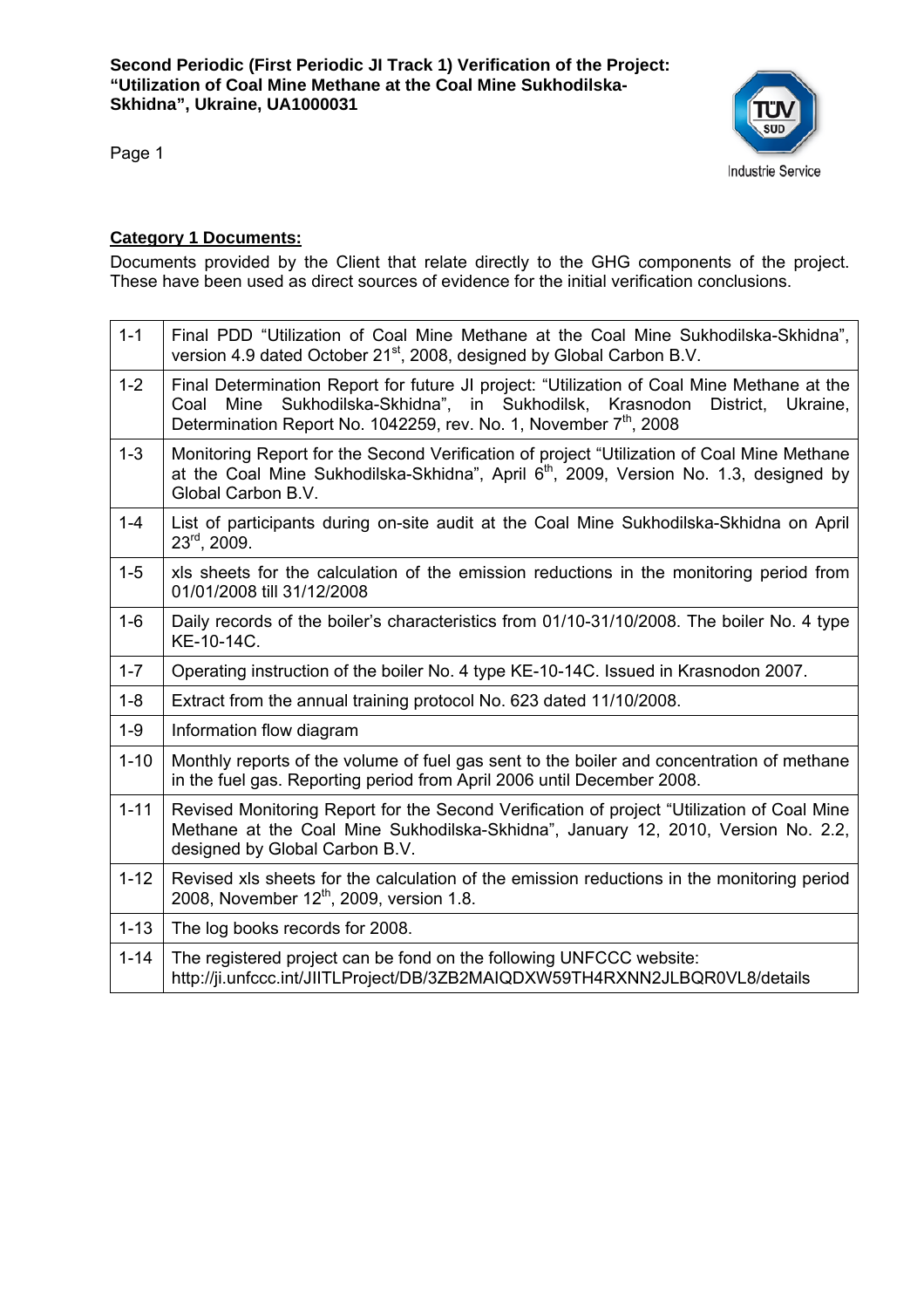

Page 2

#### **Category 2 Documents:**

Background documents related to the design and/or methodologies employed in the design or other reference documents. These documents have been used to cross-check project and confirm the validity of information given in the Category 1 documents and in verification interviews.

| $2 - 1$  | Extract from the passport of gas analyzer No. 328 type GAMMA-100 with calibration<br>certificate dated 23/08/2006. Calibration certificate valid 1 (one) year according to<br>certificate of recognition dated 09/08/2005. |
|----------|----------------------------------------------------------------------------------------------------------------------------------------------------------------------------------------------------------------------------|
| $2 - 2$  | Extract from the passport of gas analyzer No. 290 type GAMMA-100 with calibration<br>certificate dated 23/08/2006. Calibration certificate valid 1 (one) year according to<br>certificate of recognition dated 09/08/2005. |
| $2 - 3$  | Extract from the passport of gas analyzer No. 294 type GAMMA-100 with calibration<br>certificate dated 23/08/2006. Calibration certificate valid 1 (one) year according to<br>certificate of recognition dated 09/08/2005. |
| $2 - 4$  | Certificate of recognition for gas analyzer type GAMMA-100 dated 09/08/2005.<br>Certificate issued by State Committee of Ukraine on Technical Regulation and<br><b>Consumer Policy Questions.</b>                          |
| $2 - 5$  | Extract from the passport of gas analyzer with information about accuracy.                                                                                                                                                 |
| $2 - 6$  | Contract between owner of the Sukhodilska-Skhidna mine OJSC "Krasnodonvugillya"<br>and State-run Enterprise "LuganskStandartMetrologiya" on calibration service.<br>Contract No. 77-U/01-8 dated 02/01/2008.               |
| $2 - 7$  | Accreditation certificate of State-run Enterprise "LuganskStandartMetrologiya".<br>Certificate No. $\Pi$ K015-2004 valid from 10/08/2004 until 10/08/2009.                                                                 |
| $2 - 8$  | Quality certificate for old boiler No. 3408 with information about efficiency of the boiler.                                                                                                                               |
| $2 - 9$  | Summary of the test reports on gas content at the Sukhodilska-Skhidna mine dated<br>27/02/2009. Reports issued by Research Institute "RESPIRATOR" and dated<br>28/11/2006, 07/10/2007, 25/02/2008, 25/02/2009.             |
| $2 - 10$ | Protocols of technical checkup of the boiler No. 4 type KE-10-14C dated 02/03/2009.<br>Protocol issued by CJSC "KotloEnergoProekt".                                                                                        |
| $2 - 11$ | Extract from the passport of new boiler No. 4 type KE-10-14C with information about<br>efficiency of the boiler.                                                                                                           |
| $2 - 12$ | Design study of the flow meter dated 10/05/2006.                                                                                                                                                                           |
| $2 - 13$ | Mining plan with installation diagram of surface degasification pipeline.                                                                                                                                                  |
| $2 - 14$ | Extract from "Theoretical bases of heating engineering. The technical experiment.<br>Reference book", Volume No. 2, Moscow, ENERGOATOMIZDAT, 1988.                                                                         |
| $2 - 15$ | Extract from the passport of flow mater No. 703568 type SAPFIR-22DD with calibration<br>certificates.                                                                                                                      |
| $2 - 16$ | Extract from the passport of flow mater No. 67710 type SAPFIR-22DD with calibration                                                                                                                                        |